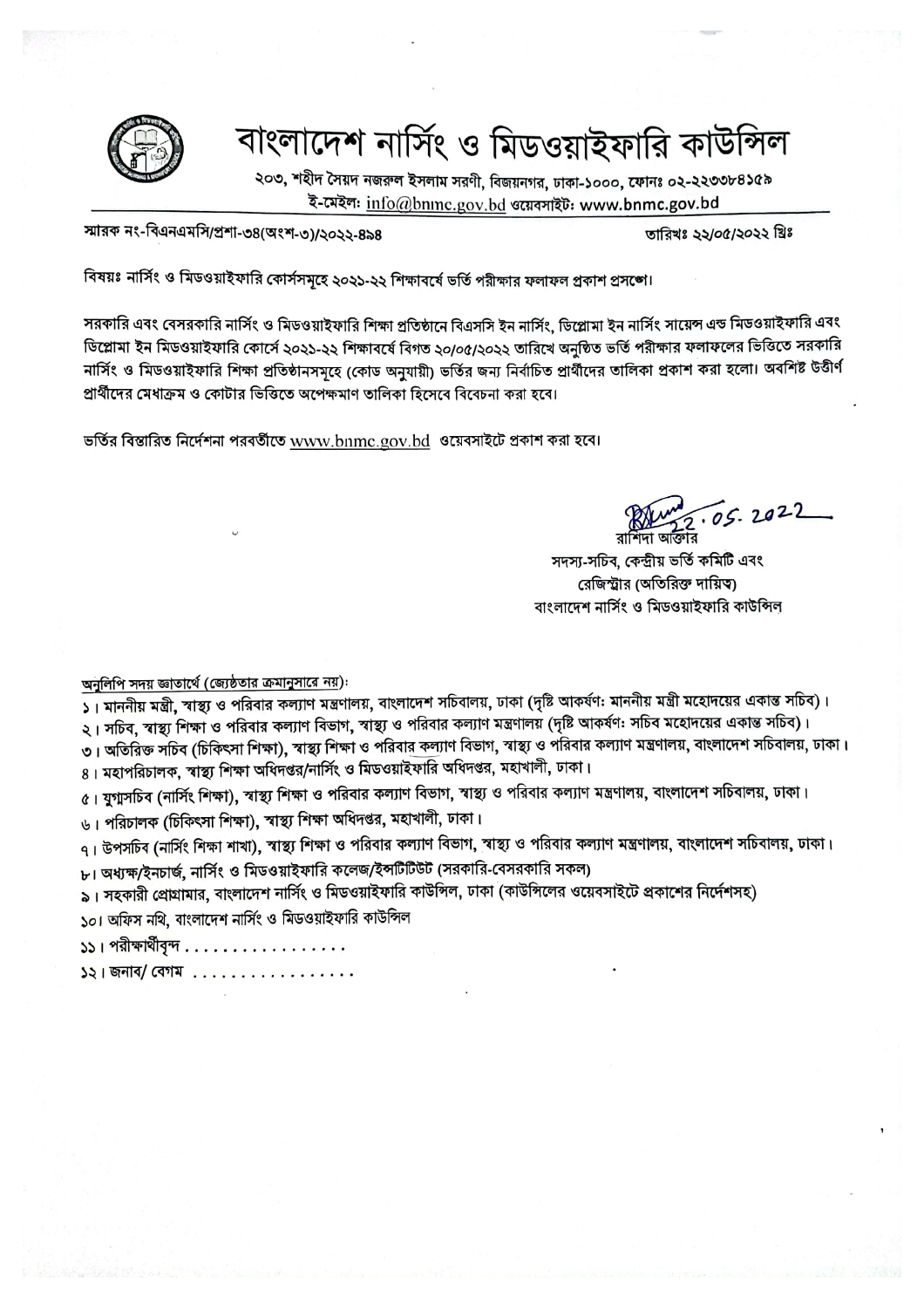# **BSc. in Nursing Admission Test : 2021-2022 List of Selected Candidates According to Roll Number (Selection Criterion)**

|            | 101: Dhaka Nursing College, Dhaka (100) |                                                   |             |            |             |             |             |
|------------|-----------------------------------------|---------------------------------------------------|-------------|------------|-------------|-------------|-------------|
| 1110236(M) | 1110300(M)                              | 1110842(M)                                        | 1110902(M)  | 1111018(M) | 1112077(M)  | 1112381(M)  | 1113109(M)  |
| 1113300(M) | 1113370(M)                              | 1113484(M)                                        | 1113682(M)  | 1113882(M) | 1114141(M)  | 1114469(M)  | 1114474(M)  |
| 1114549(M) | 1115077(M)                              | 1115091(M)                                        | 1115220(M)  | 1115306(M) | 1115638(M)  | 1115777(M)  | 1115958(M)  |
| 1116097(M) | 1116165(M)                              | 1116184(M)                                        | 1116367(M)  | 1116468(M) | 1116873(M)  | 1116976(M)  | 1117159(M)  |
| 1117384(M) | 1210204(M)                              | 1210405(M)                                        | 1210926(M)  | 1211212(M) | 1212060(M)  | 1212253(M)  | 1310452(FF) |
| 1310876(M) | 1312110(M)                              | 1312609(M)                                        | 1312750(M)  | 1313293(M) | 1314228(M)  | 1410148(M)  | 1410265(M)  |
| 1410432(M) | 1410535(M)                              | 1410560(M)                                        | 1410685(FF) | 1410721(M) | 1410836(M)  | 1410865(M)  | 1410977(M)  |
| 1411080(M) | 1510041(M)                              | 1511452(M)                                        | 1511876(M)  | 1512100(M) | 1512502(M)  | 1610004(M)  | 1610942(M)  |
| 1611582(M) | 1710063(M)                              | 1711088(M)                                        | 1711572(M)  | 1711918(M) | 1712011(M)  | 1810248(M)  | 1810351(M)  |
| 1811416(M) | 1811590(M)                              | 1812049(M)                                        | 1812125(M)  | 1812294(M) | 1812393(M)  | 1812419(M)  | 1910374(M)  |
| 1910650(M) | 1910909(M)                              | 2110126(M)                                        | 2110266(M)  | 2110343(M) | 2210823(M)  | 2210950(M)  | 2410325(M)  |
| 2410543(M) | 2510948(M)                              | 2511058(M)                                        | 2610039(M)  | 2610219(M) | 2610273(M)  | 2610318(M)  | 2610349(M)  |
| 2610368(M) | 2610609(M)                              | 2610929(M)                                        | 3010016(M)  |            |             |             |             |
|            |                                         | 102: Rajshahi Nursing College, Rajshahi (100)     |             |            |             |             |             |
| 1110971(M) | 1113022(M)                              | 1114847(M)                                        | 1115040(M)  | 1117216(M) | 1211413(M)  | 1310079(M)  | 1310145(M)  |
| 1310180(M) | 1310286(M)                              | 1310328(M)                                        | 1310382(M)  | 1310449(M) | 1310642(M)  | 1310664(M)  | 1310704(M)  |
| 1310927(M) | 1311037(M)                              | 1311108(M)                                        | 1311117(M)  | 1311163(M) | 1311172(M)  | 1311196(M)  | 1311329(M)  |
| 1311338(M) | 1311406(M)                              | 1311531(M)                                        | 1311543(M)  | 1311954(M) | 1312101(M)  | 1312236(M)  | 1312252(M)  |
| 1312318(M) | 1312330(M)                              | 1312352(M)                                        | 1312447(M)  | 1312472(M) | 1312627(M)  | 1312659(M)  | 1312714(M)  |
| 1312822(M) | 1312831(M)                              | 1312956(M)                                        | 1313032(M)  | 1313056(M) | 1313075(M)  | 1313115(M)  | 1313462(M)  |
| 1313529(M) | 1313630(M)                              | 1313714(M)                                        | 1314038(M)  | 1314078(M) | 1314099(M)  | 1314170(M)  | 1410692(M)  |
| 1410924(M) | 1411045(FF)                             | 1610250(M)                                        | 1710420(M)  | 1710744(M) | 1710756(M)  | 1711400(M)  | 1711487(M)  |
| 1711534(M) | 1711748(M)                              | 1712385(M)                                        | 1811940(M)  | 2110031(M) | 2110302(M)  | 2110329(M)  | 2210560(M)  |
| 2410022(M) | 2410128(M)                              | 2410254(FF)                                       | 2410278(M)  | 2410390(M) | 2410422(M)  | 2410495(M)  | 2410497(M)  |
| 2510020(M) | 2510204(M)                              | 2510266(M)                                        | 2510280(M)  | 2510539(M) | 2510614(M)  | 2510650(M)  | 2510682(M)  |
| 2510699(M) | 2511080(M)                              | 2511260(M)                                        | 2511278(M)  | 2511283(M) | 2511354(M)  | 2511473(M)  | 2610038(M)  |
| 2610662(M) | 2610835(M)                              | 2610915(M)                                        | 2610983(M)  |            |             |             |             |
|            |                                         | 103: Chattagram Nursing College, Chattagram (100) |             |            |             |             |             |
| 1110993(M) | 1111821(M)                              | 1111894(M)                                        | 1112545(M)  | 1112685(M) | 1112735(M)  | 1112996(M)  | 1113427(M)  |
| 1113932(M) | 1114984(M)                              | 1116440(M)                                        | 1117222(9)  | 1117355(M) | 1210027(M)  | 1210081(M)  | 1210121(M)  |
| 1210129(M) | 1210252(M)                              | 1210314(M)                                        | 1210317(M)  | 1210442(M) | 1210521(M)  | 1210658(M)  | 1210662(M)  |
| 1210693(M) | 1210696(M)                              | 1210703(M)                                        | 1210724(M)  | 1210747(M) | 1210769(M)  | 1210770(M)  | 1210777(M)  |
| 1210836(M) | 1210909(M)                              | 1210952(M)                                        | 1211016(M)  | 1211023(M) | 1211038(10) | 1211043(M)  | 1211068(M)  |
| 1211073(M) | 1211076(M)                              | 1211092(M)                                        | 1211125(10) | 1211128(M) | 1211129(M)  | 1211154(M)  | 1211177(M)  |
| 1211277(M) | 1211303(M)                              | 1211317(10)                                       | 1211343(M)  | 1211355(M) | 1211412(M)  | 1211479(M)  | 1211575(M)  |
| 1211599(M) | 1211644(M)                              | 1211731(M)                                        | 1211745(M)  | 1211820(M) | 1211856(M)  | 1211884(10) | 1212064(FF) |
| 1212088(M) | 1212217(M)                              | 1212239(M)                                        | 1310309(M)  | 1311068(M) | 1311897(M)  | 1311964(M)  | 1312493(51) |
| 1313342(M) | 1313751(M)                              | 1314279(M)                                        | 1410436(M)  | 1410731(M) | 1411004(M)  | 1610916(M)  | 1710296(60) |
| 1710337(M) | 1710987(M)                              | 1711108(M)                                        | 1712234(59) | 2010824(M) | 2110082(FF) | 2110181(M)  | 2110246(19) |
| 2210151(M) | 2210282(M)                              | 2210284(M)                                        | 2210721(11) | 2210757(M) | 2210888(M)  | 2210933(M)  | 2211167(M)  |
| 2310082(M) | 2410042(M)                              | 2410087(M)                                        | 2511086(M)  |            |             |             |             |
|            |                                         |                                                   |             |            |             |             |             |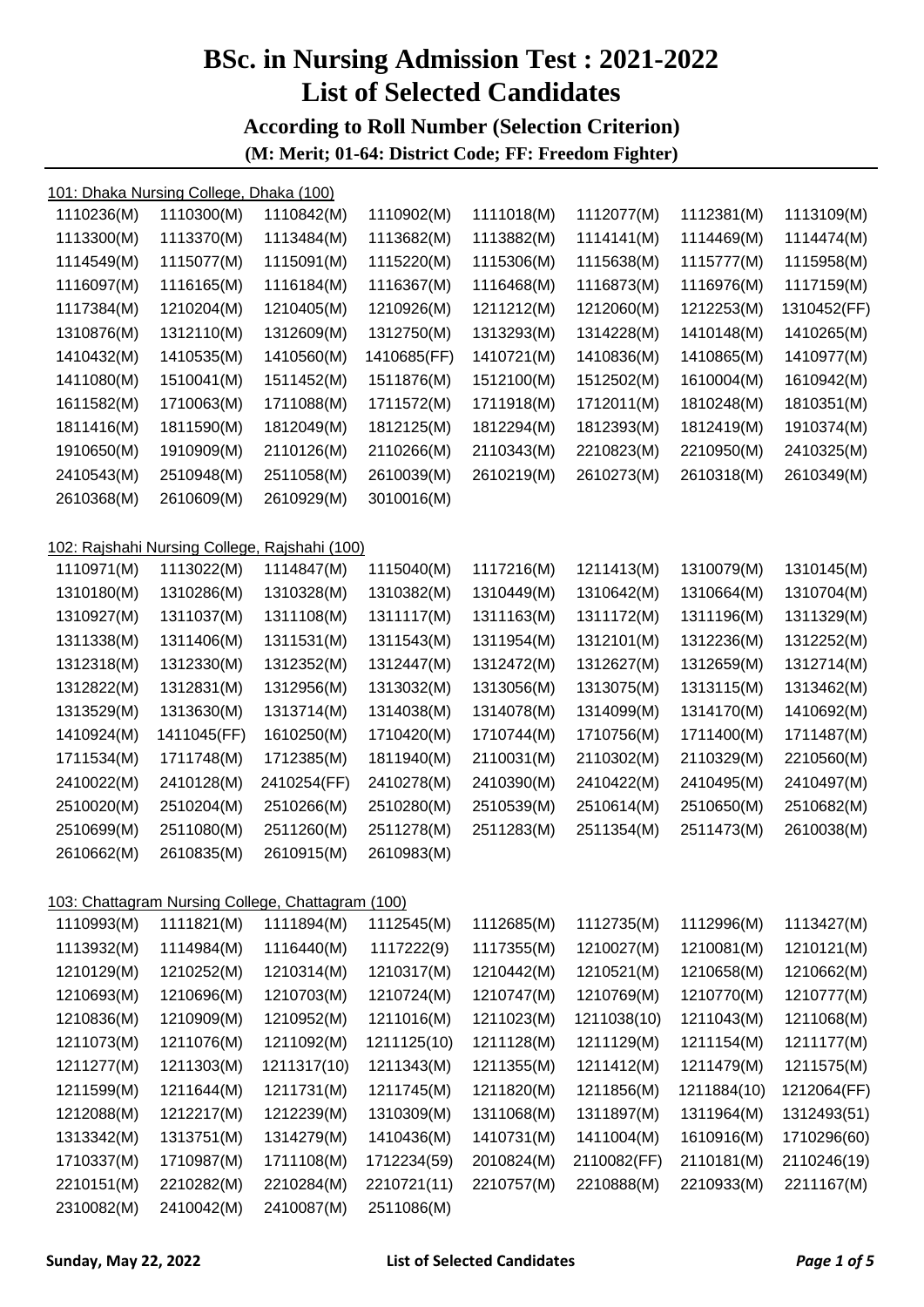### **BSc. in Nursing Admission Test : 2021-2022 List of Selected Candidates According to Roll Number (Selection Criterion) (M: Merit; 01-64: District Code; FF: Freedom Fighter)**

104: Mymenshing Nursing College, Mymenshingh (100)

| 1110701(18) | 1111085(M)                                | 1111260(M)                                  | 1111716(30) | 1112769(27) | 1112838(18) | 1112878(M)  | 1113539(M)  |
|-------------|-------------------------------------------|---------------------------------------------|-------------|-------------|-------------|-------------|-------------|
| 1114225(M)  | 1114431(26)                               | 1115006(26)                                 | 1115364(M)  | 1115576(M)  | 1115736(9)  | 1115792(M)  | 1116594(M)  |
| 1116871(FF) | 1117067(27)                               | 1117096(M)                                  | 1210125(10) | 1210288(10) | 1212173(7)  | 1310738(47) | 1310763(48) |
| 1311217(51) | 1311501(M)                                | 1312091(M)                                  | 1312530(M)  | 1312760(M)  | 1313309(M)  | 1313783(M)  | 1410172(M)  |
| 1410320(M)  | 1410503(M)                                | 1611542(2)                                  | 1710254(M)  | 1710845(57) | 1711182(59) | 1711341(M)  | 1711417(M)  |
| 1711656(M)  | 1712551(M)                                | 1712653(M)                                  | 1810039(M)  | 1810080(M)  | 1810119(M)  | 1810151(M)  | 1810166(M)  |
| 1810170(M)  | 1810293(M)                                | 1810333(M)                                  | 1810344(43) | 1810451(M)  | 1810479(M)  | 1810574(M)  | 1810598(42) |
| 1810833(M)  | 1810870(M)                                | 1810880(44)                                 | 1810946(52) | 1811037(M)  | 1811075(42) | 1811136(M)  | 1811164(M)  |
| 1811333(M)  | 1811449(M)                                | 1811459(M)                                  | 1811490(M)  | 1811578(M)  | 1811646(M)  | 1811691(M)  | 1811762(M)  |
| 1811764(M)  | 1811868(M)                                | 1811942(42)                                 | 1811966(41) | 1811969(M)  | 1812173(42) | 1812256(M)  | 1812349(M)  |
| 1910051(20) | 1910101(44)                               | 2010008(30)                                 | 2010125(M)  | 2010372(M)  | 2010838(M)  | 2210079(11) | 2210098(9)  |
| 2210454(11) | 2410046(FF)                               | 2410073(M)                                  | 2510521(M)  | 2510698(45) | 2510807(M)  | 2510842(M)  | 2511083(54) |
| 2610077(M)  | 2610297(M)                                | 2611049(M)                                  | 2810254(61) |             |             |             |             |
|             |                                           |                                             |             |             |             |             |             |
|             |                                           | 105: Rangpur Nursing College, Rangpur (100) |             |             |             |             |             |
| 1110531(18) | 1110699(M)                                | 1111008(M)                                  | 1115423(61) | 1211769(10) | 1310013(M)  | 1310118(M)  | 1310522(49) |
| 1311384(M)  | 1311566(M)                                | 1311598(M)                                  | 1312115(47) | 1312154(51) | 1312782(M)  | 1312824(47) | 1312933(51) |
| 1313099(M)  | 1313408(51)                               | 1313493(47)                                 | 1410156(35) | 1410384(35) | 1411016(M)  | 1611939(M)  | 1710020(M)  |
| 1710048(M)  | 1710097(M)                                | 1710114(M)                                  | 1710122(57) | 1710320(56) | 1710349(M)  | 1710404(M)  | 1710463(M)  |
| 1710527(M)  | 1710528(M)                                | 1710552(M)                                  | 1710614(M)  | 1710664(M)  | 1710734(M)  | 1710738(M)  | 1710828(M)  |
| 1710842(M)  | 1710847(55)                               | 1710854(54)                                 | 1710933(M)  | 1710982(58) | 1711045(M)  | 1711056(M)  | 1711069(59) |
| 1711140(M)  | 1711160(M)                                | 1711274(M)                                  | 1711312(M)  | 1711367(M)  | 1711402(M)  | 1711445(M)  | 1711561(55) |
| 1711575(M)  | 1711742(M)                                | 1711779(M)                                  | 1711803(M)  | 1711896(54) | 1711919(FF) | 1711991(M)  | 1712066(M)  |
| 1712090(57) | 1712107(M)                                | 1712126(59)                                 | 1712160(M)  | 1712181(M)  | 1712243(M)  | 1712305(57) | 1712306(M)  |
| 1712389(M)  | 1712430(57)                               | 1712444(M)                                  | 1712568(M)  | 1712572(M)  | 1712577(M)  | 1712578(M)  | 1811914(M)  |
| 2210093(15) | 2510006(45)                               | 2510145(M)                                  | 2510193(M)  | 2510459(M)  | 2510499(M)  | 2510751(46) | 2510958(M)  |
| 2510980(M)  | 2511052(FF)                               | 2511125(46)                                 | 2511200(M)  | 2511237(M)  | 2511480(M)  | 2610012(M)  | 2610175(M)  |
| 2610216(M)  | 2610337(M)                                | 2610587(60)                                 | 2610948(M)  |             |             |             |             |
|             | 106: Sylhet Nursing College, Sylhet (100) |                                             |             |             |             |             |             |
| 1111572(M)  | 1112305(22)                               | 1112920(40)                                 | 1113184(M)  | 1113721(M)  | 1114595(8)  | 1114713(30) | 1115102(9)  |
| 1115293(M)  | 1116160(52)                               | 1116162(M)                                  | 1116187(24) | 1116596(30) | 1116796(11) | 1116918(18) | 1117206(M)  |
| 1210161(14) | 1210277(10)                               | 1210328(10)                                 | 1210636(12) | 1210800(10) | 1210948(17) | 1210976(28) | 1211036(10) |
| 1211276(12) | 1211691(M)                                | 1211776(10)                                 | 1211883(12) | 1212098(10) | 1310627(49) | 1310924(48) | 1311231(36) |
| 1311792(43) | 1313090(M)                                | 1313251(47)                                 | 1313770(50) | 1410096(35) | 1410143(35) | 1410144(M)  | 1410690(35) |
| 1411138(40) | 1510027(M)                                | 1510110(63)                                 | 1510244(63) | 1510254(M)  | 1510546(64) | 1510645(M)  | 1510690(M)  |
| 1510792(M)  | 1510815(M)                                | 1510829(M)                                  | 1510895(64) | 1510943(M)  | 1511011(62) | 1511026(M)  | 1511040(63) |
| 1511107(61) | 1511160(M)                                | 1511450(63)                                 | 1511567(M)  | 1511613(M)  | 1511629(M)  | 1511697(M)  | 1511852(64) |
| 1512114(M)  | 1710797(54)                               | 1711329(M)                                  | 1810019(41) | 1810459(42) | 1810642(FF) | 1810660(22) | 1810991(63) |
| 1811089(22) | 1811127(42)                               | 1811386(M)                                  | 1811661(42) | 1811746(42) | 1811944(M)  | 1812263(42) | 1812337(43) |
| 1910062(55) | 1910437(20)                               | 1910918(M)                                  | 2010253(30) | 2210019(8)  | 2210407(11) | 2210736(11) | 2210913(11) |
| 2210954(11) | 2310088(16)                               | 2410505(34)                                 | 2410536(33) | 2510679(45) | 2510883(45) | 2510941(M)  | 2511111(54) |
| 2610694(FF) | 2610903(60)                               | 2810038(61)                                 | 2810278(M)  |             |             |             |             |
|             |                                           |                                             |             |             |             |             |             |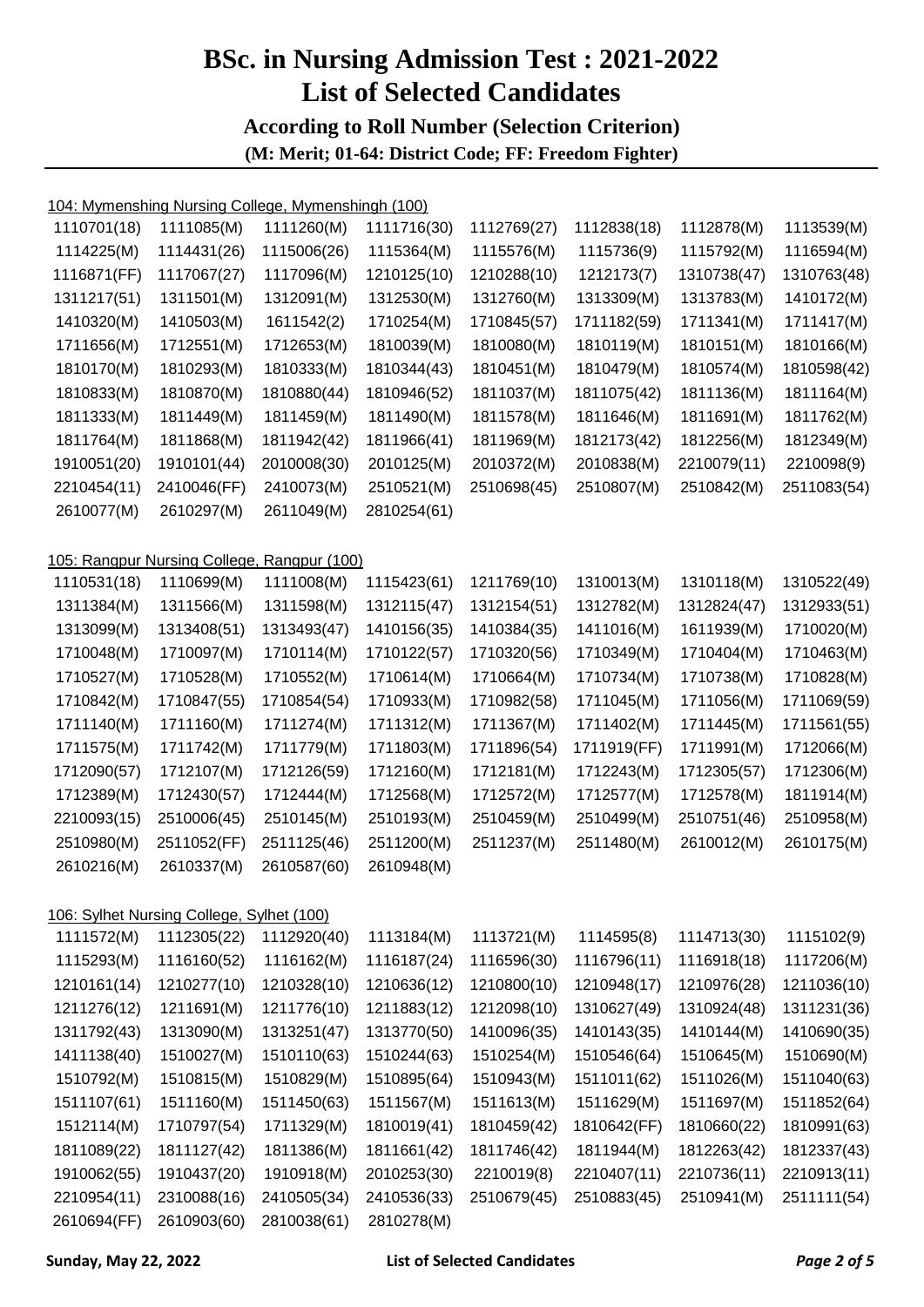# **BSc. in Nursing Admission Test : 2021-2022 List of Selected Candidates According to Roll Number (Selection Criterion)**

|             | 107: Barishal Nursing College, Barishal (100) |             |             |             |             |             |             |
|-------------|-----------------------------------------------|-------------|-------------|-------------|-------------|-------------|-------------|
| 1110139(M)  | 1110594(6)                                    | 1110676(6)  | 1111094(26) | 1111105(M)  | 1111834(M)  | 1111900(15) | 1112177(36) |
| 1112460(61) | 1113288(M)                                    | 1113403(5)  | 1114592(M)  | 1114958(18) | 1115196(18) | 1115327(8)  | 1116017(6)  |
| 1116477(FF) | 1116538(M)                                    | 1116715(18) | 1117026(M)  | 1117125(3)  | 1117299(M)  | 1117591(5)  | 1117733(M)  |
| 1210691(5)  | 1212111(10)                                   | 1311315(36) | 1312808(50) | 1410012(M)  | 1410075(M)  | 1410113(31) | 1410217(40) |
| 1410389(M)  | 1410510(35)                                   | 1410559(40) | 1410770(37) | 1410797(31) | 1410830(M)  | 1410834(33) | 1410857(39) |
| 1410859(M)  | 1410875(33)                                   | 1410919(33) | 1410925(M)  | 1411160(35) | 1510042(62) | 1511233(64) | 1511679(64) |
| 1610009(M)  | 1610030(1)                                    | 1610055(1)  | 1610077(M)  | 1610122(2)  | 1610285(2)  | 1610315(M)  | 1610335(M)  |
| 1610442(5)  | 1610660(23)                                   | 1610674(2)  | 1610701(M)  | 1610884(M)  | 1610943(6)  | 1610944(4)  | 1611078(M)  |
| 1611151(1)  | 1611276(M)                                    | 1611343(2)  | 1611396(M)  | 1611437(2)  | 1611622(M)  | 1611632(M)  | 1611694(M)  |
| 1611731(M)  | 1611775(2)                                    | 1611872(M)  | 1611915(M)  | 1710594(FF) | 1810929(41) | 1811555(42) | 1812350(42) |
| 1910392(22) | 1910409(M)                                    | 2110087(M)  | 2110192(19) | 2110217(19) | 2210188(11) | 2210305(11) | 2210985(11) |
| 2211218(11) | 2310031(15)                                   | 2410197(M)  | 2410198(33) | 2410397(33) | 2510418(45) | 2710090(M)  | 2710142(M)  |
| 2710172(M)  | 2710173(M)                                    | 2710231(5)  | 3010188(21) |             |             |             |             |
|             |                                               |             |             |             |             |             |             |
|             | 108: Dinajpur Nursing College, Dinajpur (100) |             |             |             |             |             |             |
| 1111418(8)  | 1111881(52)                                   | 1111996(52) | 1115309(55) | 1115729(53) | 1116118(16) | 1117317(FF) | 1310040(48) |
| 1310612(48) | 1310675(50)                                   | 1311013(50) | 1311298(49) | 1312000(M)  | 1312288(M)  | 1312554(M)  | 1313618(M)  |
| 1313665(M)  | 1313774(M)                                    | 1314124(36) | 1314125(FF) | 1410191(M)  | 1411091(31) | 1510562(63) | 1510688(64) |
| 1511705(8)  | 1512166(64)                                   | 1710061(54) | 1710252(56) | 1710492(59) | 1710641(59) | 1710976(59) | 1711172(M)  |
| 1711497(M)  | 1711608(53)                                   | 1711782(60) | 1711797(M)  | 1711914(M)  | 1712123(58) | 1712203(58) | 1712314(M)  |
| 1712445(55) | 1712449(53)                                   | 1810559(43) | 1810728(41) | 1811161(M)  | 1811272(41) | 1811406(M)  | 1812115(42) |
| 1910416(20) | 2010651(50)                                   | 2010671(M)  | 2110032(19) | 2210628(36) | 2210814(11) | 2510172(52) | 2510366(M)  |
| 2510543(M)  | 2510897(45)                                   | 2510966(45) | 2511148(45) | 2511171(54) | 2511215(45) | 2511349(47) | 2511382(45) |
| 2610004(M)  | 2610005(M)                                    | 2610009(M)  | 2610011(M)  | 2610033(M)  | 2610120(M)  | 2610160(53) | 2610176(M)  |
| 2610227(M)  | 2610328(53)                                   | 2610329(M)  | 2610335(M)  | 2610341(M)  | 2610345(M)  | 2610390(M)  | 2610448(M)  |
| 2610478(M)  | 2610596(M)                                    | 2610613(M)  | 2610682(M)  | 2610709(53) | 2610724(M)  | 2610745(M)  | 2610770(M)  |
| 2610778(M)  | 2610780(53)                                   | 2610790(M)  | 2610799(53) | 2610808(60) | 2610816(M)  | 2610907(53) | 2610982(M)  |
| 2610985(M)  | 2610996(M)                                    | 2611015(M)  | 2611048(53) |             |             |             |             |
|             |                                               |             |             |             |             |             |             |
|             | 109: College of Nursing, Sher-e-Banglanagor,  |             | Dhaka (100) |             |             |             |             |
| 1110018(M)  | 1110179(M)                                    | 1110278(M)  | 1110287(M)  | 1110388(M)  | 1110416(M)  | 1110654(M)  | 1110939(M)  |
| 1111119(M)  | 1111249(M)                                    | 1111610(M)  | 1111675(M)  | 1111814(M)  | 1111827(M)  | 1111969(M)  | 1111999(M)  |
| 1112112(M)  | 1112119(M)                                    | 1112186(M)  | 1112341(M)  | 1112589(M)  | 1112737(M)  | 1112852(M)  | 1113293(M)  |
| 1113317(M)  | 1113949(M)                                    | 1113960(M)  | 1114111(M)  | 1114151(M)  | 1114218(M)  | 1114261(M)  | 1114451(M)  |
| 1114765(M)  | 1114890(M)                                    | 1114900(M)  | 1114978(FF) | 1115771(M)  | 1115916(M)  | 1115932(M)  | 1115998(M)  |
| 1116206(M)  | 1116547(M)                                    | 1116584(M)  | 1116660(M)  | 1116995(M)  | 1117030(M)  | 1117064(M)  | 1117077(M)  |
| 1117141(M)  | 1117329(M)                                    | 1117432(M)  | 1117545(M)  | 1210218(M)  | 1210353(M)  | 1310088(M)  | 1310313(M)  |
| 1310337(M)  | 1310608(M)                                    | 1310960(M)  | 1311472(M)  | 1312908(M)  | 1313215(M)  | 1313880(M)  | 1313991(M)  |
| 1314027(M)  | 1410394(M)                                    | 1410468(M)  | 1410527(M)  | 1410554(M)  | 1411150(M)  | 1610273(M)  | 1610303(M)  |
| 1610515(M)  | 1710146(M)                                    | 1710188(M)  | 1710950(M)  | 1711433(M)  | 1712542(M)  | 1810326(M)  | 1810501(M)  |
| 1811707(M)  | 1811973(M)                                    | 1812255(M)  | 1910470(M)  | 1910841(M)  | 2010578(M)  | 2110275(FF) | 2210109(M)  |
| 2210280(M)  | 2210378(M)                                    | 2210853(M)  | 2211039(M)  | 2211201(M)  | 2510632(M)  | 2510738(M)  | 2510857(M)  |
| 2510868(M)  | 2511443(M)                                    | 2710053(M)  | 3010022(M)  |             |             |             |             |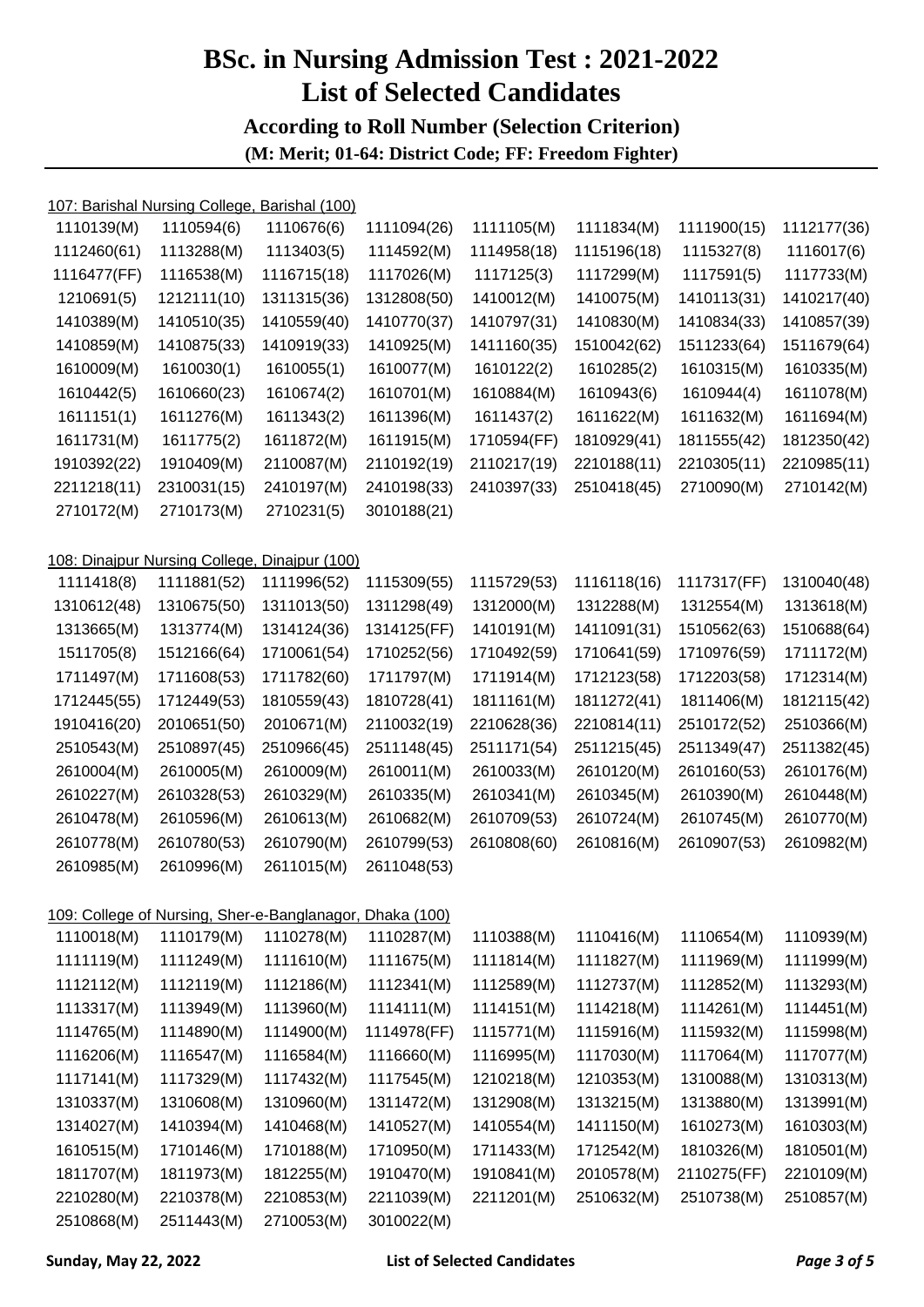### **BSc. in Nursing Admission Test : 2021-2022 List of Selected Candidates According to Roll Number (Selection Criterion) (M: Merit; 01-64: District Code; FF: Freedom Fighter)**

110: Manikgonj Nursing College, Manikgonj (100)

| 1110228(18) | 1110323(29)                                                | 1110818(18) | 1111000(18) | 1111500(13) | 1111790(25) | 1112103(29)         | 1112500(24) |
|-------------|------------------------------------------------------------|-------------|-------------|-------------|-------------|---------------------|-------------|
| 1112683(23) | 1112771(15)                                                | 1113106(M)  | 1113115(M)  | 1113134(M)  | 1113220(8)  | 1113458(34)         | 1113745(24) |
| 1113898(23) | 1114084(44)                                                | 1114311(38) | 1114480(22) | 1114696(11) | 1114883(52) | 1115125(M)          | 1115204(8)  |
| 1115238(26) | 1115271(18)                                                | 1115272(19) | 1115299(9)  | 1115505(32) | 1115507(26) | 1115683(M)          | 1116220(22) |
| 1116469(18) | 1116601(M)                                                 | 1116708(M)  | 1116730(29) | 1117308(39) | 1117592(M)  | 1117627(38)         | 1117759(24) |
| 1210985(10) | 1211025(FF)                                                | 1211860(14) | 1212016(22) | 1311781(34) | 1312387(50) | 1312775(49)         | 1312809(48) |
| 1312855(M)  | 1313444(47)                                                | 1410463(40) | 1411058(M)  | 1510100(63) | 1510417(62) | 1510459(63)         | 1510502(62) |
| 1510522(64) | 1510699(64)                                                | 1511883(64) | 1511975(61) | 1711299(M)  | 1810027(30) | 1810408(41)         | 1810438(M)  |
| 1810571(24) | 1811020(43)                                                | 1811135(42) | 1811224(42) | 1811413(22) | 1811920(43) | 1812056(30)         | 1812215(43) |
| 1812308(22) | 1910005(20)                                                | 1910070(M)  | 1910467(20) | 1910522(20) | 1910602(20) | 1910769(20)         | 2010102(30) |
| 2010132(M)  | 2010138(30)                                                | 2010180(30) | 2010612(30) | 2010628(M)  | 2110061(28) | 2110280(28)         | 2110287(29) |
| 2210944(11) | 2410044(34)                                                | 2410050(33) | 2410069(34) | 2410099(37) | 2410122(37) | 2410160(36)         | 2410235(32) |
| 2610189(M)  | 2610538(FF)                                                | 2810289(61) | 3010093(31) |             |             |                     |             |
|             |                                                            |             |             |             |             |                     |             |
|             | 111: Shaheed Tajuddin Ahmed Nursing College, Gazipur (100) |             |             |             |             |                     |             |
| 1110039(M)  | 1110101(M)                                                 | 1110122(M)  | 1110309(9)  | 1110387(27) | 1110402(M)  | 1110648(M)          | 1110750(34) |
| 1111272(M)  | 1111292(23)                                                | 1111402(27) | 1111579(M)  | 1111622(45) | 1111764(M)  | 1112332(M)          | 1112507(M)  |
| 1112657(M)  | 1112809(27)                                                | 1113438(M)  | 1113605(M)  | 1114341(52) | 1114411(11) | 1114422(M)          | 1114739(M)  |
| 1114912(27) | 1114946(52)                                                | 1115218(2)  | 1115847(FF) | 1116054(27) | 1116132(8)  | 1116190(M)          | 1116343(9)  |
| 1116791(M)  | 1116901(M)                                                 | 1117314(19) | 1117320(M)  | 1117422(8)  | 1117563(M)  | 1117718(M)          | 1211690(10) |
| 1212011(10) | 1310255(M)                                                 | 1310507(49) | 1311098(M)  | 1311104(48) | 1312546(51) | 1312564(M)          | 1312625(50) |
| 1312744(M)  | 1312986(M)                                                 | 1313522(51) | 1313535(M)  | 1313777(52) | 1314109(M)  | 1410202(M)          | 1410451(40) |
| 1410609(M)  | 1410703(35)                                                | 1710073(59) | 1710183(55) | 1710443(M)  | 1710578(59) | 1710823(M)          | 1710945(M)  |
| 1711213(M)  | 1711279(57)                                                | 1711541(M)  | 1711550(M)  | 1711645(M)  | 1712482(54) | 1810284(22)         | 1810531(42) |
| 1810950(42) | 1810999(M)                                                 | 1811078(42) | 1811087(44) | 1811913(M)  | 1812141(30) | 1812397(M)          | 1910012(20) |
| 1910068(9)  | 1910071(M)                                                 | 1910589(M)  | 1910731(M)  | 1910982(M)  | 1911079(M)  | 2010575(M)          | 2110095(21) |
| 2210444(11) | 2210883(M)                                                 | 2310076(FF) | 2410036(M)  | 2410251(33) | 2510013(M)  | 2510564(46)         | 2511037(47) |
| 2511439(52) | 3010040(21)                                                | 3010163(21) | 3010173(31) |             |             |                     |             |
|             |                                                            |             |             |             |             |                     |             |
|             | 112: Lalmonirhat Nursing College, Lalmonirhat (50)         |             |             |             |             |                     |             |
| 4440007(40) |                                                            |             |             |             |             | A A A O O O T (A O) |             |

| וויווסיפטכווו (סון/סטטכווו (טון/פטוני (טב)/1424/12 ווי (סון/פוונוווי (סון/פטונוו (סון/סטטנוני)  |  |  |  |
|-------------------------------------------------------------------------------------------------|--|--|--|
| 1113773(26) 1113853(26) 1114268(18) 1114493(18) 1114701(18) 1114745(25) 1115307(26) 1116043(18) |  |  |  |
| 1116181(18) 1116333(18) 1116388(18) 1116510(18) 1116624(18) 1117116(18) 1117179(18) 1117345(25) |  |  |  |
| 1210516(13) 1210943(10) 1212012(16) 1212166(10) 1311817(M) 1312658(32) 1312734(51) 1410663(32)  |  |  |  |
| 1510531(62) 1512094(62) 1610799(FF) 1611101(4) 1710695(56) 1711505(M) 1711601(M) 1712043(56)    |  |  |  |
| 1712111(M) 1712269(M) 1712345(55) 1712508(M) 2010453(M) 2210495(16) 2310105(13) 2310194(15)     |  |  |  |
| 2310237(15) 2310249(16)                                                                         |  |  |  |

|  | 113: Bandarban Nursing College, Bandarban (50) |
|--|------------------------------------------------|
|--|------------------------------------------------|

|  |  |  | 1112131(18) 1112152(18) 1112259(3) 1112822(26) 1113329(18) 1114072(3) 1114721(18) 1114810(18)  |  |
|--|--|--|------------------------------------------------------------------------------------------------|--|
|  |  |  | 1114853(18) 1115011(18) 1115256(25) 1115537(18) 1116263(18) 1116964(M) 1117223(18) 1117721(18) |  |
|  |  |  | 1210097(M) 1210257(10) 1210373(10) 1210375(13) 1210451(12) 1210459(17) 1210904(12) 1210980(10) |  |
|  |  |  | 1210986(12) 1211299(10) 1211357(12) 1211503(16) 1211710(10) 1211831(10) 1312301(50) 1312802(M) |  |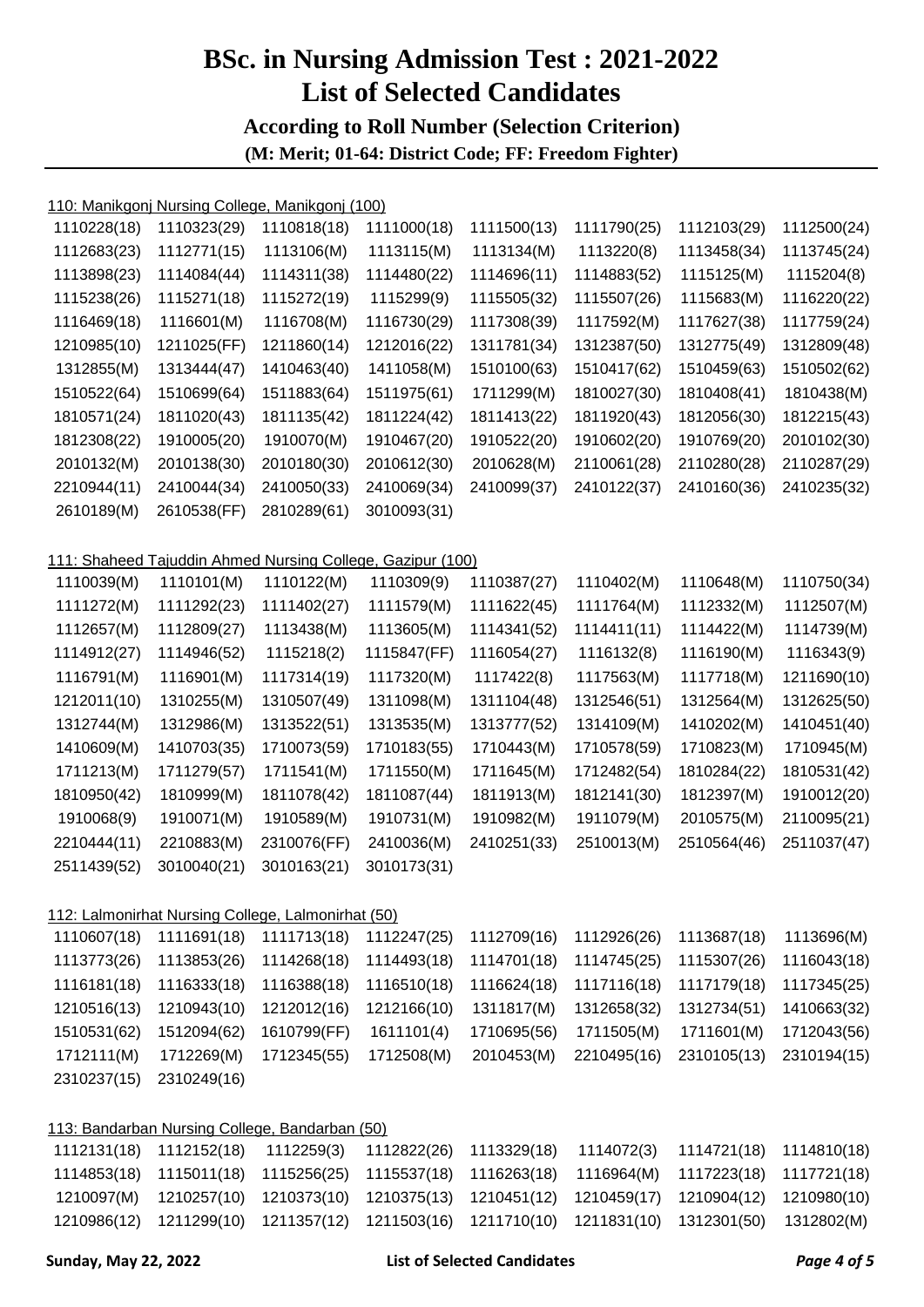# **BSc. in Nursing Admission Test : 2021-2022 List of Selected Candidates**

**According to Roll Number (Selection Criterion) (M: Merit; 01-64: District Code; FF: Freedom Fighter)**

|                        |  | 1410787(FF) 1510399(64) 1610433(3) 1611641(3) 1611822(3) 1811526(41) 1812368(M) 1910004(20)    |  |  |
|------------------------|--|------------------------------------------------------------------------------------------------|--|--|
|                        |  | 1910390(16) 1910599(20) 1910694(18) 2210995(M) 2211125(11) 2310028(13) 2310056(16) 2310163(16) |  |  |
| 2410009(33) 2510844(M) |  |                                                                                                |  |  |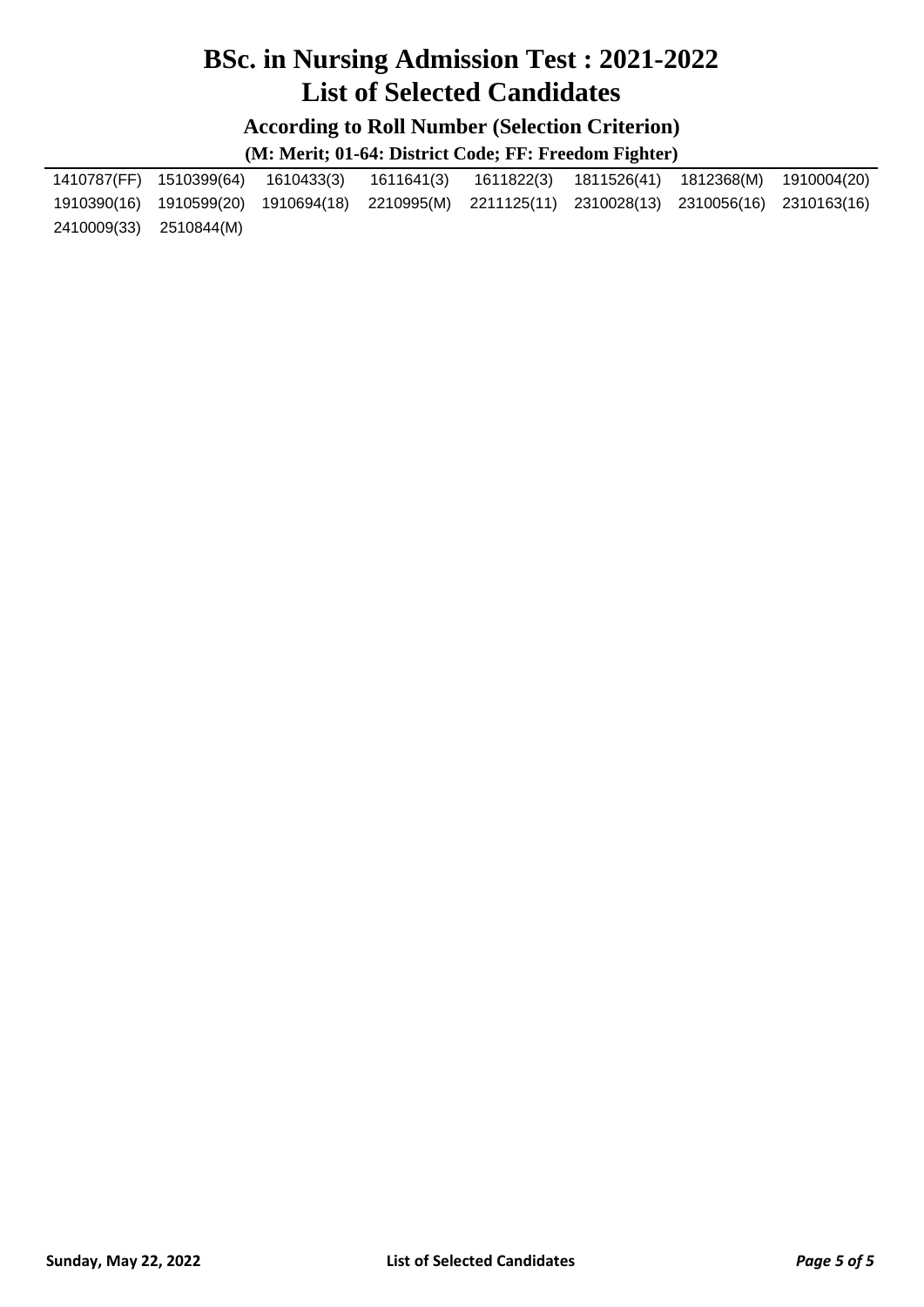### **According to Roll Number (Selection Criterion) (M: Merit; 01-64: District Code; FF: Freedom Fighter)**

|             | Dhaka (80)  |                                  |                                                                                                                                                    |             |             |             |
|-------------|-------------|----------------------------------|----------------------------------------------------------------------------------------------------------------------------------------------------|-------------|-------------|-------------|
| 1120815(M)  | 1121027(M)  | 1123185(M)                       | 1123587(M)                                                                                                                                         | 1124040(M)  | 1125201(M)  | 1125950(M)  |
| 1127864(M)  | 1128230(M)  | 1321212(M)                       | 1321216(M)                                                                                                                                         | 1321264(M)  | 1321789(M)  | 1322180(M)  |
| 1324663(M)  | 1325068(M)  | 1326777(M)                       | 1326778(M)                                                                                                                                         | 1327036(M)  | 1327242(FF) | 1328048(M)  |
| 1328197(M)  | 1328367(M)  | 1328756(M)                       | 1329326(M)                                                                                                                                         | 1420837(M)  | 1421364(M)  | 1423339(M)  |
| 1621402(M)  | 1623270(M)  | 1720376(M)                       | 1720383(M)                                                                                                                                         | 1720523(M)  | 1722676(M)  | 1722690(M)  |
| 1722852(M)  | 1722945(M)  | 1723693(FF)                      | 1724197(M)                                                                                                                                         | 1724205(M)  | 1724722(M)  | 1725038(M)  |
| 1725983(M)  | 1726058(M)  | 1726271(M)                       | 1726563(M)                                                                                                                                         | 1726758(M)  | 1727133(M)  | 1727567(M)  |
| 1821489(M)  | 1821983(M)  | 1822270(M)                       | 1822272(M)                                                                                                                                         | 1822622(M)  | 1823169(M)  | 1823483(M)  |
| 1824120(M)  | 1826453(M)  | 1920241(M)                       | 2020496(M)                                                                                                                                         | 2021935(M)  | 2120723(M)  | 2422004(M)  |
| 2523248(M)  | 2523299(M)  | 2620568(M)                       | 2622098(M)                                                                                                                                         | 2623816(M)  | 2624843(M)  | 3020800(M)  |
|             |             |                                  |                                                                                                                                                    |             |             |             |
| 1125112(M)  | 1127160(M)  | 1320299(M)                       | 1321199(M)                                                                                                                                         | 1321865(M)  | 1323890(M)  | 1325171(M)  |
| 1326735(M)  | 1328711(M)  | 1329066(M)                       | 1420085(M)                                                                                                                                         | 1420098(M)  | 1420189(M)  | 1420220(M)  |
| 1420277(M)  | 1420497(M)  | 1420617(M)                       | 1420695(M)                                                                                                                                         | 1420734(M)  | 1420829(FF) | 1420864(M)  |
| 1421365(M)  | 1421497(M)  | 1421525(M)                       | 1421591(M)                                                                                                                                         | 1421708(M)  | 1422101(M)  | 1422104(M)  |
| 1422536(M)  | 1422623(M)  | 1422626(M)                       | 1422680(M)                                                                                                                                         | 1423174(M)  | 1423344(M)  | 1423429(M)  |
| 1423509(M)  | 1423702(M)  | 1423761(M)                       | 1423799(M)                                                                                                                                         | 1423822(M)  | 1424022(M)  | 1424073(M)  |
| 1424248(M)  | 1424266(M)  | 1620509(M)                       | 1623174(M)                                                                                                                                         | 1624631(M)  | 1720896(M)  | 1723999(M)  |
| 1725231(M)  | 1823837(M)  | 1825249(M)                       | 1827094(M)                                                                                                                                         | 1921245(M)  | 2020334(M)  | 2020804(M)  |
| 2021485(M)  | 2021895(M)  | 2220434(M)                       | 2420170(M)                                                                                                                                         | 2420606(M)  | 2420865(M)  | 2421008(M)  |
| 2520127(M)  | 2523270(M)  | 2623003(M)                       | 2623096(M)                                                                                                                                         | 3020128(M)  | 3020863(M)  | 3020869(M)  |
|             |             |                                  |                                                                                                                                                    |             |             |             |
| 1122381(M)  | 1123043(M)  | 1123243(FF)                      | 1123599(M)                                                                                                                                         | 1124665(M)  | 1125067(26) | 1125538(M)  |
| 1126354(M)  | 1127137(M)  | 1127856(53)                      | 1128768(23)                                                                                                                                        | 1129833(M)  | 1222377(M)  | 1321042(M)  |
| 1322771(M)  | 1323085(49) | 1323280(M)                       | 1324375(51)                                                                                                                                        | 1324679(M)  | 1325515(M)  | 1326947(52) |
| 1327707(M)  | 1328269(M)  | 1622281(M)                       | 1720067(M)                                                                                                                                         | 1720477(54) | 1720595(56) | 1722194(M)  |
| 1723925(59) | 1725221(M)  | 1725887(54)                      | 1726779(M)                                                                                                                                         | 1727012(57) | 1727024(M)  | 1727187(54) |
| 1727899(M)  | 1820405(M)  | 1821644(30)                      | 1825570(M)                                                                                                                                         | 1920363(20) | 1920985(M)  | 1921034(M)  |
| 2021510(30) | 2220058(M)  | 2220156(M)                       | 2220377(M)                                                                                                                                         | 2220503(M)  | 2220623(11) | 2220811(11) |
| 2221064(M)  | 2221069(M)  | 2221251(M)                       | 2221488(M)                                                                                                                                         | 2221606(M)  | 2221654(M)  | 2221758(M)  |
| 2523304(M)  | 2524254(M)  | 2620920(M)                       | 2621186(M)                                                                                                                                         | 2621264(M)  | 2622146(53) | 2622169(60) |
| 2623620(58) | 2624337(58) | 2624717(53)                      | 2624842(53)                                                                                                                                        | 2920603(M)  | 3020632(M)  | 3021325(M)  |
|             |             |                                  |                                                                                                                                                    |             |             |             |
| 1122161(45) | 1123298(M)  | 1123913(M)                       | 1124652(M)                                                                                                                                         | 1125968(40) | 1128855(M)  | 1129945(M)  |
| 1320171(48) | 1320353(M)  | 1320473(49)                      | 1322619(M)                                                                                                                                         | 1323993(47) | 1324504(M)  | 1324659(47) |
| 1326861(54) | 1326901(M)  | 1329119(M)                       | 1421293(M)                                                                                                                                         | 1422400(21) | 1423370(M)  | 1423424(M)  |
| 1622659(M)  | 1622924(2)  | 1720495(57)                      | 1721871(54)                                                                                                                                        | 1721942(55) | 1722021(57) | 1723542(59) |
| 1725121(55) | 1726045(59) | 1820368(M)                       | 1921586(20)                                                                                                                                        | 2021378(30) | 2120072(M)  | 2120136(19) |
| 2120319(M)  | 2120330(M)  | 2120417(M)                       | 2120453(M)                                                                                                                                         | 2120561(M)  | 2120571(M)  | 2120645(19) |
|             |             | 201: Nursing Institute, Mitford, | 202: Nursing & Midwifery College, Khulna (80)<br>203: Nursing & Midwifery College, Cumilla (80)<br>204: Nursing & Midwifery College, Faridpur (80) |             |             |             |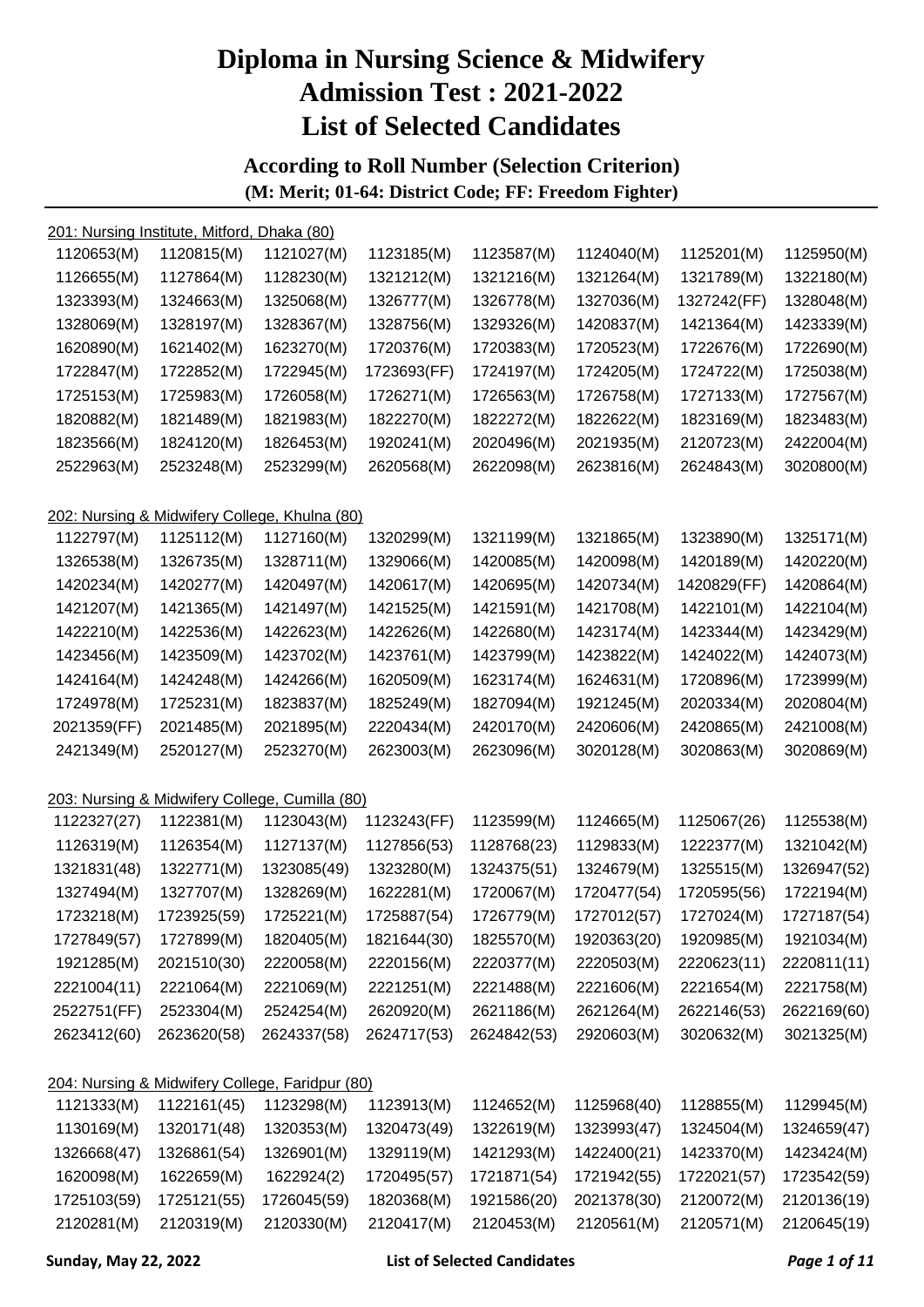### **According to Roll Number (Selection Criterion)**

| 2120661(M)  | 2120750(M)                                      | 2120766(M)  | 2120837(M)  | 2120869(M)  | 2121038(19) | 2121307(M)  | 2121506(M)  |
|-------------|-------------------------------------------------|-------------|-------------|-------------|-------------|-------------|-------------|
| 2121562(M)  | 2121573(M)                                      | 2121609(M)  | 2121637(M)  | 2121732(M)  | 2121743(M)  | 2121876(28) | 2121955(19) |
| 2122019(M)  | 2122027(M)                                      | 2122152(M)  | 2122198(M)  | 2122353(19) | 2122400(M)  | 2122434(M)  | 2420335(M)  |
| 2421413(32) | 2422571(FF)                                     | 2422592(34) | 2520961(52) | 2523530(45) | 3021039(M)  | 3021044(M)  | 3021167(FF) |
|             |                                                 |             |             |             |             |             |             |
|             | 205: Nursing & Midwifery College, Tangail (80)  |             |             |             |             |             |             |
| 1123486(M)  | 1125114(M)                                      | 1126791(M)  | 1127953(M)  | 1127990(M)  | 1128724(M)  | 1129014(M)  | 1222739(M)  |
| 1320515(M)  | 1321781(M)                                      | 1322931(51) | 1324072(M)  | 1324429(51) | 1325261(M)  | 1326757(M)  | 1327933(M)  |
| 1328036(60) | 1328935(M)                                      | 1720105(M)  | 1720169(M)  | 1721728(54) | 1722198(59) | 1722513(M)  | 1723822(M)  |
| 1723960(M)  | 1724295(M)                                      | 1725582(M)  | 1725616(M)  | 1725784(54) | 1725962(59) | 1726007(M)  | 1820599(M)  |
| 1820797(FF) | 1821159(43)                                     | 1821630(M)  | 1821753(M)  | 1823234(M)  | 1824687(M)  | 1824690(41) | 2020111(M)  |
| 2020128(30) | 2020150(M)                                      | 2020221(M)  | 2020291(FF) | 2020453(M)  | 2020599(M)  | 2020704(30) | 2020745(M)  |
| 2020782(30) | 2020878(M)                                      | 2021106(M)  | 2021133(M)  | 2021209(M)  | 2021218(M)  | 2021225(M)  | 2021275(M)  |
| 2021366(M)  | 2021622(M)                                      | 2021650(M)  | 2021775(M)  | 2021847(M)  | 2022061(M)  | 2520166(M)  | 2520313(45) |
| 2521099(46) | 2521104(M)                                      | 2521239(46) | 2522356(M)  | 2523751(M)  | 2524243(M)  | 2620424(M)  | 2620434(M)  |
| 2620788(M)  | 2621015(53)                                     | 2621336(M)  | 2622075(M)  | 2622991(58) | 2623333(M)  | 2624595(53) | 2624761(58) |
|             |                                                 |             |             |             |             |             |             |
|             | 206: Nursing & Midwifery College, Bogura (80)   |             |             |             |             |             |             |
| 1320401(M)  | 1320758(M)                                      | 1323119(M)  | 1324374(M)  | 1324403(M)  | 1324495(M)  | 1325680(M)  | 1326282(M)  |
| 1326639(M)  | 1326929(M)                                      | 1327062(M)  | 1327278(M)  | 1328485(M)  | 1328896(M)  | 1329242(M)  | 1329533(M)  |
| 1720073(M)  | 1720883(M)                                      | 1720976(M)  | 1721102(M)  | 1721676(M)  | 1722493(M)  | 1722594(M)  | 1722623(M)  |
| 1722943(M)  | 1723583(M)                                      | 1723829(M)  | 1724449(M)  | 1724991(M)  | 1725948(M)  | 1726514(M)  | 1726808(M)  |
| 1822410(FF) | 2520032(M)                                      | 2520158(M)  | 2520205(M)  | 2520207(M)  | 2520237(M)  | 2520275(M)  | 2520668(M)  |
| 2520687(M)  | 2520719(M)                                      | 2520892(M)  | 2520947(M)  | 2521444(M)  | 2521490(M)  | 2521501(M)  | 2521505(M)  |
| 2521560(M)  | 2521572(M)                                      | 2521579(M)  | 2521587(M)  | 2521620(M)  | 2521775(M)  | 2521927(M)  | 2522117(FF) |
| 2522395(M)  | 2522568(M)                                      | 2522607(M)  | 2522675(M)  | 2522938(M)  | 2523010(M)  | 2523029(M)  | 2523099(M)  |
| 2523535(M)  | 2523574(M)                                      | 2523952(M)  | 2523972(M)  | 2524013(M)  | 2524105(M)  | 2524163(M)  | 2524211(M)  |
| 2620291(M)  | 2620918(M)                                      | 2621387(M)  | 2621590(M)  | 2621592(M)  | 2622703(M)  | 2622767(M)  | 2625011(M)  |
|             |                                                 |             |             |             |             |             |             |
|             | 207: Nursing & Midwifery College. Dinajpur (80) |             |             |             |             |             |             |
| 1321089(M)  | 1720199(M)                                      | 1720244(M)  | 1721227(M)  | 1722039(M)  | 1722366(M)  | 1722714(M)  | 1722880(M)  |
| 1722968(M)  | 1723033(M)                                      | 1723081(M)  | 1723136(M)  | 1723168(FF) | 1723373(M)  | 1723554(M)  | 1723683(M)  |
| 1723695(M)  | 1723920(M)                                      | 1723990(M)  | 1724390(M)  | 1724472(M)  | 1724879(M)  | 1725168(M)  | 1725409(M)  |
| 1725416(M)  | 1725688(M)                                      | 1726183(M)  | 1726899(M)  | 1727351(M)  | 1727369(M)  | 1727594(M)  | 1727751(M)  |
| 1727768(M)  | 2521262(M)                                      | 2620120(M)  | 2620288(M)  | 2620324(M)  | 2620388(M)  | 2620408(M)  | 2620428(M)  |
| 2620439(M)  | 2620546(M)                                      | 2620587(M)  | 2620717(FF) | 2620766(M)  | 2621174(M)  | 2621289(M)  | 2621308(M)  |
| 2621371(M)  | 2621576(M)                                      | 2621895(M)  | 2621984(M)  | 2621995(M)  | 2622106(M)  | 2622279(M)  | 2622286(M)  |
| 2622353(M)  | 2622368(M)                                      | 2622489(M)  | 2622543(M)  | 2622675(M)  | 2622883(M)  | 2622971(M)  | 2623108(M)  |
| 2623268(M)  | 2623465(M)                                      | 2623490(M)  | 2623659(M)  | 2623686(M)  | 2623712(M)  | 2624046(M)  | 2624186(M)  |
| 2624225(M)  | 2624369(M)                                      | 2624535(M)  | 2624548(M)  | 2624556(M)  | 2624872(M)  | 2624883(M)  | 2624906(M)  |
|             |                                                 |             |             |             |             |             |             |
|             | 208: Pabna Nursing College, Pabna (80)          |             |             |             |             |             |             |
| 1128739(M)  | 1320180(M)                                      | 1320320(M)  | 1320504(M)  | 1320543(M)  | 1320822(M)  | 1320891(M)  | 1321365(M)  |
|             |                                                 |             |             |             |             |             |             |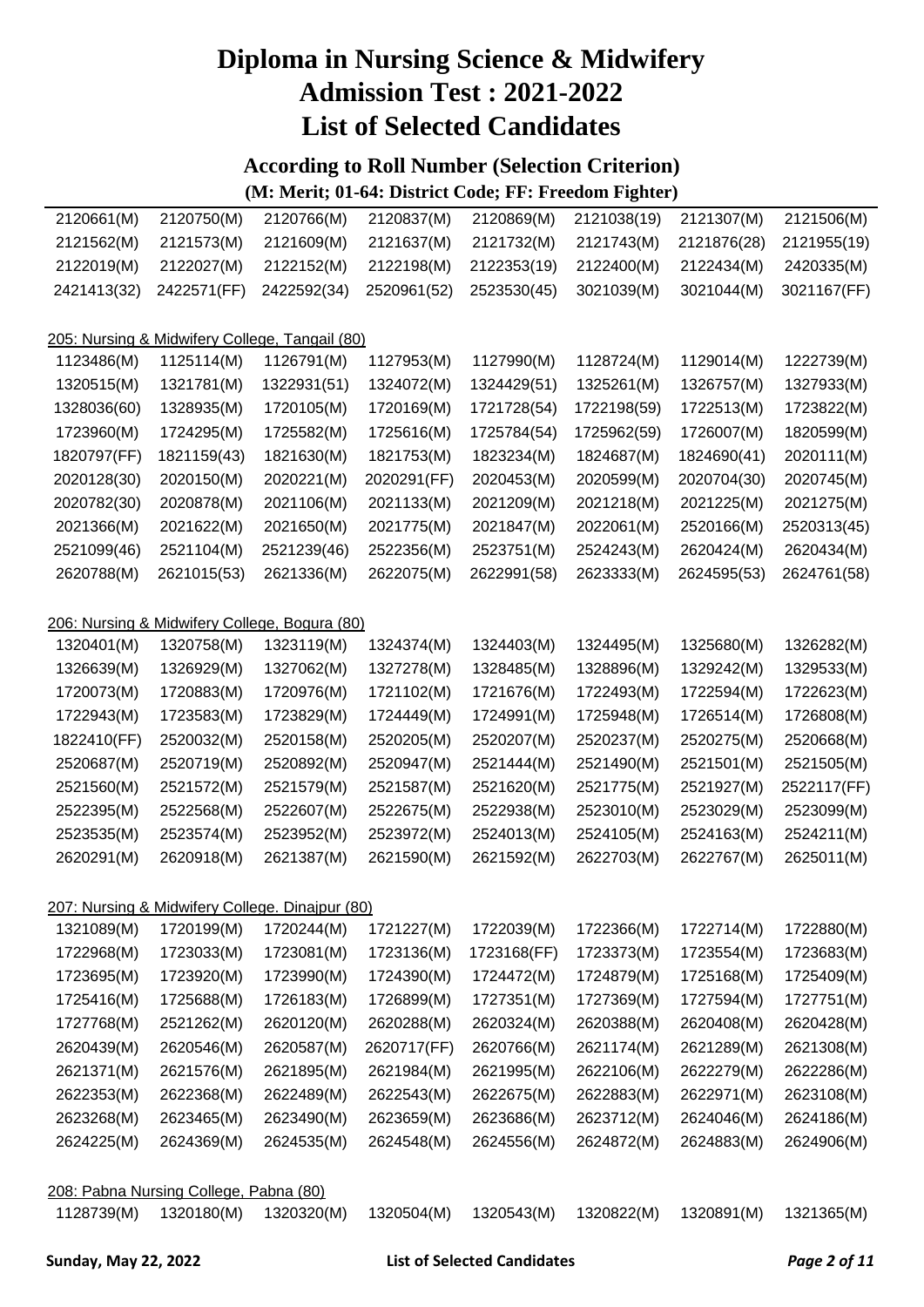### **According to Roll Number (Selection Criterion)**

| 1321604(M)  | 1321665(M)                             | 1321828(M)                                      | 1321859(M)  | 1321985(M)  | 1322134(M)  | 1322493(M)  | 1322797(M)  |
|-------------|----------------------------------------|-------------------------------------------------|-------------|-------------|-------------|-------------|-------------|
| 1322950(M)  | 1323294(M)                             | 1323312(M)                                      | 1323320(M)  | 1323696(M)  | 1323853(M)  | 1323902(M)  | 1324040(M)  |
| 1324235(M)  | 1324355(M)                             | 1324600(M)                                      | 1324759(M)  | 1324788(M)  | 1324891(M)  | 1324984(M)  | 1325367(M)  |
| 1325633(M)  | 1325819(M)                             | 1325853(M)                                      | 1325913(M)  | 1325990(M)  | 1326178(M)  | 1326328(M)  | 1326408(M)  |
| 1326702(M)  | 1326743(M)                             | 1327042(M)                                      | 1327354(M)  | 1327454(M)  | 1327490(M)  | 1327830(M)  | 1327953(M)  |
| 1328122(M)  | 1328234(M)                             | 1328442(M)                                      | 1328939(M)  | 1328941(M)  | 1329221(M)  | 1329447(M)  | 1329486(M)  |
| 1721021(M)  | 1722126(M)                             | 1722537(M)                                      | 1723337(FF) | 1725144(M)  | 1725836(M)  | 1727064(M)  | 1727232(M)  |
| 1727251(M)  | 1727482(M)                             | 2420238(FF)                                     | 2520953(M)  | 2521219(M)  | 2521518(M)  | 2521872(M)  | 2523206(M)  |
| 2523609(M)  | 2523633(M)                             | 2524385(M)                                      | 2620197(M)  | 2622839(M)  | 2622981(M)  | 2624410(M)  | 3021196(M)  |
|             | 209: Nursing Institute, Rangamati (80) |                                                 |             |             |             |             |             |
| 1122984(18) | 1125237(30)                            | 1220671(10)                                     | 1220681(10) | 1221439(M)  | 1222398(M)  | 1223324(10) | 1223365(M)  |
| 1223442(10) | 1223469(10)                            | 1321123(45)                                     | 1322163(M)  | 1322566(M)  | 1322613(49) | 1323136(M)  | 1325197(51) |
| 1326832(47) | 1326914(47)                            | 1327189(M)                                      | 1327220(M)  | 1327552(50) | 1327583(M)  | 1328336(47) | 1328361(47) |
| 1328428(51) | 1328508(M)                             | 1328672(M)                                      | 1423040(M)  | 1520220(M)  | 1522962(M)  | 1620193(M)  | 1620257(M)  |
| 1621072(M)  | 1721103(M)                             | 1721850(M)                                      | 1721923(M)  | 1722043(M)  | 1723288(57) | 1723643(M)  | 1723799(57) |
| 1723833(54) | 1724356(56)                            | 1725072(M)                                      | 1725492(M)  | 1726383(M)  | 1726948(59) | 1727061(M)  | 1727503(M)  |
| 1727766(59) | 1727860(M)                             | 1821199(42)                                     | 1824118(M)  | 1824458(41) | 1826892(42) | 1920278(20) | 1920391(20) |
| 1920412(20) | 1920533(M)                             | 1921130(20)                                     | 1921214(22) | 2020859(30) | 2021377(30) | 2021910(30) | 2221008(8)  |
| 2221179(11) | 2520428(M)                             | 2520726(52)                                     | 2520978(M)  | 2521283(52) | 2521460(54) | 2522579(52) | 2524124(52) |
| 2524370(45) | 2620928(59)                            | 2623457(60)                                     | 2624145(53) | 2920036(M)  | 2920168(FF) | 2920615(M)  | 2920726(14) |
|             |                                        | 210: Nursing & Midwifery College, Noakhali (80) |             |             |             |             |             |
| 1120259(11) | 1120871(18)                            | 1122086(M)                                      | 1122385(46) | 1123712(M)  | 1124438(18) | 1124961(24) | 1127549(18) |
| 1128557(50) | 1128709(24)                            | 1129145(M)                                      | 1222977(14) | 1320445(49) | 1320909(M)  | 1321297(51) | 1322276(50) |
| 1323690(48) | 1324307(47)                            | 1324442(FF)                                     | 1326084(48) | 1326632(47) | 1327879(M)  | 1328103(52) | 1328390(52) |
| 1328514(51) | 1329297(47)                            | 1423075(M)                                      | 1520473(64) | 1523354(63) | 1523877(62) | 1620497(6)  | 1720566(55) |
| 1721804(M)  | 1726479(55)                            | 1727207(55)                                     | 1727529(55) | 1727696(55) | 1820593(42) | 1820671(42) | 1822302(42) |
| 1822579(41) | 1823721(M)                             | 1824230(42)                                     | 1824264(43) | 1825328(30) | 1825447(43) | 1825910(44) | 1826826(41) |
| 1827343(42) | 1827456(44)                            | 1827474(42)                                     | 1827524(22) | 1920864(20) | 1921674(20) | 1921700(20) | 2020133(M)  |
| 2021593(30) | 2220864(11)                            | 2220904(11)                                     | 2221218(11) | 2221376(11) | 2320069(M)  | 2320071(M)  | 2320085(15) |
| 2320173(M)  | 2320185(M)                             | 2320271(16)                                     | 2320378(15) | 2320532(16) | 2422558(36) | 2520487(52) | 2520560(45) |
| 2522343(52) | 2522644(52)                            | 2523554(M)                                      | 2523812(52) | 2622115(M)  | 2623301(M)  | 2623819(53) | 2721084(5)  |
|             | 211: Nursing Institute, Kushtia (80)   |                                                 |             |             |             |             |             |
| 1121895(36) | 1125524(M)                             | 1126817(M)                                      | 1130156(M)  | 1320428(51) | 1320661(49) | 1321110(M)  | 1321188(M)  |
| 1321880(51) | 1321897(M)                             | 1322089(M)                                      | 1322200(50) | 1322399(M)  | 1322411(50) | 1322697(49) | 1323051(51) |
| 1323126(51) | 1323436(51)                            | 1324684(48)                                     | 1324770(M)  | 1325598(48) | 1325622(M)  | 1326053(51) | 1326559(51) |
| 1326588(M)  | 1326641(51)                            | 1327155(M)                                      | 1327562(38) | 1327885(M)  | 1328509(M)  | 1328638(M)  | 1328671(51) |
| 1328810(51) | 1329161(M)                             | 1329413(48)                                     | 1421580(35) | 1721403(M)  | 1721951(M)  | 1722169(55) | 1724756(M)  |
| 1724946(M)  | 1726004(56)                            | 1726240(53)                                     | 1726606(60) | 1726724(M)  | 1726854(57) | 1727009(M)  | 2420022(32) |
| 2420445(36) | 2420544(38)                            | 2420582(38)                                     | 2420629(M)  | 2420651(M)  | 2420877(M)  | 2421006(M)  | 2421209(M)  |
| 2421269(M)  | 2421467(M)                             | 2421488(36)                                     | 2421628(FF) | 2421698(M)  | 2421808(38) | 2422503(M)  | 2422518(32) |
|             |                                        |                                                 |             |             |             |             |             |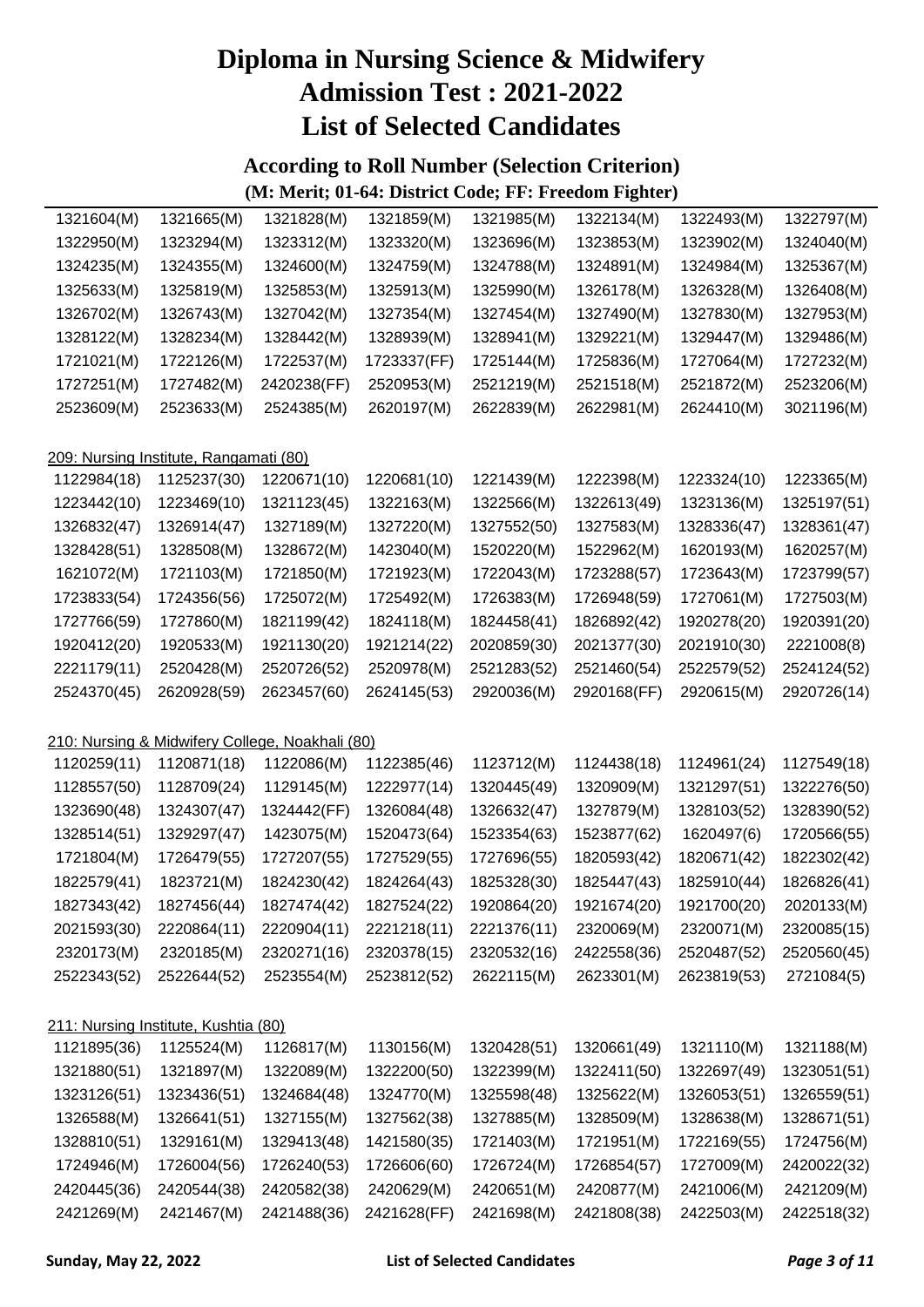### **According to Roll Number (Selection Criterion)**

| 2422601(M)  | 2422707(M)                                     | 2520509(45) | 2520538(45) | 2520764(46) | 2521053(47) | 2521332(46) | 2521408(45)             |
|-------------|------------------------------------------------|-------------|-------------|-------------|-------------|-------------|-------------------------|
| 2521612(M)  | 2521648(45)                                    | 2522034(45) | 2522560(45) | 2522883(45) | 2523430(45) | 2523703(52) | 2524202(45)             |
|             |                                                |             |             |             |             |             |                         |
|             | 212: Nursing & Midwifery College, Jashore (80) |             |             |             |             |             |                         |
| 1123589(34) | 1127878(M)                                     | 1129546(M)  | 1220989(48) | 1320186(47) | 1323224(48) | 1324227(51) | 1324746(38)             |
| 1325706(49) | 1326611(50)                                    | 1327950(32) | 1328467(M)  | 1328634(49) | 1420201(M)  | 1420670(M)  | 1420671(M)              |
| 1421007(M)  | 1421074(M)                                     | 1421467(35) | 1421668(35) | 1421694(33) | 1421841(35) | 1421856(M)  | 1422115(35)             |
| 1422464(M)  | 1422508(35)                                    | 1422517(33) | 1422545(M)  | 1422749(M)  | 1423090(35) | 1423686(M)  | 1423732(M)              |
| 1423920(M)  | 1424058(FF)                                    | 1424106(33) | 1424159(35) | 1722380(59) | 1722465(56) | 1724156(59) | 1724451(57)             |
| 2020122(M)  | 2120135(19)                                    | 2122004(37) | 2420070(M)  | 2420207(39) | 2420213(M)  | 2420222(M)  | 2420320(M)              |
| 2420363(M)  | 2420574(M)                                     | 2420631(M)  | 2420646(M)  | 2420673(M)  | 2420896(M)  | 2421011(M)  | 2421049(M)              |
| 2421070(M)  | 2421244(33)                                    | 2421455(M)  | 2421779(M)  | 2421930(M)  | 2421936(34) | 2421986(39) | 2422033(M)              |
| 2422072(33) | 2422085(M)                                     | 2422184(M)  | 2422442(FF) | 2422466(M)  | 2422542(M)  | 2422544(M)  | 2422602(37)             |
| 2521633(M)  | 2522307(45)                                    | 2523158(45) | 2524265(M)  | 2620829(M)  | 2622455(53) | 2624119(M)  | 3021036(M)              |
|             |                                                |             |             |             |             |             |                         |
|             | 213: Nursing Institute, Patuakhali (80)        |             |             |             |             |             |                         |
| 1121304(M)  | 1123508(18)                                    | 1126198(M)  | 1126421(M)  | 1126902(M)  | 1128627(11) | 1128983(5)  | 1320573(M)              |
| 1320902(50) | 1321660(37)                                    | 1520921(63) | 1521059(64) | 1521577(63) | 1521649(62) | 1521798(64) | 1522414(63)             |
| 1524069(64) | 1620232(M)                                     | 1620261(M)  | 1620299(M)  | 1620301(2)  | 1620358(M)  | 1620562(M)  | 1620615(M)              |
| 1621303(M)  | 1621358(2)                                     | 1621412(M)  | 1621444(M)  | 1621785(2)  | 1621812(2)  | 1621813(M)  | 1621890(5)              |
| 1621950(M)  | 1622115(2)                                     | 1622227(M)  | 1622496(M)  | 1622776(2)  | 1622893(M)  | 1622960(2)  | 1623269(5)              |
| 1623581(M)  | 1623704(2)                                     | 1623793(M)  | 1623941(M)  | 1623976(2)  | 1624015(M)  | 1624072(2)  | 1624085(M)              |
| 1624297(4)  | 1624505(4)                                     | 1624579(M)  | 1720218(M)  | 1722231(M)  | 1722457(53) | 1723790(M)  | 1724040(57)             |
| 1822388(43) | 1823520(41)                                    | 1920148(FF) | 1921235(20) | 1921534(20) | 2420270(36) | 2521514(52) | 2620538(53)             |
| 2624295(M)  | 2720193(5)                                     | 2720202(M)  | 2720231(M)  | 2720248(M)  | 2720293(M)  | 2720365(M)  | 2720397(5)              |
| 2720421(M)  | 2720503(5)                                     | 2720585(5)  | 2720651(5)  | 2720870(5)  | 2720871(5)  | 2720955(M)  | 2721027(M)              |
|             |                                                |             |             |             |             |             |                         |
|             | 214: Nursing Institute, Munshiganj (50)        |             |             |             |             |             |                         |
| 1121099(26) | 1121244(26)                                    | 1121459(10) | 1121731(43) | 1122392(18) | 1122404(M)  | 1123026(18) | 1123179(27)             |
|             | 1123553(25) 1124120(29) 1124288(25)            |             | 1124361(52) | 1124673(8)  | 1124872(M)  |             | 1125442(18) 1125492(18) |
| 1125577(26) | 1125623(3)                                     | 1125912(20) | 1126652(10) | 1127489(M)  | 1128582(26) | 1128909(FF) | 1129016(M)              |
| 1129060(26) | 1129905(M)                                     | 1129999(M)  | 1321277(M)  | 1523585(63) | 1720063(M)  | 1720273(56) | 1722492(59)             |
| 1722633(M)  | 1822597(53)                                    | 1823469(8)  | 1823866(42) | 1825373(42) | 1826076(42) | 1826279(43) | 1826281(42)             |
| 1920011(20) | 1920516(20)                                    | 1920775(20) | 1920903(20) | 1920976(20) | 1921286(20) | 2021981(30) | 2524376(45)             |
| 2622184(58) | 2622645(M)                                     |             |             |             |             |             |                         |
|             |                                                |             |             |             |             |             |                         |
|             | 215: Nursing Institute, Netrokona (50)         |             |             |             |             |             |                         |
| 1820305(M)  | 1820384(M)                                     | 1820479(M)  | 1820504(M)  | 1820550(M)  | 1820617(M)  | 1820955(M)  | 1821056(M)              |
| 1821116(M)  | 1821130(M)                                     | 1821150(M)  | 1821169(43) | 1821561(M)  | 1822209(M)  | 1822413(M)  | 1822456(M)              |
| 1822496(M)  | 1822543(M)                                     | 1822556(M)  | 1823068(M)  | 1823327(M)  | 1823457(M)  | 1823570(M)  | 1823736(M)              |
| 1823790(M)  | 1824147(M)                                     | 1824320(42) | 1824403(M)  | 1824577(M)  | 1824705(M)  | 1824718(M)  | 1824740(M)              |
| 1824908(M)  | 1825425(M)                                     | 1825599(M)  | 1825818(M)  | 1825937(M)  | 1826421(43) | 1826427(M)  | 1826531(M)              |
| 1826814(FF) | 1826865(43)                                    | 1826926(43) | 1827023(M)  | 1827057(M)  | 1827087(M)  | 1827134(M)  | 1827168(42)             |
|             |                                                |             |             |             |             |             |                         |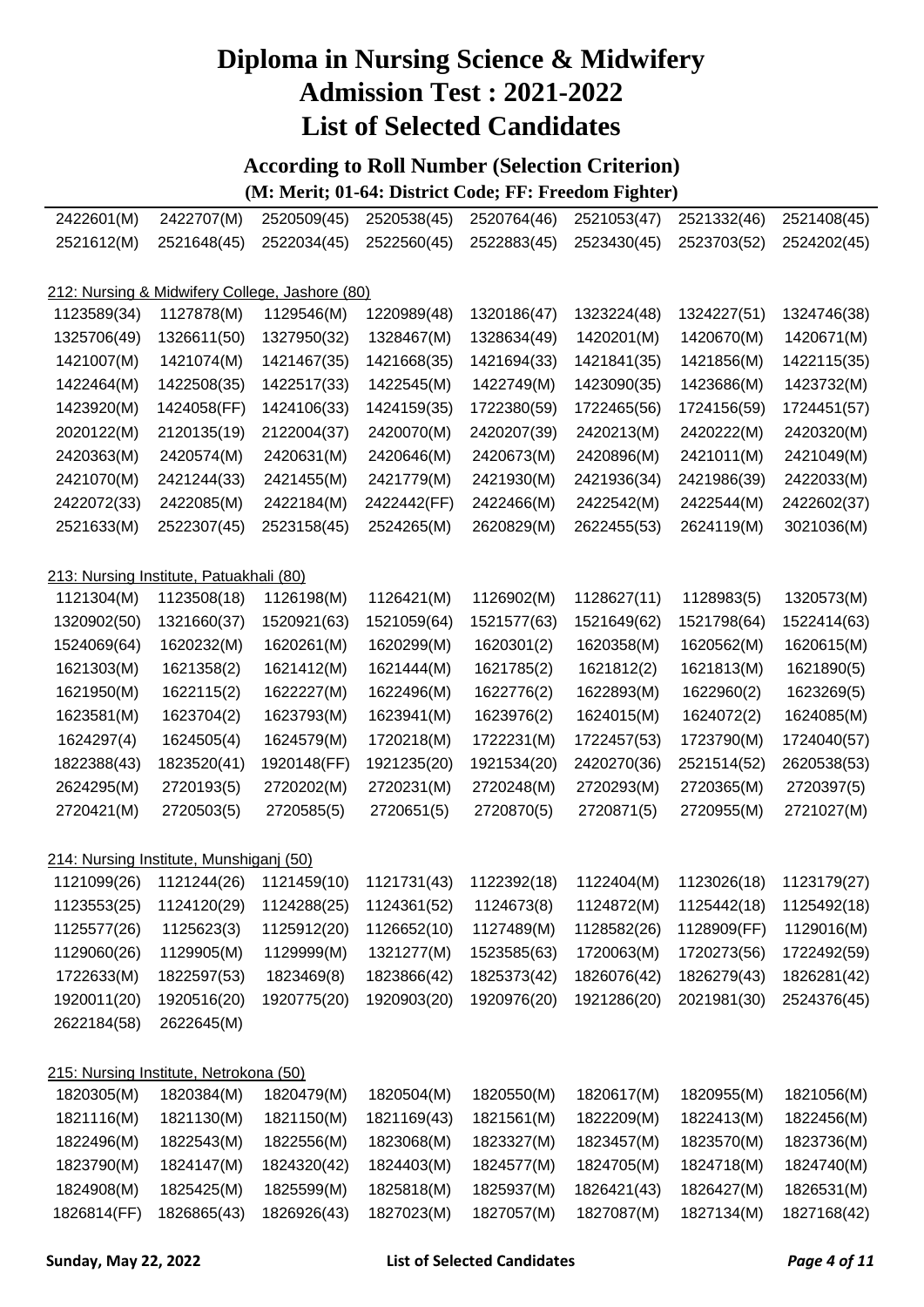### **According to Roll Number (Selection Criterion)**

**(M: Merit; 01-64: District Code; FF: Freedom Fighter)**

1827223(M) 2021705(M)

#### 216: Nursing Institute, Sherpur (50)

| 1126774(22) | 1321041(49)                            | 1323754(M)  | 1722112(47) | 1722295(M)  | 1723886(M)  | 1724956(60) | 1725124(59) |
|-------------|----------------------------------------|-------------|-------------|-------------|-------------|-------------|-------------|
| 1725723(M)  | 1726193(M)                             | 1726305(60) | 1727276(58) | 1727829(55) | 1727925(M)  | 1820385(22) | 1821123(M)  |
| 1821495(M)  | 1821922(M)                             | 1821957(M)  | 1822062(30) | 1822178(M)  | 1822717(M)  | 1822857(44) | 1822923(44) |
| 1823126(M)  | 1823243(42)                            | 1823722(M)  | 1823871(M)  | 1824068(42) | 1824070(44) | 1824547(M)  | 1824578(FF) |
| 1824862(M)  | 1825583(M)                             | 1826036(M)  | 1826066(M)  | 1826067(M)  | 1826455(M)  | 1826471(42) | 1826474(M)  |
| 1826511(42) | 1826600(M)                             | 1826757(M)  | 2021051(30) | 2021578(30) | 2520536(52) | 2521478(46) | 2521810(45) |
| 2523436(M)  | 2624178(M)                             |             |             |             |             |             |             |
|             | 217: Nursing Institute, Rajbari (50)   |             |             |             |             |             |             |
| 1120005(M)  | 1123230(24)                            | 1125991(24) | 1126085(36) | 1126280(24) | 1127016(M)  | 1127238(50) | 1127984(27) |
| 1324802(60) | 1326169(50)                            | 1326180(49) | 1326210(48) | 1327178(36) | 1327292(50) | 1327555(51) | 1327712(50) |
| 1620655(23) | 1624326(FF)                            | 1727498(54) | 1822418(44) | 1823208(42) | 1823555(43) | 1824472(42) | 2021075(24) |
| 2021214(M)  | 2021811(M)                             | 2021883(30) | 2120012(19) | 2120053(19) | 2120063(28) | 2120172(39) | 2120208(28) |
| 2120458(M)  | 2120487(19)                            | 2120500(28) | 2120651(19) | 2120847(M)  | 2121124(M)  | 2121133(28) | 2121296(19) |
| 2121813(28) | 2121951(28)                            | 2421783(50) | 2422020(28) | 2422779(36) | 2523142(45) | 2523143(52) | 2523676(52) |
| 2621081(M)  | 2624362(60)                            |             |             |             |             |             |             |
|             | 218: Nursing Institute, Sirajganj (50) |             |             |             |             |             |             |
| 1120592(M)  | 1126547(M)                             | 1320212(M)  | 1320267(M)  | 1321637(48) | 1321957(M)  | 1322004(M)  | 1322212(FF) |
| 1322522(M)  | 1323064(M)                             | 1324035(M)  | 1324605(M)  | 1324736(M)  | 1326636(M)  | 1327470(M)  | 1328307(M)  |
| 1329015(M)  | 1329029(M)                             | 1723789(M)  | 1723969(M)  | 1725965(M)  | 1920223(M)  | 1920755(M)  | 2020857(M)  |
| 2022114(M)  | 2520092(M)                             | 2520125(M)  | 2520209(M)  | 2520210(M)  | 2520296(M)  | 2520297(M)  | 2521011(M)  |
| 2521424(M)  | 2521441(M)                             | 2521475(M)  | 2521526(M)  | 2521843(M)  | 2522147(M)  | 2522193(M)  | 2522383(M)  |
| 2522903(M)  | 2523195(M)                             | 2523356(M)  | 2523456(M)  | 2523615(M)  | 2524215(45) | 2524250(50) | 2524388(M)  |
| 2621901(M)  | 2622405(M)                             |             |             |             |             |             |             |

#### 219: Nursing Institute, Chapainawabganj (50)

| 1320070(M) | 1320233(M)  | 1320340(M) | 1320507(M) | 1320591(M) | 1320692(M) | 1320871(M) | 1321359(M) |
|------------|-------------|------------|------------|------------|------------|------------|------------|
| 1321473(M) | 1321475(M)  | 1321512(M) | 1322357(M) | 1322487(M) | 1322564(M) | 1322614(M) | 1322717(M) |
| 1323297(M) | 1323303(M)  | 1323367(M) | 1323383(M) | 1323460(M) | 1323527(M) | 1323732(M) | 1323912(M) |
| 1323968(M) | 1324240(FF) | 1324482(M) | 1324570(M) | 1324767(M) | 1324900(M) | 1325067(M) | 1325266(M) |
| 1325527(M) | 1326007(M)  | 1326293(M) | 1326378(M) | 1326664(M) | 1326865(M) | 1327327(M) | 1327329(M) |
| 1327476(M) | 1327477(M)  | 1327592(M) | 1327759(M) | 1327883(M) | 1328313(M) | 1328603(M) | 1329230(M) |
| 1329408(M) | 1329459(M)  |            |            |            |            |            |            |

#### 220: Nursing Institute, Kurigram (50)

|  |  |  | 1720111(M) 1720243(M) 1720363(M) 1720654(M) 1720683(M) 1721023(M) 1721035(M) 1721503(M)  |  |
|--|--|--|------------------------------------------------------------------------------------------|--|
|  |  |  | 1721681(M) 1721947(M) 1722258(M) 1722708(M) 1722732(M) 1722942(M) 1723044(FF) 1723327(M) |  |
|  |  |  | 1723464(M) 1723752(M) 1723774(M) 1724025(M) 1724343(M) 1724477(M) 1724584(M) 1724865(M)  |  |
|  |  |  | 1724959(M) 1725603(M) 1725619(M) 1725877(M) 1725933(M) 1726023(M) 1726102(M) 1726256(M)  |  |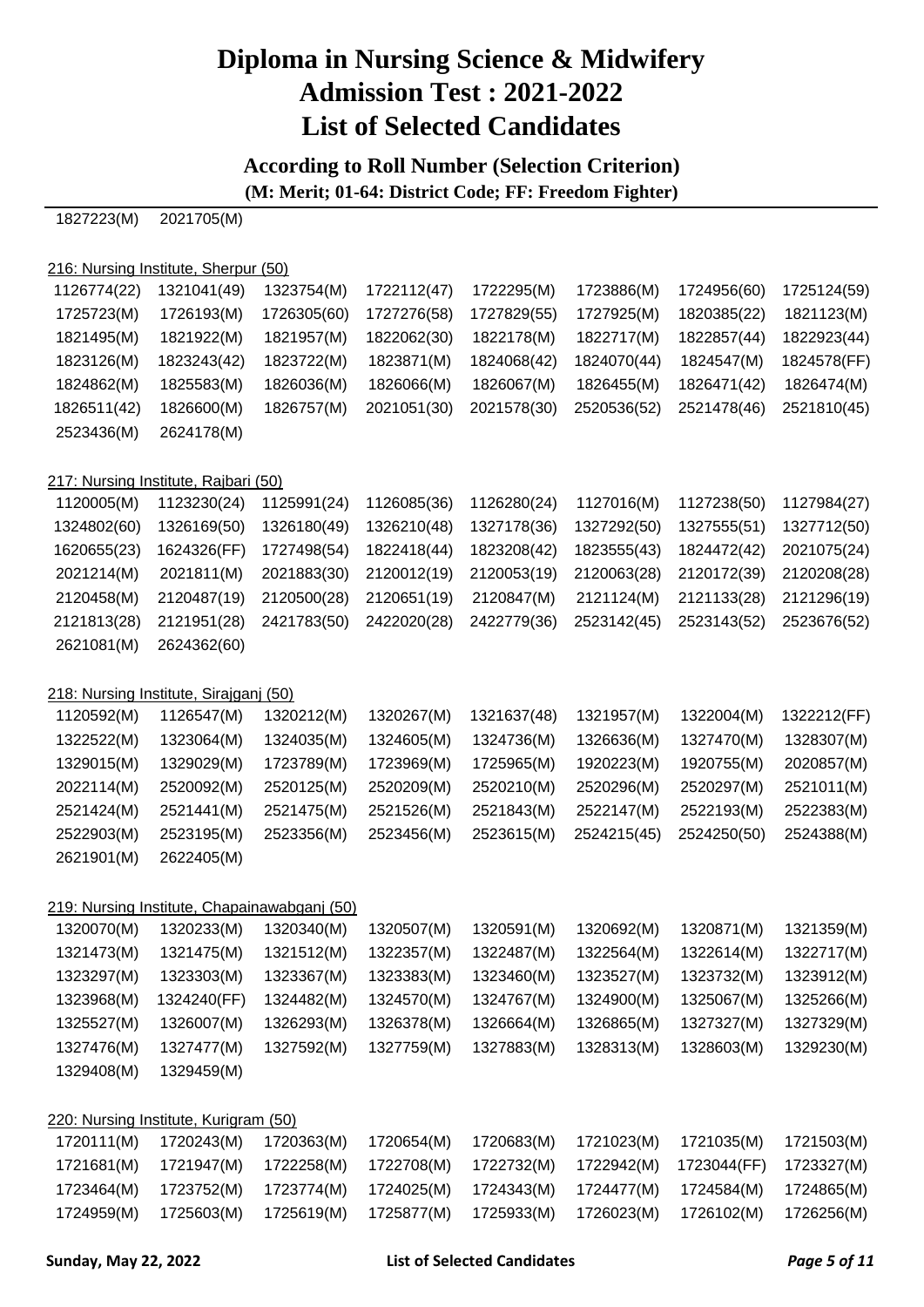### **According to Roll Number (Selection Criterion)**

| 1726260(M)  | 1726328(M)                                         | 1726398(M)  | 1727025(M)  | 1727088(M)  | 1727108(M)  | 1727390(M)  | 1727616(M)  |
|-------------|----------------------------------------------------|-------------|-------------|-------------|-------------|-------------|-------------|
| 1727666(M)  | 1727876(M)                                         | 1920144(M)  | 2620590(M)  | 2621583(M)  | 2621966(M)  | 2622346(M)  | 2623334(M)  |
| 2624140(M)  | 2624199(M)                                         |             |             |             |             |             |             |
|             |                                                    |             |             |             |             |             |             |
|             | 221: Nursing Institute, Joypurhat (50)             |             |             |             |             |             |             |
| 1321010(M)  | 1322836(M)                                         | 1323957(M)  | 1324743(M)  | 1325406(M)  | 1327076(M)  | 1328190(M)  | 1329260(M)  |
| 1723559(M)  | 1725107(M)                                         | 1726552(M)  | 1727053(M)  | 2520041(M)  | 2520084(M)  | 2520122(M)  | 2520129(M)  |
| 2520163(M)  | 2520187(M)                                         | 2520220(M)  | 2520247(M)  | 2520587(M)  | 2520819(M)  | 2520837(M)  | 2520877(M)  |
| 2521422(M)  | 2521440(M)                                         | 2521543(M)  | 2521698(M)  | 2521822(M)  | 2521917(M)  | 2521924(M)  | 2522796(M)  |
| 2522935(M)  | 2523002(M)                                         | 2523025(M)  | 2523136(M)  | 2523301(M)  | 2523393(M)  | 2523439(M)  | 2523660(M)  |
| 2523700(M)  | 2523934(M)                                         | 2524047(M)  | 2524060(M)  | 2524107(M)  | 2620383(M)  | 2621379(M)  | 2621905(M)  |
| 2622056(M)  | 2623419(FF)                                        |             |             |             |             |             |             |
|             | 222: Nursing Institute, Thakurgaon (50)            |             |             |             |             |             |             |
| 1124002(M)  | 1129708(M)                                         | 1326043(M)  | 1327322(FF) | 1720037(M)  | 1720202(M)  | 1720814(M)  | 1721938(M)  |
| 1722415(M)  | 1724299(M)                                         | 1724615(M)  | 1725125(M)  | 1726177(M)  | 1726400(M)  | 1726511(M)  | 1727812(M)  |
| 2520843(M)  | 2524178(M)                                         | 2620049(M)  | 2620444(M)  | 2620464(M)  | 2620655(M)  | 2620686(M)  | 2620783(M)  |
| 2620793(M)  | 2620836(M)                                         | 2620941(M)  | 2621083(M)  | 2621127(M)  | 2621445(M)  | 2621608(M)  | 2621930(M)  |
| 2621985(M)  | 2622719(M)                                         | 2622806(M)  | 2623161(M)  | 2623450(M)  | 2623470(M)  | 2623653(M)  | 2623705(M)  |
| 2623737(M)  | 2623803(M)                                         | 2623831(M)  | 2623846(M)  | 2624067(M)  | 2624125(M)  | 2624166(M)  | 2624460(M)  |
| 2624694(M)  | 2625018(M)                                         |             |             |             |             |             |             |
|             |                                                    |             |             |             |             |             |             |
|             | 223: Nursing Institute, Brahmonbaria (70)          |             |             |             |             |             |             |
| 1120059(M)  | 1120164(8)                                         | 1120317(27) | 1120637(27) | 1121521(27) | 1121574(M)  | 1121991(M)  | 1122360(M)  |
| 1123354(27) | 1123405(8)                                         | 1123798(8)  | 1124437(8)  | 1124933(20) | 1125022(8)  | 1125466(27) | 1125571(27) |
| 1125575(27) | 1127022(M)                                         | 1127052(27) | 1127383(M)  | 1127392(27) | 1127812(11) | 1128606(8)  | 1128772(8)  |
| 1128851(8)  | 1129117(27)                                        | 1129494(8)  | 1130239(8)  | 1222915(17) | 1326237(55) | 1326296(47) | 1326925(M)  |
| 1327201(50) | 1327582(49)                                        | 1520297(62) | 1520894(62) | 1522500(63) | 1722608(59) | 1722889(59) | 1723809(56) |
| 1820136(42) | 1820674(43)                                        | 1820784(20) | 1821379(42) | 1821777(M)  | 1822058(M)  | 1822211(41) | 1824776(22) |
| 1827509(22) | 1920086(20)                                        | 1920848(M)  | 1921070(8)  | 2020152(30) | 2020427(30) | 2020620(30) | 2021243(M)  |
| 2220400(8)  | 2220426(11)                                        | 2220496(8)  | 2220952(11) | 2221007(11) | 2221033(11) | 2221076(11) | 2221159(8)  |
| 2221234(8)  | 2221647(11)                                        | 2221730(8)  | 2421918(FF) | 2520044(52) | 2820049(M)  |             |             |
|             | 224: Nursing & Midwifery College, Cox's Bazar (50) |             |             |             |             |             |             |
| 1120734(12) | 1220214(12)                                        | 1220278(M)  | 1220348(M)  | 1220401(M)  | 1220407(M)  | 1220417(12) | 1220427(12) |
| 1220550(12) | 1220644(10)                                        | 1220725(10) | 1220858(7)  | 1220904(M)  | 1220928(12) | 1221317(10) | 1221320(M)  |
| 1221331(10) | 1221362(M)                                         | 1221390(M)  | 1221428(12) | 1222124(M)  | 1222200(12) | 1222287(M)  | 1222499(12) |
| 1222613(12) | 1222755(12)                                        | 1222803(12) | 1222931(10) | 1223008(10) | 1223081(12) | 1223131(10) | 1223143(50) |
| 1223231(12) | 1223282(12)                                        | 1223536(12) | 1321565(47) | 1323378(M)  | 1521616(62) | 1522905(M)  | 1623244(M)  |
| 1721168(59) | 1820605(M)                                         | 1822265(44) | 1921499(20) | 2420424(FF) | 2521065(M)  | 2521334(54) | 2622050(M)  |
| 2622406(53) | 2920713(14)                                        |             |             |             |             |             |             |
|             |                                                    |             |             |             |             |             |             |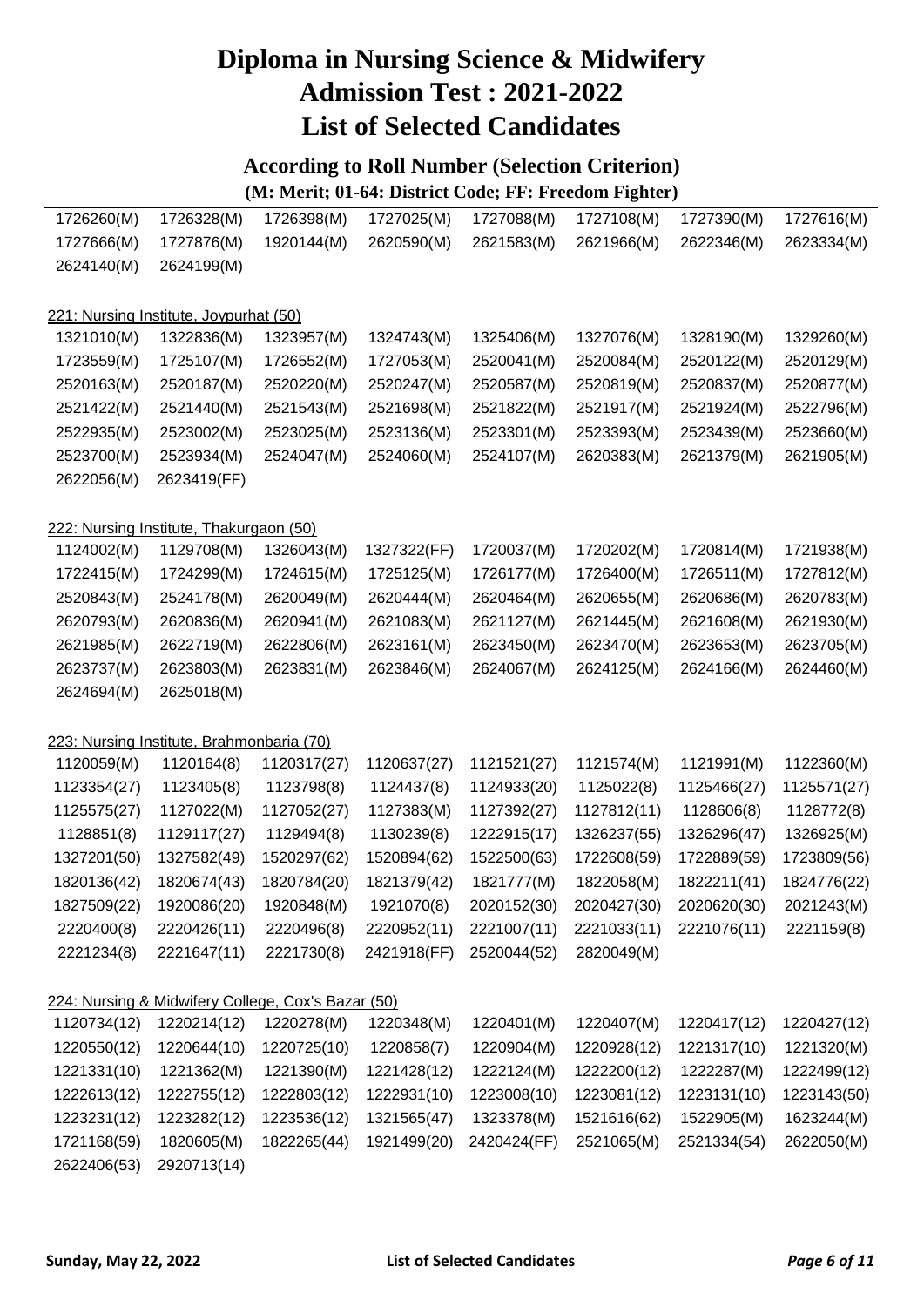### **According to Roll Number (Selection Criterion) (M: Merit; 01-64: District Code; FF: Freedom Fighter)**

|             | 225: Nursing & Midwifery College, Feni (50)  |             |             |             |             |             |             |
|-------------|----------------------------------------------|-------------|-------------|-------------|-------------|-------------|-------------|
| 1120383(8)  | 1120587(26)                                  | 1120642(24) | 1129192(18) | 1129265(M)  | 1220298(10) | 1220392(M)  | 1221386(M)  |
| 1221666(10) | 1221716(10)                                  | 1221985(10) | 1222242(11) | 1222297(M)  | 1222454(10) | 1222707(M)  | 1222769(8)  |
| 1222862(14) | 1222906(11)                                  | 1223103(11) | 1223435(10) | 1223445(13) | 1326886(M)  | 1328516(FF) | 1521546(63) |
| 1521635(63) | 1523072(64)                                  | 1820403(M)  | 1824565(42) | 2020989(M)  | 2220220(11) | 2220385(11) | 2220494(11) |
| 2220702(11) | 2220706(11)                                  | 2220888(9)  | 2220977(11) | 2221018(13) | 2221034(11) | 2221408(13) | 2221434(11) |
| 2221717(11) | 2221735(11)                                  | 2320045(16) | 2320112(16) | 2320149(16) | 2320344(15) | 2320507(M)  | 2420996(40) |
| 2422038(36) | 2620558(M)                                   |             |             |             |             |             |             |
|             | 226: Nursing Institute, Moulvibazar (50)     |             |             |             |             |             |             |
| 1123911(22) | 1123951(27)                                  | 1126832(M)  | 1128725(27) | 1129545(41) | 1323634(M)  | 1327865(M)  | 1328419(47) |
| 1520066(M)  | 1520103(62)                                  | 1520137(62) | 1520172(64) | 1520207(64) | 1520208(64) | 1520375(54) | 1520401(63) |
| 1520668(64) | 1520672(11)                                  | 1520810(63) | 1520904(63) | 1521254(64) | 1521288(63) | 1521392(63) | 1521995(M)  |
| 1522166(63) | 1522195(62)                                  | 1522247(M)  | 1522261(64) | 1522315(62) | 1522432(FF) | 1522457(64) | 1522609(63) |
| 1522681(63) | 1522954(62)                                  | 1523059(M)  | 1523104(M)  | 1523193(M)  | 1523362(64) | 1524026(M)  | 1524133(62) |
| 1721216(57) | 1723196(55)                                  | 1723538(55) | 1821875(43) | 1825598(41) | 2620930(M)  | 2621530(M)  | 2820466(M)  |
| 2820886(61) | 2821064(62)                                  |             |             |             |             |             |             |
|             | 227: Nursing & Midwifery College, Bhola (50) |             |             |             |             |             |             |
| 1121524(44) | 1121617(26)                                  | 1122412(18) | 1122565(18) | 1123247(18) | 1124269(26) | 1124458(26) | 1124798(26) |
| 1125784(26) | 1127194(26)                                  | 1128425(M)  | 1128848(18) | 1220061(10) | 1220163(10) | 1221676(10) | 1221733(10) |
| 1221907(10) | 1221950(10)                                  | 1222071(13) | 1222462(10) | 1222733(11) | 1223033(10) | 1326717(54) | 1422085(M)  |
| 1521082(64) | 1522766(64)                                  | 1522785(64) | 1522897(64) | 1523324(64) | 1523443(64) | 1523941(64) | 1524051(64) |
| 1620745(M)  | 1621250(2)                                   | 1621391(3)  | 1621798(3)  | 1622233(M)  | 1623304(3)  | 1623592(3)  | 1624620(2)  |
| 1624627(3)  | 1721433(M)                                   | 1820661(42) | 2021234(M)  | 2021710(M)  | 2220306(29) | 2320015(16) | 2320358(16) |
| 2320501(13) | 3020773(FF)                                  |             |             |             |             |             |             |
|             | 228: Nursing Institute, Bagerhat (50)        |             |             |             |             |             |             |
| 1130236(M)  | 1325124(M)                                   | 1328755(M)  | 1420147(M)  | 1420293(M)  | 1420352(M)  | 1420377(31) | 1420431(M)  |
| 1420473(M)  | 1420531(M)                                   | 1420585(35) | 1420793(M)  | 1420879(M)  | 1420934(M)  | 1420969(M)  | 1421070(M)  |
| 1421103(31) | 1421289(M)                                   | 1421468(31) | 1421501(M)  | 1421507(M)  | 1421521(31) | 1421554(M)  | 1421595(31) |
| 1421990(31) | 1421998(31)                                  | 1422066(M)  | 1422130(M)  | 1422503(M)  | 1422598(31) | 1422685(40) | 1422727(M)  |
| 1422741(M)  | 1422766(M)                                   | 1422846(M)  | 1422867(31) | 1423059(M)  | 1423223(M)  | 1423265(M)  | 1423431(35) |
| 1423498(31) | 1423503(M)                                   | 1423644(M)  | 1423856(31) | 1424249(M)  | 1726283(M)  | 1825339(M)  | 3020449(M)  |
| 3020673(M)  | 3021147(FF)                                  |             |             |             |             |             |             |
|             | 229: Nursing Institute, Chuadanga (50)       |             |             |             |             |             |             |
| 1120160(18) | 1120986(18)                                  | 1121057(18) | 1121896(13) | 1122633(25) | 1123651(25) | 1124297(18) | 1124757(18) |
| 1124844(18) | 1125243(18)                                  | 1125561(25) | 1127592(3)  | 1128908(15) | 1129285(15) | 1129790(18) | 1220103(10) |
| 1220852(10) | 1221563(10)                                  | 1221664(10) | 1222526(10) | 1223111(10) | 1223128(10) | 1322488(M)  | 1322552(M)  |
| 1327307(M)  | 1328063(M)                                   | 1420501(M)  | 1420507(35) | 1422566(32) | 1422878(15) | 1423003(M)  | 1423064(M)  |
| 1423463(32) | 1424210(M)                                   | 1521395(18) | 1521578(64) | 1523876(64) | 1920838(18) | 1920958(52) | 2320262(16) |
| 2320286(15) | 2320367(13)                                  | 2420431(36) | 2420556(32) | 2420669(FF) | 2421081(M)  | 2421631(36) | 2422485(M)  |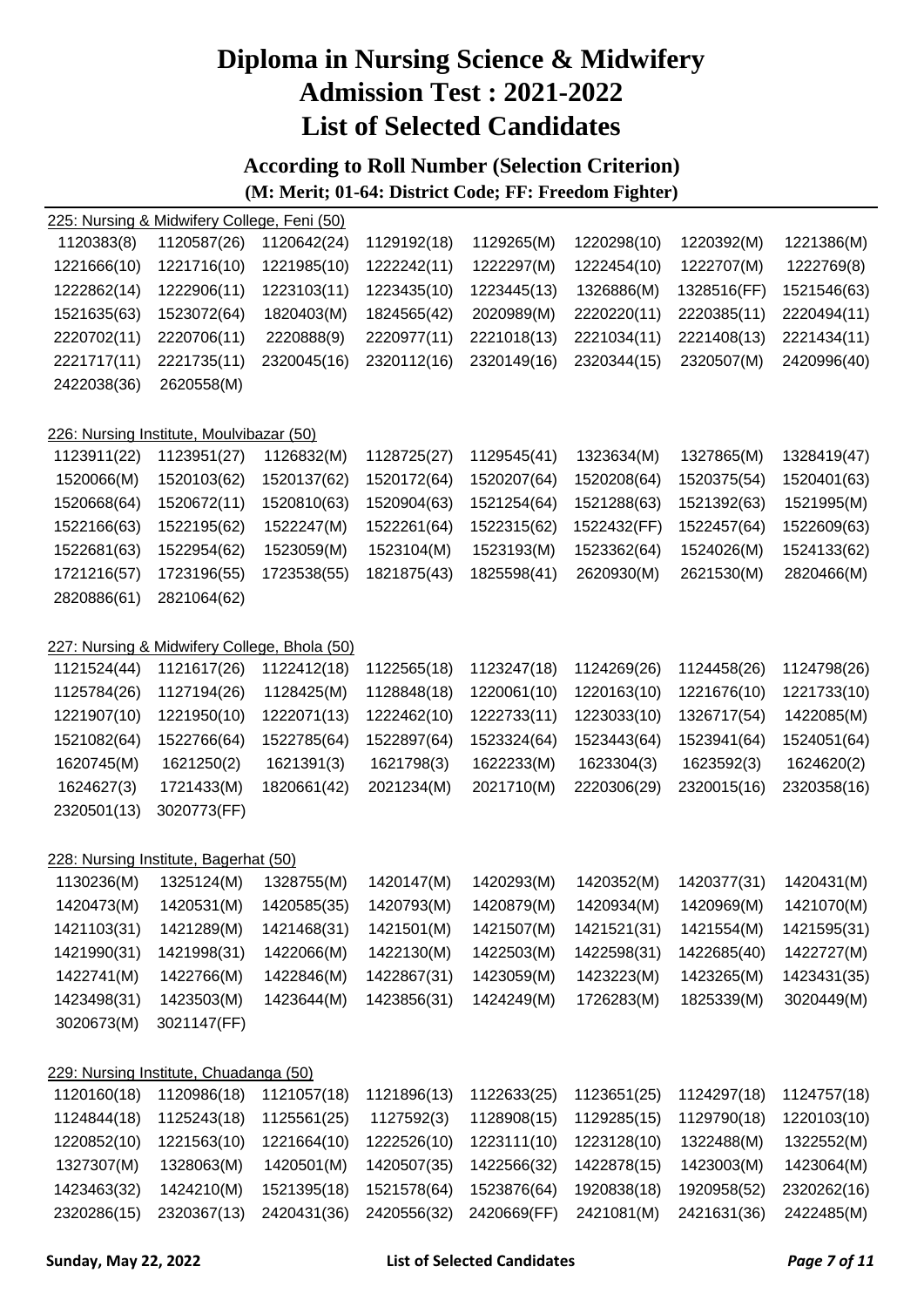### **According to Roll Number (Selection Criterion)**

| 2620135(M)  | 2620990(M)                                           |                                                  |             |             |             |             |             |
|-------------|------------------------------------------------------|--------------------------------------------------|-------------|-------------|-------------|-------------|-------------|
|             |                                                      |                                                  |             |             |             |             |             |
|             | 230: Nursing Institute, Magura (50)                  |                                                  |             |             |             |             |             |
| 1120978(25) | 1121035(26)                                          | 1121324(37)                                      | 1122544(18) | 1122759(18) | 1123734(25) | 1124142(24) | 1124262(18) |
| 1126079(18) | 1126139(18)                                          | 1126538(18)                                      | 1126936(18) | 1127496(15) | 1127541(18) | 1127600(25) | 1127881(18) |
| 1128143(15) | 1128491(M)                                           | 1129440(M)                                       | 1320107(36) | 1320700(48) | 1324288(37) | 1421720(33) | 1422144(35) |
| 1423366(39) | 1424137(39)                                          | 1521905(64)                                      | 1724631(M)  | 1725362(59) | 2120393(M)  | 2120566(M)  | 2120584(M)  |
| 2120638(M)  | 2122236(19)                                          | 2320273(15)                                      | 2320339(16) | 2420741(M)  | 2420801(33) | 2420930(M)  | 2421133(M)  |
| 2421397(34) | 2421568(M)                                           | 2421806(FF)                                      | 2421944(M)  | 2422312(36) | 2422449(33) | 2422480(M)  | 2422560(33) |
| 2422564(37) | 2422694(37)                                          |                                                  |             |             |             |             |             |
|             |                                                      |                                                  |             |             |             |             |             |
|             |                                                      | 231: Nursing & Midwifery College, Satkhira (70)  |             |             |             |             |             |
| 1120654(18) | 1121784(18)                                          | 1123945(40)                                      | 1127665(26) | 1325613(M)  | 1327703(M)  | 1420021(M)  | 1420113(M)  |
| 1420181(FF) | 1420254(35)                                          | 1420276(33)                                      | 1420324(40) | 1420403(M)  | 1420449(M)  | 1420529(33) | 1420658(40) |
| 1420792(M)  | 1420846(33)                                          | 1420848(M)                                       | 1420955(40) | 1421028(M)  | 1421315(M)  | 1421424(33) | 1421520(M)  |
| 1421526(M)  | 1421560(M)                                           | 1421663(M)                                       | 1421759(M)  | 1421981(M)  | 1422178(M)  | 1422261(40) | 1422409(M)  |
| 1422516(33) | 1422531(M)                                           | 1422586(40)                                      | 1422589(M)  | 1422750(40) | 1422761(M)  | 1422977(40) | 1423004(M)  |
| 1423540(33) | 1423725(40)                                          | 1423964(35)                                      | 1424003(40) | 1424064(40) | 1424094(35) | 1424121(M)  | 1424195(M)  |
| 1424196(35) | 1424202(M)                                           | 1521724(64)                                      | 1620186(16) | 1621408(3)  | 1720797(56) | 1725748(54) | 1727743(55) |
| 1822320(M)  | 1823506(42)                                          | 1825556(22)                                      | 1920459(18) | 2320034(16) | 2320087(16) | 2320230(16) | 2421377(M)  |
| 2421855(35) | 2422364(40)                                          | 2422404(33)                                      | 2522987(45) | 2524268(52) | 2623271(M)  |             |             |
|             |                                                      | 232: Nursing & Midwifery College, Gopalganj (50) |             |             |             |             |             |
| 1123293(M)  | 1125628(M)                                           | 1128975(27)                                      | 1323921(10) | 1422283(M)  | 1423859(M)  | 1621298(23) | 1621665(2)  |
| 1623756(2)  | 1724189(M)                                           | 1727086(55)                                      | 1820700(42) | 1822031(43) | 1825442(41) | 1827022(42) | 2120780(M)  |
| 2120907(FF) | 2120947(M)                                           | 2121164(M)                                       | 2121477(M)  | 2121716(19) | 2122499(19) | 2522697(52) | 2624307(M)  |
| 2624894(53) | 3020005(M)                                           | 3020032(21)                                      | 3020088(M)  | 3020097(M)  | 3020170(M)  | 3020188(21) | 3020234(21) |
| 3020245(21) | 3020269(21)                                          | 3020379(M)                                       | 3020528(M)  | 3020616(M)  | 3020624(M)  | 3020725(M)  | 3020751(21) |
| 3020759(21) | 3020775(21)                                          | 3020776(M)                                       | 3020874(M)  | 3021113(M)  | 3021115(M)  | 3021192(M)  | 3021203(M)  |
| 3021263(M)  | 3021318(M)                                           |                                                  |             |             |             |             |             |
|             |                                                      |                                                  |             |             |             |             |             |
|             | 233: Nursing Institute, Madaripur (50)               |                                                  |             |             |             |             |             |
| 1120133(22) | 1120245(18)                                          | 1120647(16)                                      | 1120894(26) | 1120969(24) | 1121307(29) | 1122267(10) | 1122625(18) |
| 1124113(18) | 1124140(16)                                          | 1124799(18)                                      | 1124805(18) | 1124853(29) | 1125428(18) | 1125516(18) | 1125653(M)  |
| 1126507(26) | 1127511(29)                                          | 1127575(26)                                      | 1127650(23) | 1128134(26) | 1128164(18) | 1128286(24) | 1128827(18) |
| 1129069(18) | 1129228(26)                                          | 1129723(29)                                      | 1129797(M)  | 1221221(13) | 1221543(10) | 1322513(50) | 1323710(47) |
| 1621242(M)  | 1623324(M)                                           | 1721375(M)                                       | 1726862(57) | 1823587(44) | 1825862(M)  | 2020489(M)  | 2021109(30) |
| 2121070(23) | 2121653(23)                                          | 2122194(23)                                      | 2122328(FF) | 2122542(29) | 2221415(11) | 2621338(M)  | 3020485(M)  |
| 3020493(23) | 3020595(23)                                          |                                                  |             |             |             |             |             |
|             |                                                      |                                                  |             |             |             |             |             |
| 1120888(M)  | 234: Nursing Institute, Pirojpur (50)<br>1121566(18) | 1123103(18)                                      | 1123265(25) | 1123326(26) | 1124174(18) | 1124443(18) | 1126236(M)  |
| 1127007(18) | 1128295(18)                                          | 1129829(25)                                      | 1325805(M)  | 1326268(M)  | 1327141(50) | 1328382(M)  | 1420026(M)  |
|             |                                                      |                                                  |             |             |             |             |             |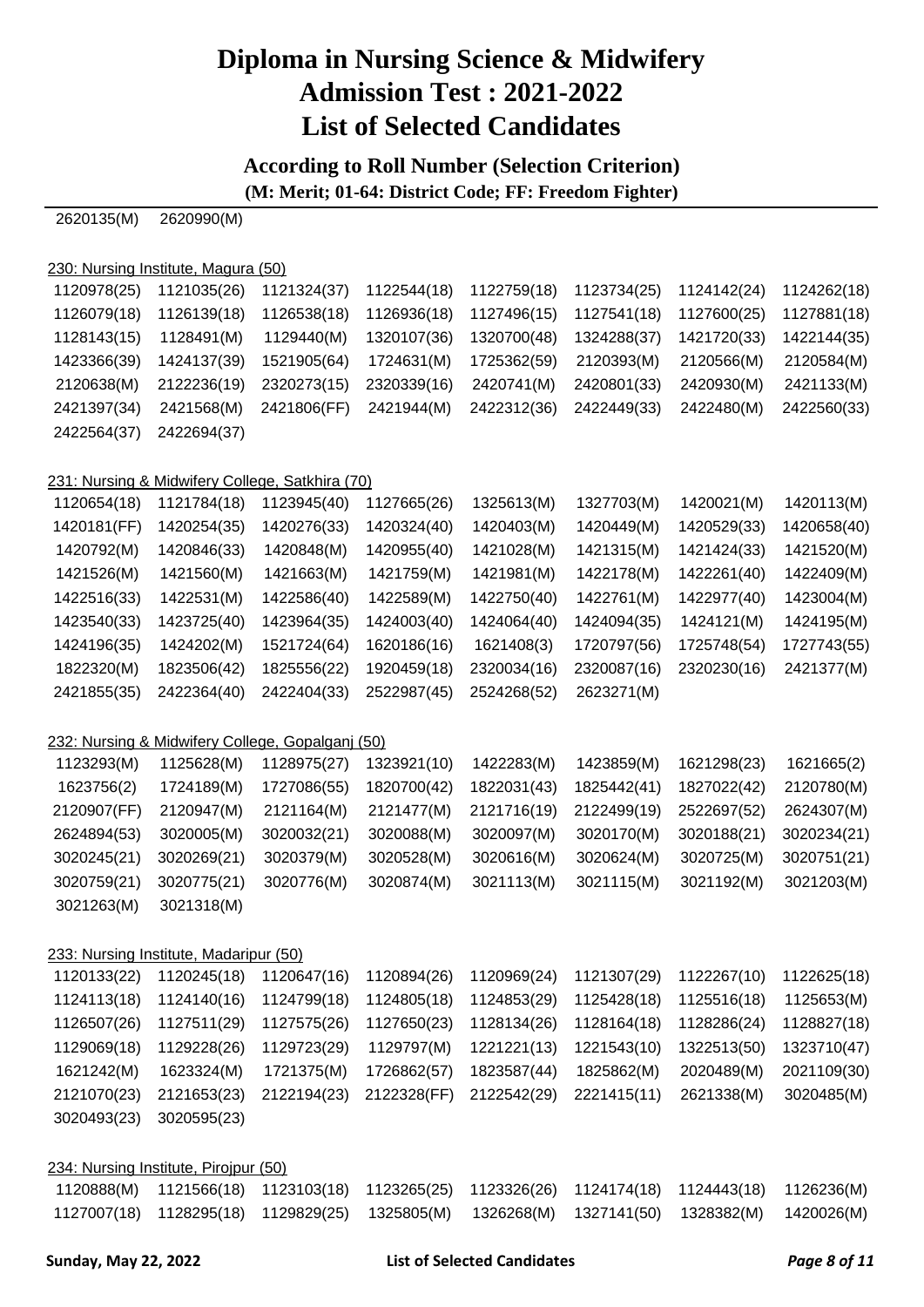### **According to Roll Number (Selection Criterion)**

| 1420211(M)  | 1421272(6)                                        | 1421702(6)  | 1423072(M)  | 1423235(M)  | 1424080(M)  | 1522693(64) | 1620064(M)  |
|-------------|---------------------------------------------------|-------------|-------------|-------------|-------------|-------------|-------------|
| 1620177(M)  | 1620254(M)                                        | 1620725(M)  | 1620743(M)  | 1620766(M)  | 1620810(6)  | 1620837(3)  | 1621013(4)  |
| 1621192(M)  | 1621646(2)                                        | 1621897(M)  | 1622174(M)  | 1622356(M)  | 1622585(6)  | 1622850(4)  | 1623029(FF) |
| 1623111(4)  | 1623176(M)                                        | 1623460(6)  | 1623915(6)  | 1624099(6)  | 1624393(M)  | 1720937(56) | 1721948(M)  |
| 1724551(57) | 1921395(3)                                        |             |             |             |             |             |             |
|             | 235: Nursing Institute, Barguna (50)              |             |             |             |             |             |             |
| 1121835(18) | 1122910(18)                                       | 1123774(18) | 1123868(18) | 1124657(1)  | 1124691(18) | 1124993(3)  | 1126396(18) |
| 1128988(18) | 1323275(49)                                       | 1325736(48) | 1423208(10) | 1521688(62) | 1620481(1)  | 1621146(M)  | 1621745(1)  |
| 1622128(M)  | 1622237(13)                                       | 1622261(M)  | 1622384(2)  | 1622532(1)  | 1623611(M)  | 1623644(3)  | 1623818(M)  |
| 1623999(M)  | 1624334(3)                                        | 1724738(FF) | 1725287(59) | 1725489(M)  | 1725972(M)  | 1726382(M)  | 1822247(M)  |
| 1825005(M)  | 1826557(41)                                       | 2320391(16) | 2320534(15) | 2620474(M)  | 2622852(53) | 2720046(M)  | 2720389(M)  |
| 2720409(M)  | 2720422(M)                                        | 2720482(M)  | 2720531(1)  | 2720792(M)  | 2720796(M)  | 2720817(M)  | 2720956(M)  |
| 2721077(1)  | 2721104(1)                                        |             |             |             |             |             |             |
|             | 236: Nursing Institute, Naogaon (50)              |             |             |             |             |             |             |
| 1320170(M)  | 1320326(M)                                        | 1320406(M)  | 1320737(M)  | 1321633(M)  | 1323005(M)  | 1323202(M)  | 1323339(M)  |
| 1323641(M)  | 1324300(M)                                        | 1324327(M)  | 1324384(M)  | 1324476(M)  | 1324544(M)  | 1324586(M)  | 1325859(M)  |
| 1326145(M)  | 1326199(M)                                        | 1326428(M)  | 1326630(M)  | 1326710(M)  | 1326771(M)  | 1326830(M)  | 1327266(M)  |
| 1327340(M)  | 1327678(M)                                        | 1328030(M)  | 1328087(M)  | 1328253(M)  | 1328596(M)  | 1328632(M)  | 1328709(M)  |
| 1328848(M)  | 1328874(M)                                        | 1329079(M)  | 1329109(M)  | 1329224(M)  | 1329267(M)  | 1329406(M)  | 1727472(FF) |
| 2520344(M)  | 2520921(M)                                        | 2521532(M)  | 2522570(M)  | 2522780(M)  | 2522862(M)  | 2523174(M)  | 2523282(M)  |
| 2523418(M)  | 2523736(M)                                        |             |             |             |             |             |             |
|             | 237: Nursing & Midwifery College, Nilphamari (50) |             |             |             |             |             |             |
| 1126907(M)  | 1321215(M)                                        | 1321675(M)  | 1720435(M)  | 1721121(M)  | 1721171(M)  | 1721285(M)  | 1721439(M)  |
| 1721570(M)  | 1721598(M)                                        | 1721615(M)  | 1721648(M)  | 1721716(M)  | 1721930(M)  | 1722010(M)  | 1722092(M)  |
| 1722203(M)  | 1722439(M)                                        | 1722577(M)  | 1722837(M)  | 1722884(M)  | 1722888(M)  | 1723100(M)  | 1723121(M)  |
| 1723387(M)  | 1723421(FF)                                       | 1723844(M)  | 1723946(M)  | 1724095(M)  | 1724110(M)  | 1724359(M)  | 1724427(M)  |
| 1724439(M)  | 1725005(M)                                        | 1725584(M)  | 1725896(M)  | 1726212(M)  | 1726277(M)  | 1726782(M)  | 1726805(M)  |
| 1727068(M)  | 1727140(M)                                        | 1727149(M)  | 1727288(M)  | 1727309(M)  | 1727542(M)  | 1727631(M)  | 1727817(M)  |
| 2622258(M)  | 2623287(M)                                        |             |             |             |             |             |             |
|             | 238: Nursing Institute, Panchagarh (50)           |             |             |             |             |             |             |
| 1128104(M)  | 1130006(M)                                        | 1720029(M)  | 1720530(M)  | 1720874(M)  | 1721611(M)  | 1721620(M)  | 1722248(M)  |
| 1722557(M)  | 1722628(M)                                        | 1722825(M)  | 1723688(M)  | 1723972(M)  | 1724351(M)  | 1724648(M)  | 1724966(M)  |
| 1726266(M)  | 1726881(M)                                        | 1727118(M)  | 1727132(M)  | 1727819(M)  | 2522860(M)  | 2523862(M)  | 2620051(M)  |
| 2620111(M)  | 2620210(M)                                        | 2620231(M)  | 2620345(M)  | 2620536(FF) | 2620694(M)  | 2620934(M)  | 2621001(M)  |
| 2621042(M)  | 2621438(M)                                        | 2621580(M)  | 2621723(M)  | 2621880(M)  | 2622110(M)  | 2622270(M)  | 2622389(M)  |
| 2622966(M)  | 2623014(M)                                        | 2623280(M)  | 2623602(M)  | 2623862(M)  | 2623991(M)  | 2624215(M)  | 2624489(M)  |
| 2624563(M)  | 2624796(M)                                        |             |             |             |             |             |             |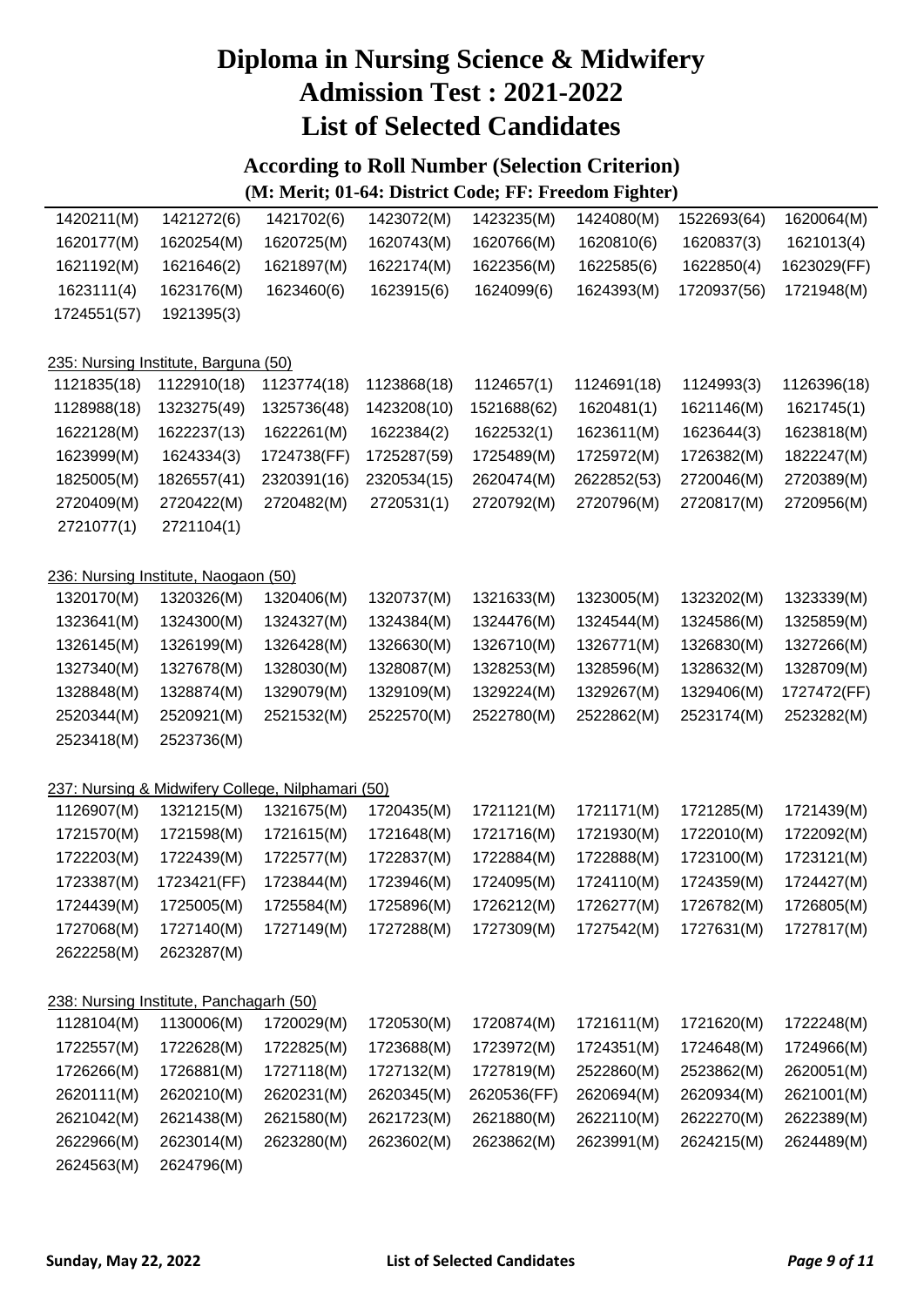### **According to Roll Number (Selection Criterion) (M: Merit; 01-64: District Code; FF: Freedom Fighter)**

|             | 239: Nursing Institute, Kishoreganj (50) |                                                 |             |             |             |             |             |
|-------------|------------------------------------------|-------------------------------------------------|-------------|-------------|-------------|-------------|-------------|
| 1121503(22) | 1123661(22)                              | 1123938(M)                                      | 1124252(FF) | 1124589(22) | 1125109(M)  | 1125632(M)  | 1125805(M)  |
| 1127565(22) | 1128211(M)                               | 1128368(27)                                     | 1128838(M)  | 1128900(M)  | 1128943(M)  | 1129048(18) | 1129298(M)  |
| 1326166(M)  | 1521066(M)                               | 1624717(M)                                      | 1720499(59) | 1724347(M)  | 1820586(M)  | 1820683(22) | 1820728(M)  |
| 1820801(M)  | 1820846(M)                               | 1820907(43)                                     | 1821134(42) | 1821225(M)  | 1821227(22) | 1821329(M)  | 1821460(M)  |
| 1822040(M)  | 1822580(M)                               | 1822593(M)                                      | 1822875(M)  | 1823119(22) | 1824161(M)  | 1824645(M)  | 1825031(42) |
| 1825181(M)  | 1825555(22)                              | 1826194(M)                                      | 1826243(22) | 1826252(M)  | 1826652(22) | 1827582(M)  | 1921193(M)  |
| 2021955(30) | 2624513(53)                              |                                                 |             |             |             |             |             |
|             |                                          | 240: Nursing & Midwifery College, Jamalpur (50) |             |             |             |             |             |
| 1122268(FF) | 1127886(41)                              | 1324508(46)                                     | 1722692(54) | 1723376(57) | 1727473(M)  | 1820090(M)  | 1820320(M)  |
| 1820357(M)  | 1820430(43)                              | 1820496(M)                                      | 1820759(M)  | 1820807(42) | 1820908(M)  | 1821350(M)  | 1821942(M)  |
| 1822276(43) | 1822933(42)                              | 1823010(M)                                      | 1823432(M)  | 1823694(M)  | 1823784(42) | 1824124(M)  | 1824152(41) |
| 1824176(M)  | 1824491(M)                               | 1824637(M)                                      | 1824849(M)  | 1825120(41) | 1825340(41) | 1825365(44) | 1825902(42) |
| 1826336(M)  | 1826578(M)                               | 1827041(M)                                      | 1827218(30) | 1827412(41) | 1827628(M)  | 2020713(41) | 2020751(30) |
| 2021334(30) | 2021756(30)                              | 2521209(54)                                     | 2521459(52) | 2521631(45) | 2521778(54) | 2523351(45) | 2523655(47) |
| 2524005(45) | 2622449(60)                              |                                                 |             |             |             |             |             |
|             | 241: Nursing Institute, Jhenaidah (50)   |                                                 |             |             |             |             |             |
| 1120875(18) | 1121091(18)                              | 1121293(18)                                     | 1121359(18) | 1121378(18) | 1121508(18) | 1122088(18) | 1122165(18) |
| 1122232(18) | 1122808(M)                               | 1123070(18)                                     | 1123123(M)  | 1124592(18) | 1125169(18) | 1125585(18) | 1126011(18) |
| 1126075(18) | 1126839(18)                              | 1127059(18)                                     | 1127947(18) | 1127988(33) | 1128213(18) | 1128512(18) | 1129283(18) |
| 1129374(18) | 1129436(18)                              | 1129866(18)                                     | 1221235(13) | 1321986(50) | 1323800(36) | 1325030(50) | 1421018(34) |
| 1421269(33) | 1423291(34)                              | 1721608(M)                                      | 2220407(13) | 2320133(16) | 2420313(34) | 2420954(34) | 2420968(FF) |
| 2420978(34) | 2421047(34)                              | 2421322(33)                                     | 2421712(34) | 2421775(32) | 2421850(34) | 2421890(M)  | 2422451(34) |
| 2621058(M)  | 2621317(M)                               |                                                 |             |             |             |             |             |
|             | 242: Nursing Institute, Chandpur (50)    |                                                 |             |             |             |             |             |
| 1120148(9)  | 1120213(18)                              | 1120354(M)                                      | 1120684(9)  | 1121904(9)  | 1123528(9)  | 1125529(9)  | 1125742(18) |
| 1126553(29) | 1126658(9)                               | 1126991(9)                                      | 1127610(18) | 1128064(29) | 1128265(25) | 1129656(9)  | 1129685(9)  |
| 1129991(26) | 1220927(9)                               | 1221745(10)                                     | 1222630(10) | 1222857(17) | 1320571(M)  | 1323235(M)  | 1326621(M)  |
| 1326980(FF) | 1623434(M)                               | 1724575(M)                                      | 2021497(M)  | 2021628(M)  | 2220131(9)  | 2220192(11) | 2220376(M)  |
| 2220411(9)  | 2220430(M)                               | 2220477(9)                                      | 2220756(9)  | 2220889(11) | 2220991(11) | 2221046(9)  | 2221156(9)  |
| 2221319(9)  | 2221686(11)                              | 2221736(11)                                     | 2221738(11) | 2320095(16) | 2320190(16) | 2320246(15) | 2320303(15) |
| 2320395(16) | 2320444(16)                              |                                                 |             |             |             |             |             |
|             |                                          | 243: Nursing & Midwifery College, Habiganj (50) |             |             |             |             |             |
| 1120823(61) | 1326161(M)                               | 1328967(M)                                      | 1520131(62) | 1520422(63) | 1520481(M)  | 1522967(63) | 1523824(FF) |
| 1720739(54) | 1720871(M)                               | 1726230(59)                                     | 1727787(M)  | 1820868(22) | 1821972(42) | 1822520(22) | 1824295(42) |
| 1824317(41) | 1824531(42)                              | 1825346(42)                                     | 1825476(22) | 1825621(M)  | 1920520(M)  | 1921634(20) | 2021551(30) |

2420149(33) 2620907(M) 2820008(61) 2820197(M) 2820420(M) 2820554(61) 2820611(M) 2820665(61)

2820691(61) 2820782(61) 2820920(61) 2820925(61) 2820938(M) 2820982(61) 2821074(M) 2821098(61) 2821135(M) 2821149(61) 2821190(61) 2821237(M) 2821250(M) 2821272(61) 2821330(61) 2821336(M) **Sunday, May 22, 2022 List of Selected Candidates** *Page 10 of 11*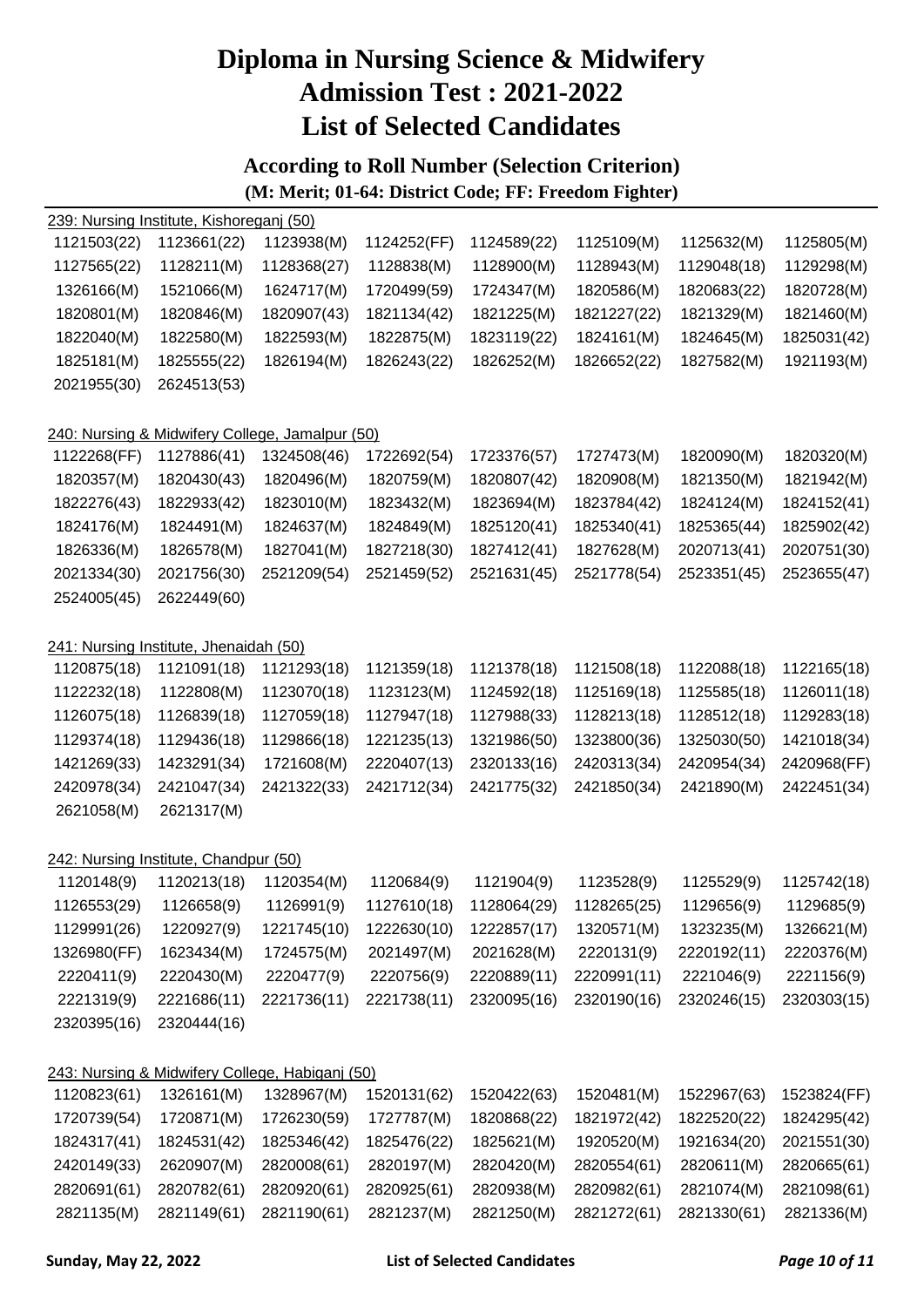### **According to Roll Number (Selection Criterion)**

**(M: Merit; 01-64: District Code; FF: Freedom Fighter)**

| 2821341(61) | 2821404(M)                                                       |             |             |             |             |             |             |
|-------------|------------------------------------------------------------------|-------------|-------------|-------------|-------------|-------------|-------------|
|             |                                                                  |             |             |             |             |             |             |
|             | 244: Syeda Zohra Tajuddin Nursing College, Kapasia, Gazipur (50) |             |             |             |             |             |             |
| 1121165(M)  | 1122391(M)                                                       | 1123527(M)  | 1124486(M)  | 1124979(M)  | 1125152(M)  | 1126878(M)  | 1127482(M)  |
| 1128027(M)  | 1128968(M)                                                       | 1128969(M)  | 1129160(M)  | 1129741(M)  | 1320108(M)  | 1320780(M)  | 1322258(M)  |
| 1325169(M)  | 1328513(M)                                                       | 1720462(M)  | 1726564(M)  | 1726689(59) | 1726980(M)  | 1727411(M)  | 1821064(M)  |
| 1823144(M)  | 1824716(M)                                                       | 1825523(M)  | 1825641(M)  | 1826375(M)  | 1826981(FF) | 1920022(M)  | 1920053(M)  |
| 1920288(M)  | 1920547(M)                                                       | 1920578(M)  | 1921017(M)  | 1921075(M)  | 1921122(M)  | 1921125(M)  | 1921161(M)  |
| 1921200(M)  | 1921386(M)                                                       | 1921448(M)  | 2120734(M)  | 2120985(M)  | 2522567(M)  | 2621945(M)  | 2621962(M)  |
| 2622235(M)  | 2623350(M)                                                       |             |             |             |             |             |             |
|             |                                                                  |             |             |             |             |             |             |
|             | 245: Lalmonirhat Nursing College, Lalmonirhat (50)               |             |             |             |             |             |             |
| 1126064(M)  | 1321289(M)                                                       | 1720159(M)  | 1720336(M)  | 1721068(M)  | 1721071(M)  | 1721279(M)  | 1721497(M)  |
| 1721498(M)  | 1721875(55)                                                      | 1721889(M)  | 1722153(M)  | 1722298(M)  | 1722314(M)  | 1722776(M)  | 1723088(M)  |
| 1723186(M)  | 1723220(M)                                                       | 1723229(M)  | 1723248(M)  | 1723287(M)  | 1723299(M)  | 1723407(M)  | 1723535(M)  |
| 1723671(M)  | 1724121(M)                                                       | 1724313(M)  | 1724594(M)  | 1725227(M)  | 1725640(M)  | 1725687(M)  | 1725829(M)  |
| 1725838(M)  | 1725882(FF)                                                      | 1726231(M)  | 1726235(M)  | 1726541(M)  | 1727314(M)  | 1727416(M)  | 1727554(M)  |
| 2523733(M)  | 2621288(M)                                                       | 2621588(M)  | 2621619(M)  | 2622352(M)  | 2622463(M)  | 2622626(53) | 2622754(M)  |
| 2623575(53) | 2624465(53)                                                      |             |             |             |             |             |             |
|             |                                                                  |             |             |             |             |             |             |
|             | 246: Bandarban Nursing College, Bandarban (50)                   |             |             |             |             |             |             |
| 1122810(18) | 1123653(18)                                                      | 1124391(56) | 1126290(M)  | 1220093(10) | 1220104(10) | 1220151(16) | 1220251(12) |
| 1220301(10) | 1220451(10)                                                      | 1220889(14) | 1220893(10) | 1220935(M)  | 1221194(17) | 1221242(10) | 1221462(10) |
| 1221614(10) | 1221657(M)                                                       | 1221864(16) | 1221992(10) | 1222188(M)  | 1222196(10) | 1222294(10) | 1222587(10) |
| 1222619(10) | 1222811(M)                                                       | 1223092(17) | 1223158(10) | 1223241(7)  | 1223404(10) | 1223416(10) | 1321808(M)  |
| 1321928(FF) | 1328927(47)                                                      | 1720575(57) | 1721022(M)  | 1722354(M)  | 1722621(53) | 1723797(M)  | 1724508(58) |

1726184(M) 1827161(M) 1827426(42) 1920388(20) 1921340(20) 2220451(11) 2420889(33) 2621313(53)

2623146(M) 2920951(7)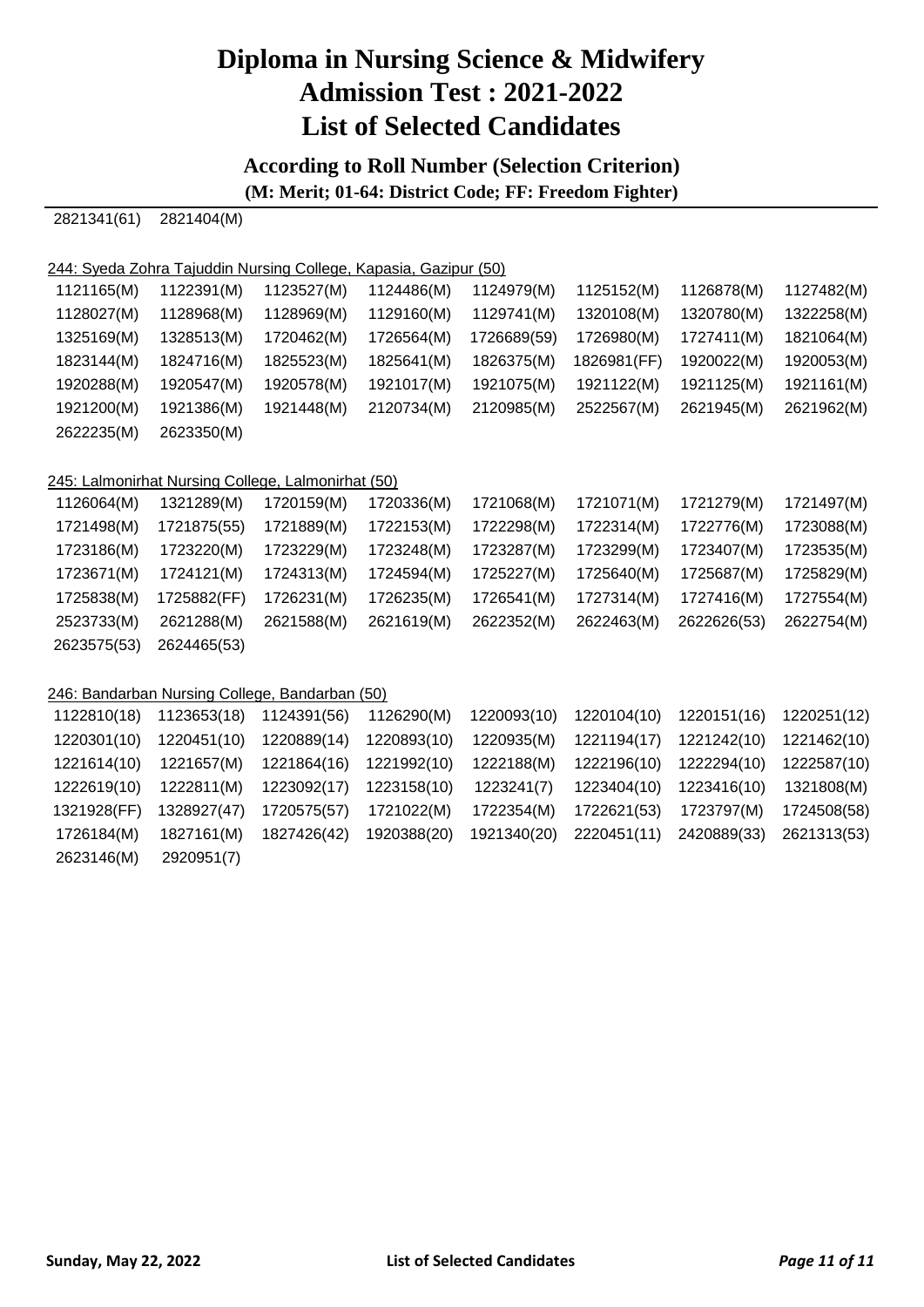# **According to Roll Number (Selection Criterion)**

**(M: Merit; 01-64: District Code; FF: Freedom Fighter)**

|             | 301: Dhaka Nursing College, Dhaka (50) |                                                    |            |             |             |            |            |
|-------------|----------------------------------------|----------------------------------------------------|------------|-------------|-------------|------------|------------|
| 1120279(M)  | 1120494(M)                             | 1121150(M)                                         | 1121315(M) | 1121331(M)  | 1121413(M)  | 1121414(M) | 1121637(M) |
| 1121806(M)  | 1122346(M)                             | 1122424(M)                                         | 1122689(M) | 1122762(M)  | 1123006(M)  | 1123894(M) | 1124028(M) |
| 1124780(M)  | 1125462(M)                             | 1126372(M)                                         | 1126483(M) | 1126875(M)  | 1127571(M)  | 1127831(M) | 1128360(M) |
| 1129033(M)  | 1129271(M)                             | 1129765(M)                                         | 1321837(M) | 1323373(M)  | 1325860(M)  | 1420880(M) | 1621907(M) |
| 1722017(FF) | 1722116(M)                             | 1722629(M)                                         | 1722734(M) | 1724867(M)  | 1725252(M)  | 1726110(M) | 1822808(M) |
| 1824391(M)  | 1825002(M)                             | 1827481(M)                                         | 1920597(M) | 2220289(M)  | 2221755(M)  | 2421635(M) | 2422457(M) |
| 2520024(M)  | 2522783(M)                             |                                                    |            |             |             |            |            |
|             |                                        |                                                    |            |             |             |            |            |
|             |                                        | 302: Rajshahi Nursing College. Rajshahi (50)       |            |             |             |            |            |
| 1320811(M)  | 1320929(M)                             | 1321130(M)                                         | 1321193(M) | 1321408(M)  | 1321717(M)  | 1321925(M) | 1322266(M) |
| 1322589(M)  | 1322727(M)                             | 1322794(M)                                         | 1323276(M) | 1323278(M)  | 1323311(M)  | 1323461(M) | 1323808(M) |
| 1323867(M)  | 1324075(M)                             | 1324122(M)                                         | 1324574(M) | 1324794(M)  | 1324822(FF) | 1324998(M) | 1325076(M) |
| 1325167(M)  | 1325286(M)                             | 1325702(M)                                         | 1325896(M) | 1325910(M)  | 1325997(M)  | 1326332(M) | 1326889(M) |
| 1327202(M)  | 1327372(M)                             | 1327732(M)                                         | 1328256(M) | 1328484(M)  | 1328502(M)  | 1328925(M) | 1328948(M) |
| 1329027(M)  | 1329159(M)                             | 1329336(M)                                         | 1329389(M) | 1329424(M)  | 1723866(M)  | 1724705(M) | 2022050(M) |
| 2521228(M)  | 2620944(M)                             |                                                    |            |             |             |            |            |
|             |                                        | 303: Chattagram Nursing College, Chattagram (50)   |            |             |             |            |            |
| 1127821(M)  | 1220100(FF)                            | 1220290(M)                                         | 1220488(M) | 1220699(M)  | 1220709(M)  | 1220951(M) | 1221212(M) |
| 1221434(M)  | 1222050(M)                             | 1222164(M)                                         | 1222284(M) | 1222360(M)  | 1222575(M)  | 1222601(M) | 1222632(M) |
| 1222828(M)  | 1223122(M)                             | 1223323(M)                                         | 1223406(M) | 1223457(M)  | 1321817(M)  | 1322849(M) | 1322876(M) |
| 1322995(M)  | 1323240(M)                             | 1323691(M)                                         | 1323913(M) | 1324344(M)  | 1324458(M)  | 1325119(M) | 1326379(M) |
| 1326798(M)  | 1327357(M)                             | 1327983(M)                                         | 1420849(M) | 1421834(M)  | 1720969(M)  | 1722566(M) | 1723198(M) |
| 1724519(M)  | 1825077(M)                             | 2420715(M)                                         | 2620235(M) | 2620565(M)  | 2623067(M)  | 2623921(M) | 2624066(M) |
| 2624834(M)  | 3020767(M)                             |                                                    |            |             |             |            |            |
|             |                                        | 304: Mymenshingh Nursing College, Mymenshingh (50) |            |             |             |            |            |
| 1126095(M)  | 1130214(M)                             | 1523763(M)                                         | 1721074(M) | 1725517(M)  | 1820068(M)  | 1820197(M) | 1820441(M) |
| 1820802(M)  | 1820809(M)                             | 1821306(M)                                         | 1821444(M) | 1821569(M)  | 1821731(M)  | 1821943(M) | 1821981(M) |
| 1822359(M)  | 1822618(M)                             | 1822675(M)                                         | 1823214(M) | 1823477(M)  | 1823521(M)  | 1823856(M) | 1823885(M) |
| 1824415(M)  | 1824609(M)                             | 1824756(M)                                         | 1824870(M) | 1824923(M)  | 1824973(M)  | 1825404(M) | 1825459(M) |
| 1825781(M)  | 1825885(M)                             | 1826357(FF)                                        | 1826387(M) | 1826882(M)  | 1826984(M)  | 1827014(M) | 1827132(M) |
| 1827167(M)  | 1827249(M)                             | 1827382(M)                                         | 1827416(M) | 1827649(M)  | 1920226(M)  | 1921022(M) | 2020585(M) |
| 2021505(M)  | 2621645(M)                             |                                                    |            |             |             |            |            |
|             |                                        |                                                    |            |             |             |            |            |
|             |                                        | 305: Rangpur Nursing College, Rangpur (50)         |            |             |             |            |            |
| 1120755(M)  | 1322144(M)                             | 1720174(M)                                         | 1720233(M) | 1720278(M)  | 1720788(M)  | 1720933(M) | 1720949(M) |
| 1720957(M)  | 1720995(M)                             | 1720998(M)                                         | 1721051(M) | 1721054(M)  | 1721169(M)  | 1722007(M) | 1722351(M) |
| 1722641(M)  | 1722995(M)                             | 1723118(M)                                         | 1723494(M) | 1723647(M)  | 1724249(M)  | 1724403(M) | 1724799(M) |
| 1724894(M)  | 1725009(M)                             | 1725057(M)                                         | 1725174(M) | 1725222(M)  | 1725251(M)  | 1725439(M) | 1725502(M) |
| 1725700(M)  | 1725801(M)                             | 1726037(M)                                         | 1726335(M) | 1726337(M)  | 1727247(M)  | 1727552(M) | 1727745(M) |
| 1727805(M)  | 1727851(M)                             | 2620064(M)                                         | 2620417(M) | 2620441(FF) | 2622206(M)  | 2622924(M) | 2623025(M) |

**Sunday, May 22, 2022 List of Selected Candidates** *Page 1 of 10*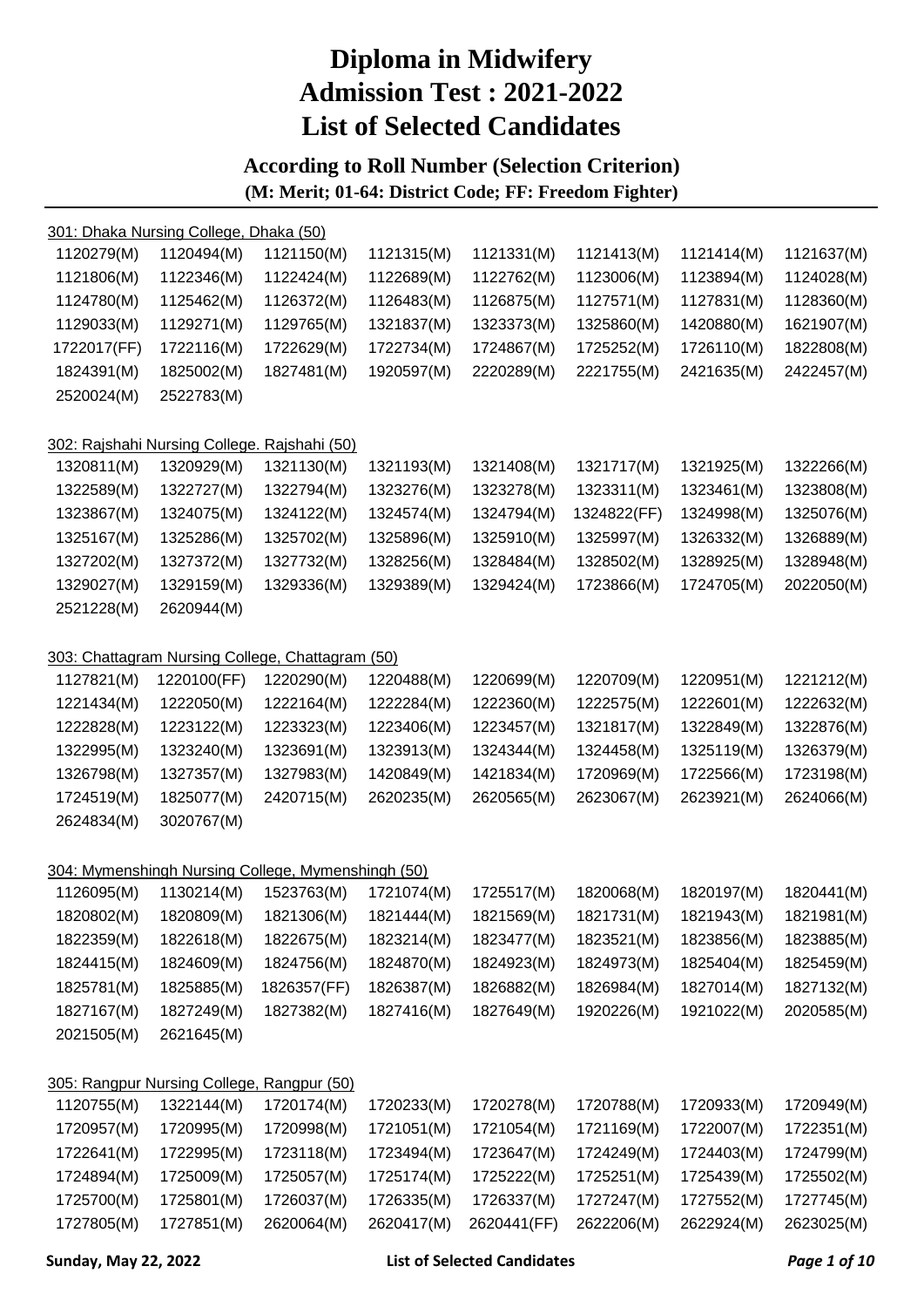**According to Roll Number (Selection Criterion)**

**(M: Merit; 01-64: District Code; FF: Freedom Fighter)**

2623972(M) 2624319(M)

#### 306: Sylhet Nursing College, Sylhet (50)

| 1129661(M) | 1320864(M)                                  | 1320873(M)                                       | 1323609(M) | 1325222(M) | 1325548(M)  | 1326827(M)  | 1327556(M)  |
|------------|---------------------------------------------|--------------------------------------------------|------------|------------|-------------|-------------|-------------|
| 1328328(M) | 1329360(M)                                  | 1421282(M)                                       | 1421711(M) | 1520626(M) | 1520890(M)  | 1521109(M)  | 1521312(M)  |
| 1521470(M) | 1521500(M)                                  | 1521949(M)                                       | 1522070(M) | 1522187(M) | 1522196(FF) | 1522298(M)  | 1522384(M)  |
| 1522579(M) | 1522735(M)                                  | 1523158(M)                                       | 1523465(M) | 1523537(M) | 1523634(M)  | 1524014(M)  | 1720183(M)  |
| 1720821(M) | 1722588(M)                                  | 1723047(M)                                       | 1724602(M) | 1725258(M) | 1725438(M)  | 1727856(M)  | 1820366(M)  |
| 1825541(M) | 2120362(M)                                  | 2420707(M)                                       | 2421844(M) | 2422264(M) | 2422811(M)  | 2621276(M)  | 2621477(M)  |
| 2623727(M) | 2624854(M)                                  |                                                  |            |            |             |             |             |
|            | 307: Barisal Nursing College, Barishal (50) |                                                  |            |            |             |             |             |
| 1120945(M) | 1122270(M)                                  | 1124850(M)                                       | 1128569(M) | 1129438(M) | 1323586(M)  | 1325665(M)  | 1325687(M)  |
| 1326902(M) | 1327889(M)                                  | 1423565(M)                                       | 1620104(M) | 1620522(M) | 1620869(M)  | 1620909(M)  | 1621057(M)  |
| 1621296(M) | 1621703(M)                                  | 1621822(M)                                       | 1622200(M) | 1622285(M) | 1622425(M)  | 1622998(M)  | 1623003(M)  |
| 1623325(M) | 1623454(M)                                  | 1623523(FF)                                      | 1623706(M) | 1624010(M) | 1624324(M)  | 1721691(M)  | 1722311(M)  |
| 1725442(M) | 1725971(M)                                  | 1726083(M)                                       | 1726672(M) | 1727211(M) | 2523507(M)  | 2620199(M)  | 2621040(M)  |
| 2621140(M) | 2621546(M)                                  | 2622345(M)                                       | 2622726(M) | 2624226(M) | 2624227(M)  | 2624399(M)  | 2624964(M)  |
| 2720602(M) | 3021297(M)                                  |                                                  |            |            |             |             |             |
|            | 308: Bogra Nursing College, Bogura (50)     |                                                  |            |            |             |             |             |
| 1320084(M) | 1322232(M)                                  | 1326528(M)                                       | 1326942(M) | 1329033(M) | 1329280(M)  | 1329490(M)  | 1329497(M)  |
| 1720049(M) | 1720983(M)                                  | 1721146(M)                                       | 1721201(M) | 1721981(M) | 1722011(M)  | 1722013(M)  | 1722235(M)  |
| 1722494(M) | 1723018(M)                                  | 1723127(M)                                       | 1723452(M) | 1724319(M) | 1724752(M)  | 1725842(M)  | 1727170(M)  |
| 1727832(M) | 2220830(FF)                                 | 2520015(M)                                       | 2520072(M) | 2520162(M) | 2520170(M)  | 2520223(M)  | 2520362(M)  |
| 2521144(M) | 2521246(M)                                  | 2521875(M)                                       | 2521979(M) | 2522068(M) | 2522904(M)  | 2523565(M)  | 2523774(M)  |
| 2523815(M) | 2523940(M)                                  | 2524046(M)                                       | 2524358(M) | 2524396(M) | 2621649(M)  | 2622590(M)  | 2623351(M)  |
| 2623937(M) | 3020079(M)                                  |                                                  |            |            |             |             |             |
|            |                                             | 309: Fouzderhat Nursing College, Chattagram (50) |            |            |             |             |             |
| 1122481(M) | 1124916(M)                                  | 1125467(M)                                       | 1126768(M) | 1127167(M) | 1220445(M)  | 1220741(M)  | 1221512(M)  |
| 1221771(M) | 1222429(M)                                  | 1222484(M)                                       | 1223358(M) | 1223538(M) | 1320820(M)  | 1324258(M)  | 1325321(M)  |
| 1325378(M) | 1325636(M)                                  | 1327029(M)                                       | 1327681(M) | 1328199(M) | 1328567(M)  | 1420452(M)  | 1422579(M)  |
| 1423386(M) | 1423648(M)                                  | 1424068(M)                                       | 1620187(M) | 1720399(M) | 1720786(FF) | 1720979(M)  | 1722534(M)  |
| 1723843(M) | 1725400(M)                                  | 1725515(M)                                       | 1725950(M) | 1726336(M) | 1726949(M)  | 1822198(M)  | 1825106(M)  |
| 2421513(M) | 2521625(M)                                  | 2521721(M)                                       | 2522990(M) | 2620367(M) | 2620500(M)  | 2623913(M)  | 2624454(M)  |
| 2624624(M) | 2624901(M)                                  |                                                  |            |            |             |             |             |
|            |                                             | 310: Manikgonj Nursing College, Manikgonj (25)   |            |            |             |             |             |
| 1120306(M) | 1121939(M)                                  | 1126985(M)                                       | 1127298(M) | 1130097(M) | 1221260(6)  | 1323614(47) | 1420482(FF) |
| 1720134(M) | 1720408(M)                                  | 1720597(M)                                       | 1721273(M) | 1722620(M) | 1722694(M)  | 1723787(57) | 1724003(M)  |

1725102(57) 1726694(M) 1726837(54) 2020999(M) 2120648(M) 2122493(19) 2620654(M) 2621595(M)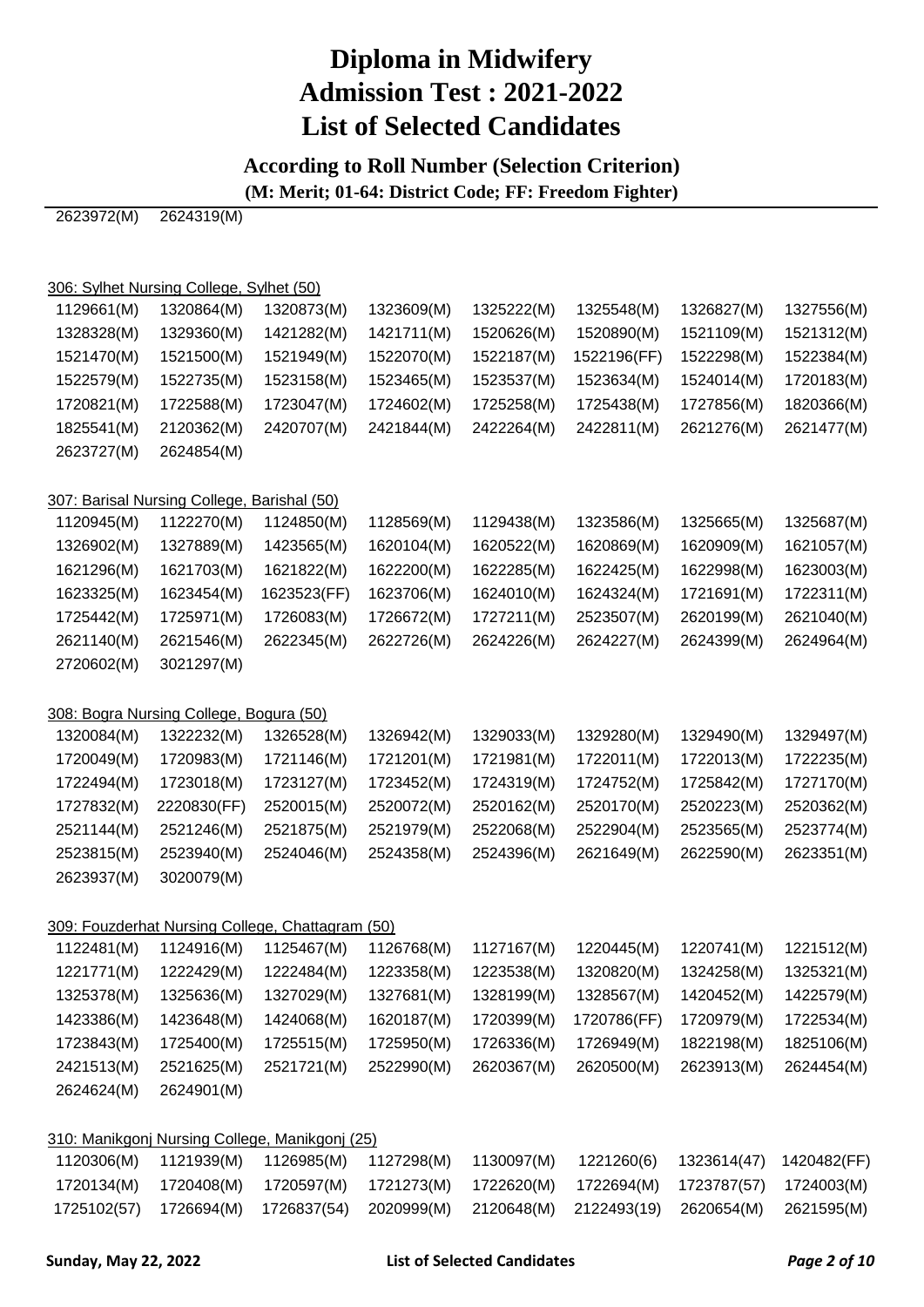### **According to Roll Number (Selection Criterion)**

**(M: Merit; 01-64: District Code; FF: Freedom Fighter)**

2624981(53)

#### 311: Nursing Institute, Mitford, Dhaka (25)

| 1120315(M)  | 1120431(M)                                      | 1121286(M)  | 1121343(M)  | 1122709(M)  | 1122843(M)  | 1122873(M)  | 1126438(M)  |
|-------------|-------------------------------------------------|-------------|-------------|-------------|-------------|-------------|-------------|
| 1127387(M)  | 1128157(M)                                      | 1129929(M)  | 1129944(M)  | 1323545(FF) | 1326487(M)  | 1423941(M)  | 1423980(M)  |
| 1721059(M)  | 1820353(M)                                      | 1821018(M)  | 1821517(M)  | 1824735(M)  | 2421907(M)  | 2521128(M)  | 2521970(M)  |
| 2624622(M)  |                                                 |             |             |             |             |             |             |
|             | 312: Nursing & Midwifery College, Cumilla (25)  |             |             |             |             |             |             |
| 1120578(M)  | 1122390(M)                                      | 1222963(10) | 1321921(51) | 1321999(51) | 1323992(47) | 1327868(FF) | 1620560(6)  |
| 1622486(2)  | 1721088(M)                                      | 1721132(59) | 1721415(59) | 1723060(M)  | 1723099(M)  | 1724908(M)  | 1725229(M)  |
| 2021046(30) | 2120953(M)                                      | 2220290(M)  | 2221003(M)  | 2524413(45) | 2620033(53) | 2620353(53) | 2621548(58) |
| 2623804(53) |                                                 |             |             |             |             |             |             |
|             | 313: Nursing & Midwifery College, Noakhali (25) |             |             |             |             |             |             |
| 1129852(2)  | 1320284(48)                                     | 1321307(FF) | 1325421(49) | 1326016(M)  | 1326112(M)  | 1420584(39) | 1420777(M)  |
| 1424178(35) | 1620100(6)                                      | 1720192(M)  | 1720828(59) | 1721404(59) | 1721595(54) | 1722386(57) | 1727256(59) |
| 2020943(30) | 2521038(45)                                     | 2521173(45) | 2521469(45) | 2620075(53) | 2623367(53) | 2624041(60) | 2624751(53) |
| 2625004(M)  |                                                 |             |             |             |             |             |             |
|             | 314: Nursing & Midwifery College, Tangail (25)  |             |             |             |             |             |             |
| 1123126(27) | 1321357(47)                                     | 1321602(M)  | 1322735(49) | 1324198(M)  | 1325858(M)  | 1326347(M)  | 1327764(49) |
| 1329358(M)  | 1720290(59)                                     | 1720500(M)  | 1722654(M)  | 1722763(M)  | 1723194(59) | 1726090(M)  | 1727702(M)  |
| 1824909(42) | 1920445(M)                                      | 1921425(M)  | 2020426(M)  | 2021940(M)  | 2522090(46) | 2522498(FF) | 2620547(M)  |
| 2621953(58) |                                                 |             |             |             |             |             |             |
|             | 315: Nursing & Midwifery College, Faridpur (25) |             |             |             |             |             |             |
| 1320570(46) | 1322438(M)                                      | 1323624(M)  | 1327785(48) | 1421952(35) | 1422081(35) | 1422502(FF) | 1422857(31) |
| 1720554(59) | 1720817(57)                                     | 1721657(M)  | 1722029(59) | 1726158(60) | 1726852(54) | 1822144(22) | 1823054(43) |
| 1920538(48) | 2121461(21)                                     | 2121714(19) | 2121724(19) | 2121854(M)  | 2122104(28) | 2122195(M)  | 2422676(M)  |
| 2524435(47) |                                                 |             |             |             |             |             |             |
|             | 316: Nursing & Midwifery College, Khulna (25)   |             |             |             |             |             |             |
| 1130135(M)  | 1320819(M)                                      | 1324284(51) | 1324964(M)  | 1326250(47) | 1327907(46) | 1420143(M)  | 1420537(M)  |
| 1420622(35) | 1420855(M)                                      | 1421150(35) | 1421244(M)  | 1421286(M)  | 1421374(M)  | 1422725(31) | 1422785(35) |
| 1422801(M)  | 1422823(35)                                     | 1422900(M)  | 1423439(M)  | 1423714(M)  | 1424180(M)  | 2420530(39) | 2420997(M)  |
| 2620561(M)  |                                                 |             |             |             |             |             |             |
|             | 317: Nursing & Midwifery College, Jessore (25)  |             |             |             |             |             |             |
| 1321197(M)  | 1321426(51)                                     | 1322734(49) | 1323930(M)  | 1324076(51) | 1329233(48) | 1422499(35) | 1423606(33) |
| 1620055(2)  | 1725278(57)                                     | 1820064(M)  | 1820159(42) | 1821296(42) | 1823691(43) | 1823968(22) | 1824526(43) |
| 1826616(43) | 2021987(30)                                     | 2221660(M)  | 2420836(34) | 2421247(M)  | 2422360(M)  | 2523139(46) | 2523417(M)  |

2524369(45)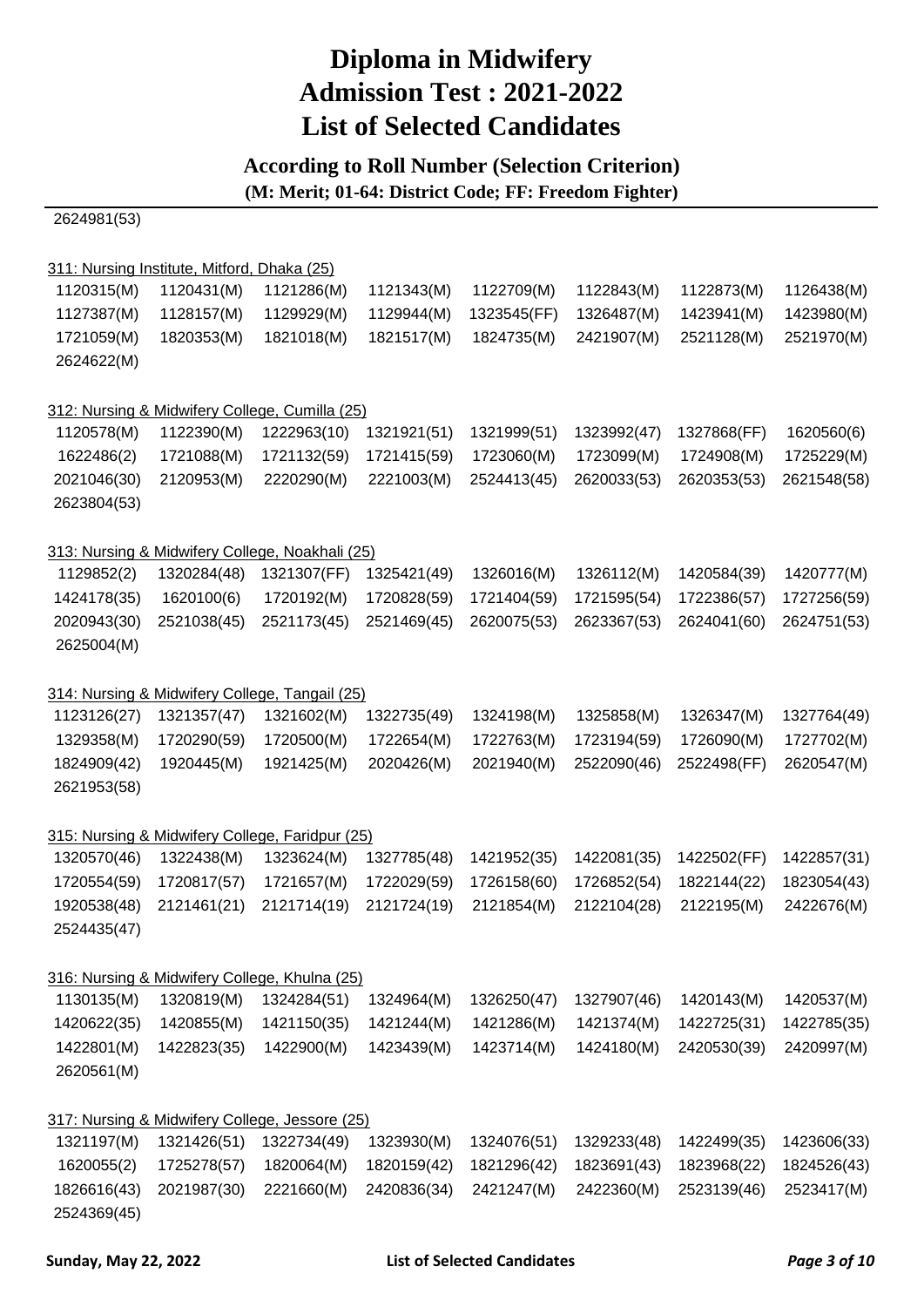### **According to Roll Number (Selection Criterion)**

|                                              | 318: Nursing Institute, Kushtia (25) |                                                  |             |                         |             |             |             |
|----------------------------------------------|--------------------------------------|--------------------------------------------------|-------------|-------------------------|-------------|-------------|-------------|
| 1323028(M)                                   | 1323197(M)                           | 1324846(M)                                       | 1325239(M)  | 1325376(M)              | 1325417(M)  | 1325591(M)  | 1327545(M)  |
| 1328341(M)                                   | 1422695(M)                           | 1721706(M)                                       | 1724717(M)  | 1827215(M)              | 2121180(M)  | 2122515(M)  | 2420580(M)  |
| 2421956(FF)                                  | 2422638(M)                           | 2520463(M)                                       | 2620099(M)  | 2620668(M)              | 2622057(M)  | 2623355(M)  | 2623930(M)  |
| 2624721(M)                                   |                                      |                                                  |             |                         |             |             |             |
|                                              |                                      |                                                  |             |                         |             |             |             |
|                                              |                                      | 319: Nursing & Midwifery College, Satkhira (25)  |             |                         |             |             |             |
| 1125008(27)                                  | 1127587(27)                          | 1323666(47)                                      | 1328145(M)  | 1328207(48)             | 1328461(47) | 1420103(40) | 1420185(40) |
| 1421733(M)                                   | 1422539(M)                           | 1422811(39)                                      | 1422859(40) | 1423194(40)             | 1721303(54) | 1724354(56) | 1725374(55) |
| 1726558(56)<br>3020257(FF)                   | 1824509(42)                          | 1825672(30)                                      | 1826443(42) | 2020511(30)             | 2121272(23) | 2521679(47) | 2521977(45) |
|                                              |                                      |                                                  |             |                         |             |             |             |
| 320: Pabna Nursing College, Pabna (25)       |                                      |                                                  |             |                         |             |             |             |
| 1123309(FF)                                  | 1130159(M)                           | 1320053(M)                                       | 1320190(M)  | 1320788(M)              | 1321045(M)  | 1321417(M)  | 1324335(M)  |
| 1325074(M)                                   | 1325223(M)                           | 1325386(M)                                       | 1326346(M)  | 1326659(M)              | 1328489(M)  | 1328519(M)  | 1720439(M)  |
| 1721915(M)                                   | 1722505(M)                           | 1723847(M)                                       | 1724872(M)  | 1726675(M)              | 1824444(M)  | 2521251(M)  | 2522868(M)  |
| 2523652(M)                                   |                                      |                                                  |             |                         |             |             |             |
| 321: Dinajpur Nursing College, Dinajpur (25) |                                      |                                                  |             |                         |             |             |             |
| 1723944(M)                                   | 1725650(M)                           | 1725897(M)                                       | 2620050(M)  | 2621306(M)              | 2621491(M)  | 2621774(M)  | 2621885(M)  |
| 2622164(FF)                                  | 2622439(M)                           | 2622450(M)                                       | 2622682(M)  | 2622713(M)              | 2622718(M)  | 2623007(M)  | 2623149(M)  |
| 2623160(M)                                   | 2623393(M)                           | 2623500(M)                                       | 2623511(M)  | 2624128(M)              | 2624665(M)  | 2624715(M)  | 2624743(M)  |
| 2624763(M)                                   |                                      |                                                  |             |                         |             |             |             |
|                                              |                                      | 322: Nursing & Midwifery College, Bogura (50)    |             |                         |             |             |             |
| 1222341(FF)                                  | 1320653(47)                          | 1321599(48)                                      | 1324842(M)  | 1325277(47)             | 1421936(M)  | 1424174(32) | 1720512(57) |
| 1721013(M)                                   | 1721046(54)                          | 1721592(M)                                       | 1721737(M)  | 1721975(56)             | 1723056(M)  | 1723101(56) | 1723135(59) |
| 1723867(M)                                   | 1725161(M)                           | 1725267(59)                                      | 1726060(M)  | 1727711(M)              | 2520080(M)  | 2520215(M)  | 2520544(54) |
| 2520817(M)                                   | 2520852(M)                           | 2521064(M)                                       | 2521337(M)  | 2521539(M)              | 2521624(45) | 2521749(M)  | 2522133(45) |
| 2522212(M)                                   | 2522278(45)                          | 2522690(M)                                       |             | 2522769(54) 2522824(48) | 2522835(45) | 2522859(M)  | 2523414(M)  |
| 2523443(M)                                   | 2523717(M)                           | 2620700(60)                                      | 2621980(M)  | 2622404(58)             | 2622469(M)  | 2623006(M)  | 2623111(M)  |
| 2623428(M)                                   | 2624739(53)                          |                                                  |             |                         |             |             |             |
|                                              |                                      |                                                  |             |                         |             |             |             |
| 323: Nursing Institute, Munshiganj (25)      |                                      |                                                  |             |                         |             |             |             |
| 1123586(27)                                  | 1123881(M)                           | 1130010(27)                                      | 1130225(5)  | 1322250(50)             | 1325650(50) | 1328286(48) | 1329209(50) |
| 1423441(32)                                  | 1424019(33)                          | 1424060(34)                                      | 1424177(40) | 1725545(55)             | 1726548(57) | 1821317(52) | 1821447(43) |
| 1827276(44)                                  | 2020033(30)                          | 2020411(30)                                      | 2121541(23) | 2122266(19)             | 2422716(32) | 2521350(52) | 2523100(M)  |
| 2620652(53)                                  |                                      |                                                  |             |                         |             |             |             |
|                                              |                                      | 324: Nursing & Midwifery College, Gopalganj (25) |             |                         |             |             |             |
| 1321017(52)                                  | 1323166(36)                          | 1323621(M)                                       | 1327463(52) | 1422176(32)             | 1620952(M)  | 1723649(55) | 1724171(55) |
| 1826895(42)                                  | 1921492(20)                          | 2020687(30)                                      | 2120752(M)  | 2421059(34)             | 2520111(46) | 2623980(M)  | 2624144(53) |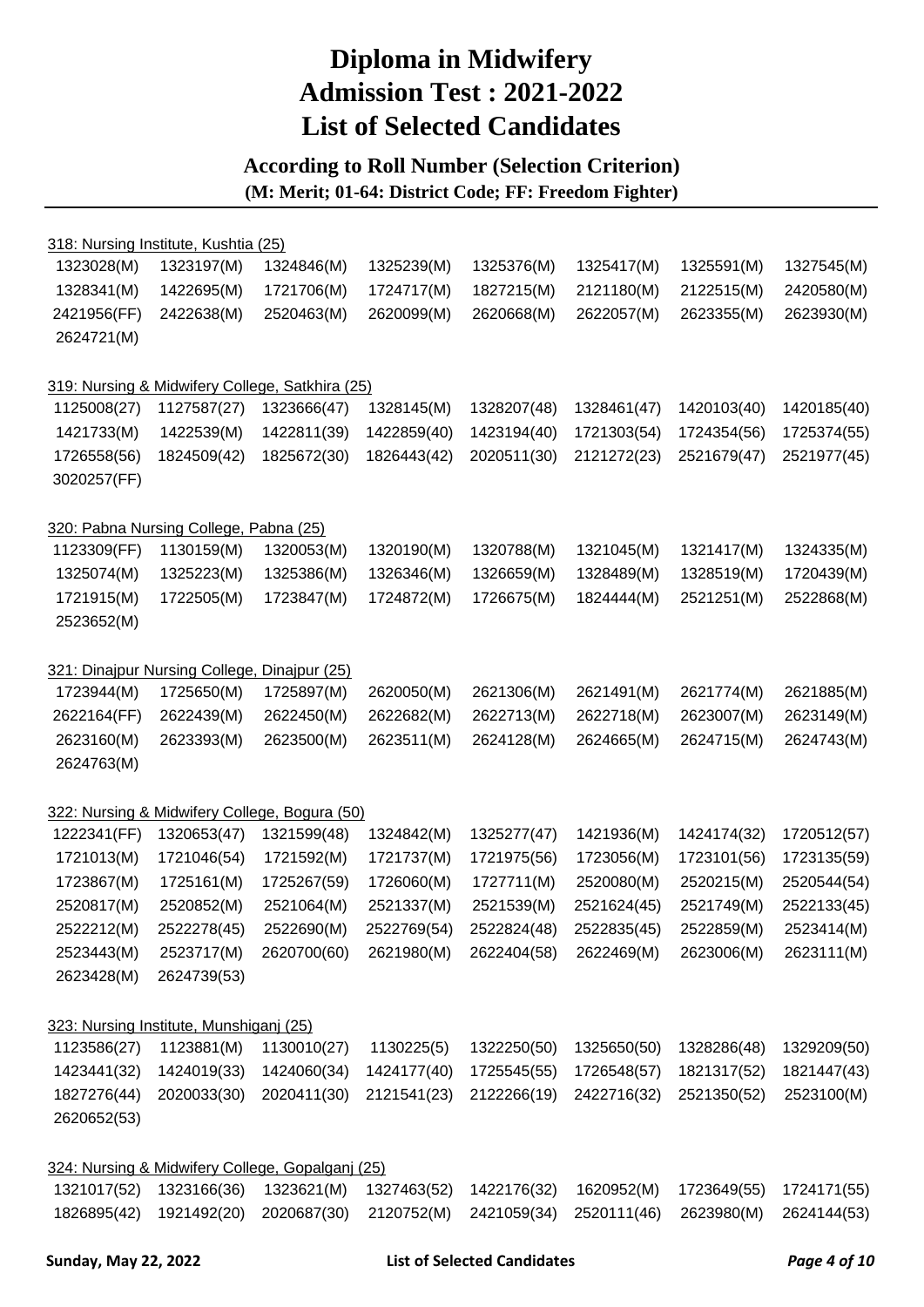### **According to Roll Number (Selection Criterion)**

| 3020034(M)  | 3020263(M)                               | 3020642(21)                                     | 3020644(21) | 3021122(M)  | 3021148(21) | 3021271(FF) | 3021351(21) |
|-------------|------------------------------------------|-------------------------------------------------|-------------|-------------|-------------|-------------|-------------|
| 3021352(M)  |                                          |                                                 |             |             |             |             |             |
|             |                                          |                                                 |             |             |             |             |             |
|             |                                          | 325: Nursing & Midwifery College, Habiganj (25) |             |             |             |             |             |
| 1121658(50) | 1325964(52)                              | 1326354(51)                                     | 1422542(35) | 1523292(63) | 1822221(M)  | 1827178(44) | 2020217(41) |
| 2121718(19) | 2420625(37)                              | 2421723(33)                                     | 2521192(52) | 2522306(50) | 2820131(FF) | 2820241(61) | 2820273(61) |
| 2820402(M)  | 2820434(M)                               | 2820570(61)                                     | 2820593(61) | 2820629(M)  | 2821026(61) | 2821044(61) | 2821057(61) |
| 2821411(M)  |                                          |                                                 |             |             |             |             |             |
|             | 326: Nursing Institute, Chandpur (25)    |                                                 |             |             |             |             |             |
| 1120262(50) | 1126598(52)                              | 1222662(12)                                     | 1321120(50) | 1423989(33) | 1621523(4)  | 1623307(5)  | 1721211(M)  |
| 1722434(59) | 1724415(M)                               | 1726113(55)                                     | 1726133(55) | 1821422(42) | 1821483(41) | 1823608(44) | 1920134(20) |
| 1920603(20) | 2120226(19)                              | 2120968(19)                                     | 2221036(11) | 2221518(M)  | 2422310(33) | 2521380(M)  | 2522214(52) |
| 2820349(61) |                                          |                                                 |             |             |             |             |             |
|             | 327: Nursing Institute, Sirajganj (25)   |                                                 |             |             |             |             |             |
| 1123469(M)  | 1124004(M)                               | 1320723(49)                                     | 1321069(M)  | 1321131(51) | 1321505(M)  | 1321904(M)  | 1321976(M)  |
| 1325663(M)  | 1326434(M)                               | 1722616(M)                                      | 1723666(M)  | 1724992(M)  | 1725262(53) | 2021669(M)  | 2021823(M)  |
| 2320062(M)  | 2520314(M)                               | 2520575(45)                                     | 2521913(M)  | 2521951(M)  | 2523227(45) | 2523678(M)  | 2523988(M)  |
| 2623443(53) |                                          |                                                 |             |             |             |             |             |
|             | 328: Nursing Institute, Rajbari (25)     |                                                 |             |             |             |             |             |
| 1126591(24) | 1128515(2)                               | 1323253(51)                                     | 1324915(50) | 1326224(36) | 1422987(33) | 1423383(32) | 1721330(M)  |
| 1723770(55) | 1724614(M)                               | 1823972(44)                                     | 1825857(30) | 2021992(30) | 2121323(37) | 2121585(28) | 2121998(M)  |
| 2122103(19) | 2122446(28)                              | 2420332(36)                                     | 2420900(33) | 2420915(37) | 2421417(36) | 2520769(M)  | 2521937(M)  |
| 2820884(61) |                                          |                                                 |             |             |             |             |             |
|             | 329: Nursing Institute, Jhenaidah (25)   |                                                 |             |             |             |             |             |
| 1124635(52) | 1126834(M)                               | 1128203(9)                                      | 1220338(12) | 1222235(12) | 1324944(M)  | 1326219(55) | 1328167(50) |
|             | 1328251(50) 1329348(50) 1421078(34)      |                                                 | 1422976(35) | 1721316(M)  | 1723966(55) | 1724806(57) | 1825081(42) |
| 1920095(20) | 1920625(20)                              | 2020211(30)                                     | 2420075(36) | 2420080(M)  | 2420662(33) | 2421593(M)  | 2422823(M)  |
| 2524273(52) |                                          |                                                 |             |             |             |             |             |
|             | 330: Nursing Institute, Joypurhat (25)   |                                                 |             |             |             |             |             |
| 1321569(M)  | 1325759(M)                               | 1326526(M)                                      | 1326585(M)  | 1721939(M)  | 1725069(M)  | 2520941(M)  | 2521225(M)  |
| 2521761(M)  | 2521767(M)                               | 2522043(M)                                      | 2522740(M)  | 2523101(M)  | 2523543(M)  | 2523662(M)  | 2523686(M)  |
| 2523721(M)  | 2620376(M)                               | 2620849(M)                                      | 2621859(M)  | 2622517(M)  | 2623626(M)  | 2623699(M)  | 2624176(M)  |
| 2624483(M)  |                                          |                                                 |             |             |             |             |             |
|             | 331: Nursing Institute, Kishoreganj (25) |                                                 |             |             |             |             |             |
| 1120643(M)  | 1120842(M)                               | 1120863(M)                                      | 1123937(M)  | 1720295(M)  | 1724661(M)  | 1726746(M)  | 1821132(M)  |
| 1821266(M)  | 1821434(M)                               | 1821594(43)                                     | 1821614(M)  | 1821792(M)  | 1822192(M)  | 1822818(M)  | 1823147(M)  |
| 1823310(M)  | 1823623(M)                               | 1824020(22)                                     | 1824076(M)  | 1825332(M)  | 1826061(M)  | 1826564(22) | 1826898(M)  |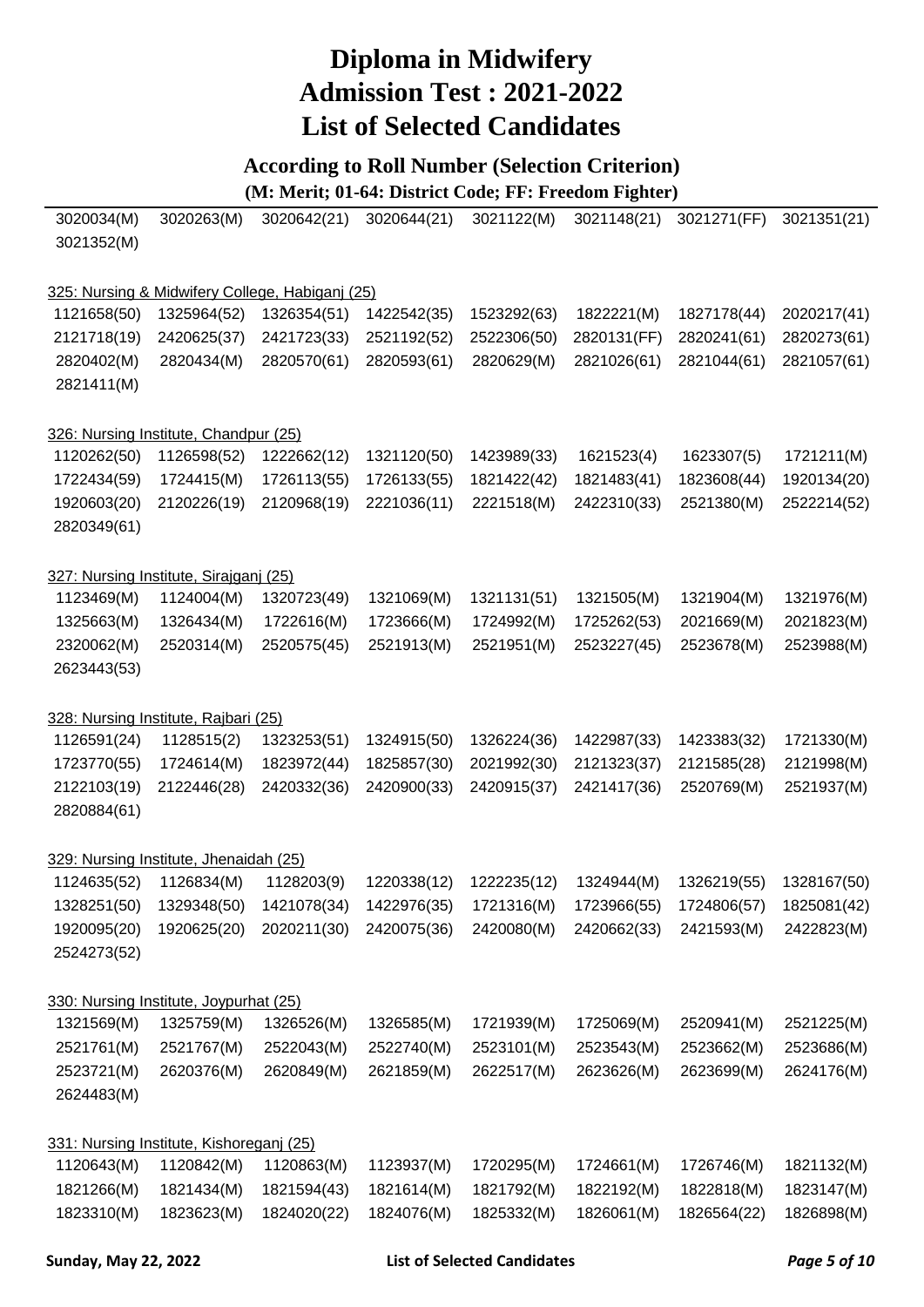### **According to Roll Number (Selection Criterion)**

**(M: Merit; 01-64: District Code; FF: Freedom Fighter)**

1826990(M)

|             | 332: Nursing Institute, Moulvibazar (25)    |             |             |             |             |             |             |
|-------------|---------------------------------------------|-------------|-------------|-------------|-------------|-------------|-------------|
| 1326750(M)  | 1520229(63)                                 | 1520708(FF) | 1520831(M)  | 1520910(63) | 1521576(62) | 1521607(M)  | 1521652(M)  |
| 1521670(64) | 1521714(63)                                 | 1522442(M)  | 1522960(63) | 1522968(63) | 1523038(M)  | 1523461(M)  | 1523683(64) |
| 1523996(64) | 1724562(60)                                 | 1820325(43) | 1821332(43) | 1827110(43) | 1921175(22) | 2621188(M)  | 2820320(M)  |
| 2820958(M)  |                                             |             |             |             |             |             |             |
|             | 333: Nursing & Midwifery College, Feni (25) |             |             |             |             |             |             |
| 1123648(30) | 1126636(9)                                  | 1221367(12) | 1221845(12) | 1222498(12) | 1223378(12) | 1326883(M)  | 1327677(50) |
| 1328098(36) | 1520239(63)                                 | 1521147(63) | 1521480(62) | 1523405(64) | 1524162(63) | 1721280(60) | 1727004(59) |
| 1822165(30) | 1822758(41)                                 | 1825779(41) | 1920392(20) | 1920672(20) | 2220474(8)  | 2320014(13) | 2422712(34) |
| 2821266(61) |                                             |             |             |             |             |             |             |
|             | 334: Nursing Institute, Kurigram (25)       |             |             |             |             |             |             |
| 1720750(M)  | 1720770(M)                                  | 1721058(M)  | 1721097(M)  | 1721236(M)  | 1721284(M)  | 1721298(M)  | 1721398(M)  |
| 1722305(M)  | 1722579(M)                                  | 1724136(M)  | 1724466(M)  | 1724664(M)  | 1725230(M)  | 1725247(M)  | 1725610(M)  |
| 1725708(M)  | 1726621(M)                                  | 1726871(M)  | 1727215(FF) | 1727364(M)  | 1727756(M)  | 2220452(M)  | 2620611(M)  |
| 2624254(M)  |                                             |             |             |             |             |             |             |
|             | 335: Nursing Institute, Pirojpur (25)       |             |             |             |             |             |             |
| 1123222(11) | 1124671(M)                                  | 1128600(24) | 1129389(24) | 1222027(14) | 1222101(7)  | 1420488(M)  | 1424208(M)  |
| 1520726(63) | 1620057(M)                                  | 1620201(2)  | 1620567(2)  | 1620683(M)  | 1622002(M)  | 1623853(6)  | 1623870(M)  |
| 1624766(6)  | 1726206(M)                                  | 1824554(43) | 1921268(20) | 2220305(29) | 2220695(11) | 2522734(45) | 2620975(M)  |
| 3020086(23) |                                             |             |             |             |             |             |             |
|             | 336: Nursing Institute, Naogaon (25)        |             |             |             |             |             |             |
| 1322471(M)  | 1323026(M)                                  | 1324048(M)  | 1326391(M)  | 1326492(M)  | 1326608(M)  | 1326882(M)  | 1327941(M)  |
| 1328276(M)  | 1328426(M)                                  | 1328595(M)  | 1720224(M)  | 1720274(M)  | 1720550(M)  | 1720769(M)  | 1721852(M)  |
| 1726683(M)  | 1726976(M)                                  | 2520646(M)  | 2522722(M)  | 2523491(M)  | 2622422(M)  | 2622441(M)  | 2622465(M)  |
| 2624887(M)  |                                             |             |             |             |             |             |             |
|             | 337: Nursing Institute, Rangamati (25)      |             |             |             |             |             |             |
| 1128299(9)  | 1129978(24)                                 | 1220393(10) | 1220684(10) | 1220799(10) | 1220920(10) | 1221304(10) | 1221539(11) |
| 1221851(10) | 1221900(10)                                 | 1222263(11) | 1222732(17) | 1222814(10) | 1328456(36) | 1522691(62) | 1721650(M)  |
| 1726109(M)  | 2220222(11)                                 | 2220285(11) | 2221544(11) | 2522846(45) | 2621056(53) | 2623492(53) | 2624706(60) |
| 2921091(17) |                                             |             |             |             |             |             |             |
|             | 338: Nursing Institute, Patuakhali (25)     |             |             |             |             |             |             |
| 1124553(M)  | 1126042(11)                                 | 1127483(11) | 1128061(8)  | 1130153(20) | 1322560(51) | 1422017(40) | 1423923(33) |
| 1620297(1)  | 1620482(2)                                  | 1621527(5)  | 1622396(4)  | 1622660(M)  | 1624163(5)  | 1624680(2)  | 1725047(M)  |
| 1726821(56) | 2421040(33)                                 | 2421317(36) | 2720055(M)  | 2720128(M)  | 2720222(5)  | 2720635(5)  | 2720972(5)  |

2920405(17)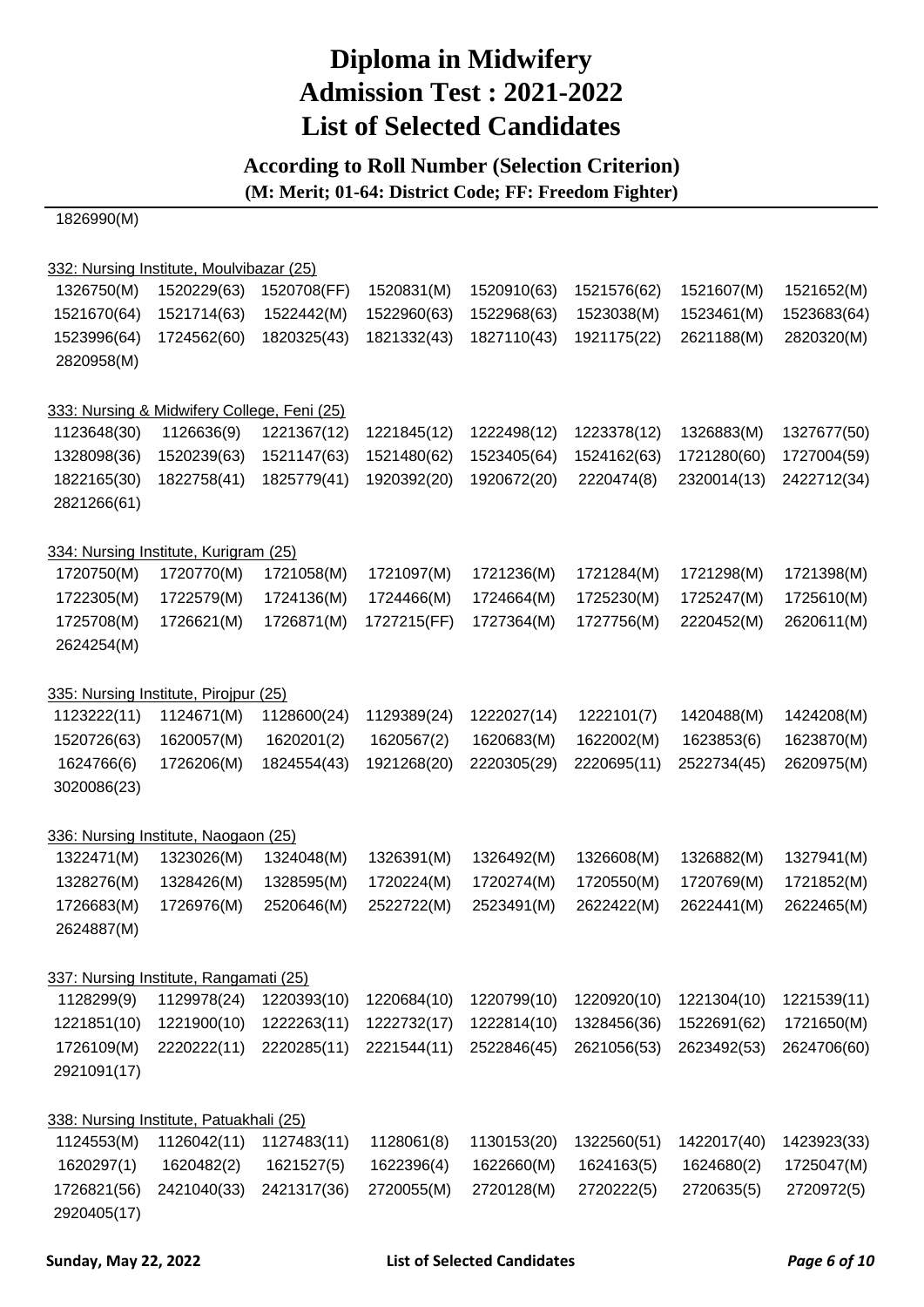### **According to Roll Number (Selection Criterion)**

|             | 339: Syeda Zohra Tajuddin Nursing College, Kapasia, Gazipur (25) |             |             |             |                                                             |             |             |
|-------------|------------------------------------------------------------------|-------------|-------------|-------------|-------------------------------------------------------------|-------------|-------------|
| 1121077(27) | 1122274(27)                                                      | 1122752(20) | 1123621(M)  | 1124168(M)  | 1125422(M)                                                  | 1128117(M)  | 1724041(M)  |
| 1821372(42) | 1822898(41)                                                      | 1823979(22) | 1825791(44) | 1920030(20) | 1920136(20)                                                 | 1920576(M)  | 1920623(M)  |
| 1920713(FF) | 1921572(20)                                                      | 2021486(M)  | 2122419(M)  | 2221796(M)  | 2422256(34)                                                 | 2522784(M)  | 2620430(M)  |
| 2620490(M)  |                                                                  |             |             |             |                                                             |             |             |
|             |                                                                  |             |             |             |                                                             |             |             |
|             | 340: Lalmonirhat Nursing College, Lalmonirhat (25)               |             |             |             |                                                             |             |             |
| 1720082(M)  | 1720242(M)                                                       | 1721489(M)  | 1721646(M)  | 1721709(M)  | 1721963(M)                                                  | 1722005(M)  | 1722671(M)  |
| 1722691(FF) | 1723916(M)                                                       | 1724073(M)  | 1724533(M)  | 1724699(M)  | 1725694(M)                                                  | 1726693(M)  | 1726698(M)  |
| 1727017(M)  | 1727562(59)                                                      | 1727687(M)  | 2620053(M)  | 2620189(M)  | 2620534(M)                                                  | 2620712(58) | 2620725(M)  |
| 2621283(M)  |                                                                  |             |             |             |                                                             |             |             |
|             | 341: Bandarban Nursing College, Bandarban (25)                   |             |             |             |                                                             |             |             |
| 1124123(11) | 1126874(8)                                                       | 1128836(8)  | 1220160(10) | 1220814(10) | 1220909(10)                                                 | 1221378(12) | 1221863(10) |
| 1222008(10) | 1222232(10)                                                      | 1222434(10) | 1222624(10) | 1222762(12) | 1223112(10)                                                 | 1223257(M)  | 1322505(M)  |
| 1521041(62) | 1522018(62)                                                      | 1722099(58) | 1723731(M)  | 1724495(M)  | 2020651(30)                                                 | 2220388(9)  | 2221450(9)  |
| 2820811(62) |                                                                  |             |             |             |                                                             |             |             |
|             |                                                                  |             |             |             |                                                             |             |             |
|             | 342: College of Nursing, Shere Banglanagar,                      |             | Dhaka (25)  |             |                                                             |             |             |
| 1122699(24) | 1123053(M)                                                       | 1123500(40) | 1123662(M)  | 1123696(M)  | 1124312(M)                                                  | 1124338(FF) | 1127195(M)  |
| 1127726(M)  | 1127845(M)                                                       | 1128920(M)  | 1129059(11) | 1129965(9)  | 1130074(M)                                                  | 1130154(M)  | 1328421(M)  |
| 1328633(M)  | 1622621(2)                                                       | 1622910(2)  | 1720830(M)  | 1722787(M)  | 2220051(11)                                                 | 2220982(M)  | 2221056(23) |
| 2523170(M)  |                                                                  |             |             |             |                                                             |             |             |
|             |                                                                  |             |             |             |                                                             |             |             |
|             | 343: Jhalakathi Nursing College, Jhalakathi (50)                 |             |             |             |                                                             |             |             |
| 1123819(FF) | 1129184(14)                                                      | 1129666(26) | 1220385(10) | 1220663(10) | 1220956(10)                                                 | 1221308(10) | 1221444(10) |
| 1221978(10) | 1222291(10)                                                      | 1222730(10) | 1222869(10) | 1222900(10) | 1223172(14)                                                 | 1223395(10) | 1324922(M)  |
| 1328746(47) | 1421170(40)                                                      | 1421927(M)  | 1421940(33) | 1423516(6)  | 1520808(64)                                                 | 1520833(64) | 1521078(64) |
| 1521528(64) | 1522228(64)                                                      | 1522425(64) | 1522675(64) | 1523054(64) | 1523748(62)                                                 | 1523825(64) | 1620003(M)  |
| 1620051(M)  | 1620178(4)                                                       | 1620396(2)  | 1621325(2)  | 1622312(M)  | 1623072(M)                                                  | 1722222(54) | 1723811(M)  |
| 1724809(5)  | 1725369(60)                                                      | 1726614(M)  |             |             | 1920716(27) 2220445(11) 2220534(11) 2220677(56) 2320023(15) |             |             |
| 2320151(15) | 2520794(54)                                                      |             |             |             |                                                             |             |             |
|             | 344: Nursing & Midwifery College, Dinajpur (25)                  |             |             |             |                                                             |             |             |
| 1127305(M)  | 1724592(M)                                                       | 1725000(M)  | 1725018(FF) | 1726228(M)  | 2523531(M)                                                  | 2620041(M)  | 2620086(M)  |
| 2620263(M)  | 2620420(M)                                                       | 2620764(M)  | 2620886(M)  | 2621190(M)  | 2621238(M)                                                  | 2621797(M)  | 2622714(M)  |
| 2622756(M)  | 2622793(M)                                                       | 2623491(M)  | 2623514(M)  | 2623583(M)  | 2624441(M)                                                  | 2624551(M)  | 2624798(M)  |
| 3021047(M)  |                                                                  |             |             |             |                                                             |             |             |
|             |                                                                  |             |             |             |                                                             |             |             |
|             | 345: Nursing & Midwifery College, Cox's Bazar (25)               |             |             |             |                                                             |             |             |
| 1121590(9)  | 1126388(18)                                                      | 1221000(7)  | 1221095(12) | 1221180(10) | 1221348(M)                                                  | 1221835(10) | 1222018(10) |
| 1222223(M)  | 1222414(M)                                                       | 1222966(10) | 1223007(12) | 1223091(10) | 1223289(10)                                                 | 1324958(51) | 1521484(62) |
|             |                                                                  |             |             |             |                                                             |             |             |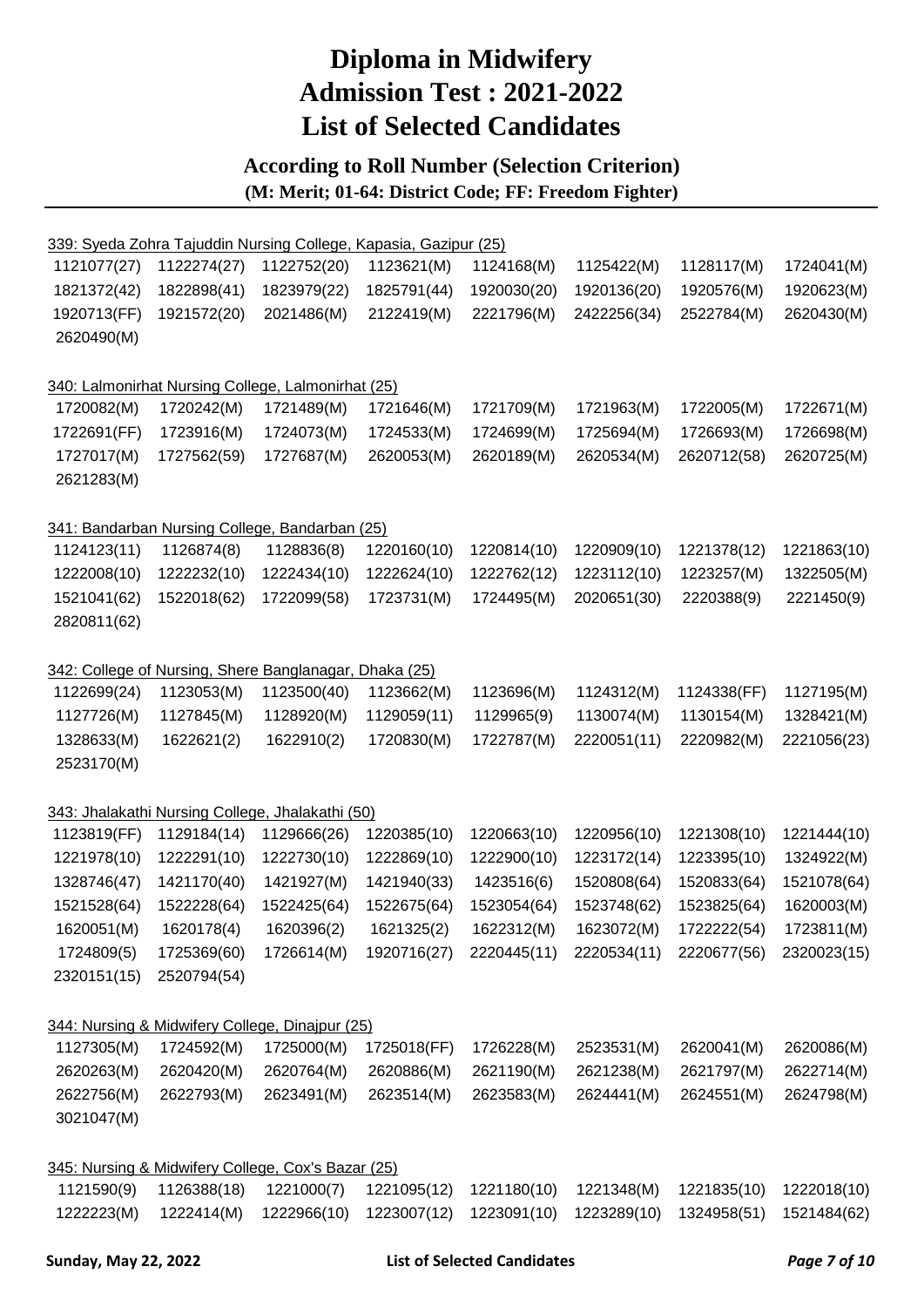### **According to Roll Number (Selection Criterion)**

| 1720377(55) | 1721806(M)                                          | 1723965(M)                                        | 1821197(22) | 2220248(11)                         | 2220433(11) | 2220818(11) | 2221609(8)  |
|-------------|-----------------------------------------------------|---------------------------------------------------|-------------|-------------------------------------|-------------|-------------|-------------|
| 2422510(33) |                                                     |                                                   |             |                                     |             |             |             |
|             |                                                     |                                                   |             |                                     |             |             |             |
|             | 346: Nursing & Midwifery College, Bhola (25)        |                                                   |             |                                     |             |             |             |
| 1120178(26) | 1121275(18)                                         | 1121408(26)                                       | 1123417(26) | 1124034(26)                         | 1125611(26) | 1126357(15) | 1129931(27) |
| 1320281(47) | 1327169(M)                                          | 1422391(33)                                       | 1620887(3)  | 1620914(3)                          | 1622685(3)  | 1622755(3)  | 1623042(3)  |
| 1623949(3)  | 1721625(M)                                          | 1725618(M)                                        | 1725895(54) | 1821572(44)                         | 2320031(15) | 2320047(15) | 2320519(15) |
| 2522631(M)  |                                                     |                                                   |             |                                     |             |             |             |
|             |                                                     |                                                   |             |                                     |             |             |             |
|             |                                                     | 347: Nursing & Midwifery College, Jamalpur (25)   |             |                                     |             |             |             |
| 1121977(26) | 1122413(41)                                         | 1123160(26)                                       | 1126999(M)  | 1127554(16)                         | 1128217(26) | 1128775(25) | 1129157(9)  |
| 1130061(25) | 1220270(16)                                         | 1222293(16)                                       | 1520206(64) | 1821649(M)                          | 1822866(41) | 1826202(41) | 1827120(41) |
| 1827484(M)  | 2021680(30)                                         | 2220148(13)                                       | 2320265(16) | 2320331(16)                         | 2320415(16) | 2421014(34) | 2422736(34) |
| 2620333(M)  |                                                     |                                                   |             |                                     |             |             |             |
|             |                                                     | 348: Nursing & Midwifery College, Nilphamari (25) |             |                                     |             |             |             |
| 1720578(M)  | 1720649(M)                                          | 1720762(M)                                        | 1720839(M)  | 1720939(M)                          | 1721341(M)  | 1721361(M)  | 1721445(M)  |
| 1722113(M)  | 1722288(M)                                          | 1722464(M)                                        | 1723750(M)  | 1723933(M)                          | 1724580(M)  | 1724654(M)  | 1724868(M)  |
| 1725730(M)  | 1725914(M)                                          | 1727439(M)                                        | 1727475(M)  | 2522421(M)                          | 2622208(M)  | 2623305(M)  | 2624028(M)  |
| 2624442(M)  |                                                     |                                                   |             |                                     |             |             |             |
|             |                                                     |                                                   |             |                                     |             |             |             |
|             | 349: Nursing Institute, Netrokona (25)              |                                                   |             |                                     |             |             |             |
| 1424258(40) | 1820297(M)                                          | 1820803(42)                                       | 1821027(42) | 1821163(M)                          | 1821208(42) | 1821287(M)  | 1821639(42) |
| 1821883(42) | 1822028(42)                                         | 1822167(M)                                        | 1822705(M)  | 1822789(M)                          | 1823680(M)  | 1824262(M)  | 1824522(M)  |
| 1825099(42) | 1825277(M)                                          | 1825870(M)                                        | 1826624(M)  | 1826649(42)                         | 1826692(M)  | 1826784(M)  | 1826823(M)  |
| 1827027(42) |                                                     |                                                   |             |                                     |             |             |             |
|             | 350: Nursing Institute, Rajoir, Madaripur (25)      |                                                   |             |                                     |             |             |             |
| 1120200(18) | 1123573(18)                                         | 1123595(18)                                       | 1123649(26) | 1123671(18)                         | 1124054(18) | 1124138(26) | 1124812(18) |
|             | 1125039(18) 1126088(29) 1126523(29)                 |                                                   | 1126601(18) | 1127712(18) 1129146(25) 1129934(18) |             |             | 1220300(10) |
| 1221038(13) | 1222076(13)                                         | 1420757(40)                                       | 1725480(54) | 1920993(26)                         | 2020850(30) | 2320117(16) | 2320285(16) |
| 2320499(16) |                                                     |                                                   |             |                                     |             |             |             |
|             |                                                     |                                                   |             |                                     |             |             |             |
| 1121348(22) | 351: Nursing Institute, Sherpur (25)<br>1122376(20) | 1129711(FF)                                       | 1721455(M)  | 1820355(M)                          | 1820611(M)  | 1822223(M)  | 1822617(42) |
| 1822716(M)  | 1823060(M)                                          | 1823572(44)                                       | 1823619(42) | 1823872(42)                         | 1823959(42) | 1824459(42) | 1825247(M)  |
| 1826306(M)  | 1827596(43)                                         | 2020659(M)                                        | 2021735(M)  | 2021820(M)                          | 2022026(M)  | 2520120(52) | 2523550(45) |
| 2623662(M)  |                                                     |                                                   |             |                                     |             |             |             |
|             |                                                     |                                                   |             |                                     |             |             |             |
|             |                                                     | 352: Nursing Institute, Chapainawabganj (25)      |             |                                     |             |             |             |
| 1320115(M)  | 1321119(49)                                         | 1321266(M)                                        | 1321765(FF) | 1322211(M)                          | 1324337(M)  | 1324765(M)  | 1325236(M)  |
| 1325537(M)  | 1325568(49)                                         | 1326063(M)                                        | 1326191(M)  | 1326371(M)                          | 1326589(M)  | 1326628(M)  | 1326776(M)  |
| 1326954(M)  | 1326962(49)                                         | 1327227(M)                                        | 1327498(47) | 1328429(M)                          | 1328575(M)  | 1328931(M)  | 1723289(M)  |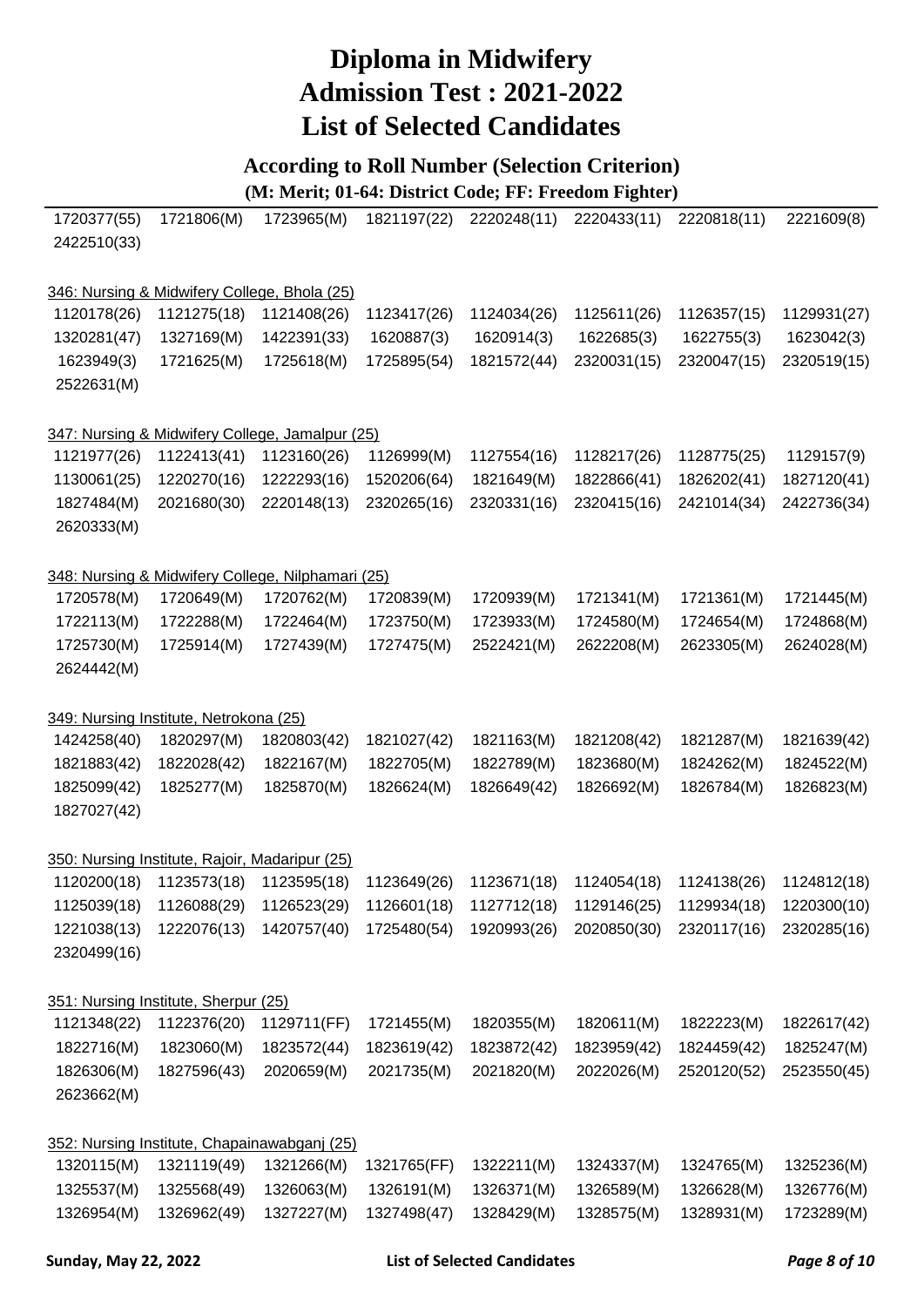### **According to Roll Number (Selection Criterion)**

**(M: Merit; 01-64: District Code; FF: Freedom Fighter)**

2522605(45)

#### 353: Nursing Institute, Thakurgaon (25)

| 1721970(M)  | 1722259(M)                                | 1723137(M)  | 1726593(M)  | 2620320(M)  | 2620352(M)  | 2620371(M)  | 2620557(M)  |
|-------------|-------------------------------------------|-------------|-------------|-------------|-------------|-------------|-------------|
| 2620661(M)  | 2620695(M)                                | 2621141(M)  | 2621873(M)  | 2622382(M)  | 2622601(M)  | 2622603(M)  | 2622834(M)  |
| 2622873(M)  | 2623281(M)                                | 2623407(M)  | 2623917(M)  | 2624044(M)  | 2624301(M)  | 2624367(M)  | 2624581(M)  |
| 2624958(M)  |                                           |             |             |             |             |             |             |
|             | 354: Nursing Institute, Brahmanbaria (25) |             |             |             |             |             |             |
| 1126711(8)  | 1128577(18)                               | 1129188(8)  | 1221208(10) | 1521586(64) | 1521702(64) | 1522283(63) | 1523397(8)  |
| 1721583(M)  | 1824303(22)                               | 1920549(27) | 2220027(8)  | 2220223(11) | 2220520(11) | 2220643(8)  | 2220713(8)  |
| 2221002(9)  | 2221089(8)                                | 2221329(8)  | 2221470(11) | 2221527(11) | 2221671(11) | 2221728(11) | 2320060(9)  |
| 2820091(63) |                                           |             |             |             |             |             |             |
|             | 355: Nursing Institute, Bagerhat (25)     |             |             |             |             |             |             |
| 1120388(18) | 1122121(18)                               | 1123441(13) | 1124047(18) | 1124995(18) | 1126186(11) | 1128152(18) | 1420031(35) |
| 1420128(M)  | 1420613(31)                               | 1421121(31) | 1421139(M)  | 1421359(FF) | 1421818(M)  | 1421915(M)  | 1423227(31) |
| 1423508(M)  | 1423627(M)                                | 1424188(31) | 1521603(64) | 2020364(24) | 2320042(16) | 2521590(M)  | 2523129(15) |
| 3021244(M)  |                                           |             |             |             |             |             |             |
|             | 356: Nursing Institute, Chuadanga (25)    |             |             |             |             |             |             |
| 1121793(18) | 1123132(18)                               | 1123133(18) | 1123475(18) | 1123791(18) | 1123821(18) | 1123837(18) | 1124092(18) |
| 1125031(18) | 1125279(18)                               | 1125690(15) | 1221768(13) | 1325427(M)  | 1327516(38) | 1420120(M)  | 1422275(38) |
| 1424014(M)  | 1621459(18)                               | 1822960(41) | 2420102(18) | 2420474(36) | 2421116(FF) | 2422206(32) | 2422628(36) |
| 2620065(53) |                                           |             |             |             |             |             |             |
|             | 357: Nursing Institute, Magura (25)       |             |             |             |             |             |             |
| 1120211(18) | 1121053(18)                               | 1122220(16) | 1122833(18) | 1123770(18) | 1124754(18) | 1125079(18) | 1128205(24) |
| 1128216(18) | 1128687(18)                               | 1128754(18) | 1129796(18) | 1323893(51) | 1422171(33) | 1724442(M)  | 2120639(19) |
| 2121234(37) | 2121487(28)                               | 2121700(FF) | 2221580(11) | 2420925(M)  | 2420984(37) | 2421162(34) | 2422263(38) |
| 2520931(52) |                                           |             |             |             |             |             |             |
|             | 358: Nursing Institute, Madaripur (25)    |             |             |             |             |             |             |
| 1120170(18) | 1122186(18)                               | 1122714(M)  | 1123130(29) | 1123608(9)  | 1123715(21) | 1123857(26) | 1124996(25) |
| 1125173(26) | 1125174(25)                               | 1125231(18) | 1125928(29) | 1127243(18) | 1127336(M)  | 1128378(18) | 1128707(18) |
| 1128857(25) | 1128972(18)                               | 1130028(18) | 1327603(M)  | 1624801(3)  | 2121049(29) | 2121520(23) | 2122022(28) |
| 3021021(23) |                                           |             |             |             |             |             |             |
|             | 359: Nursing Institute, Barguna (25)      |             |             |             |             |             |             |
| 1120038(18) | 1122013(M)                                | 1122104(18) | 1122891(26) | 1124568(18) | 1124664(18) | 1325060(M)  | 1620363(M)  |
| 1621172(3)  | 1622058(3)                                | 1622151(13) | 1622304(1)  | 1623712(18) | 1623926(18) | 1624669(M)  | 1720303(M)  |
| 1920950(18) | 1921036(18)                               | 2020406(30) | 2523607(45) | 2720074(1)  | 2720270(M)  | 2720898(M)  | 2720959(1)  |
| 3020878(15) |                                           |             |             |             |             |             |             |